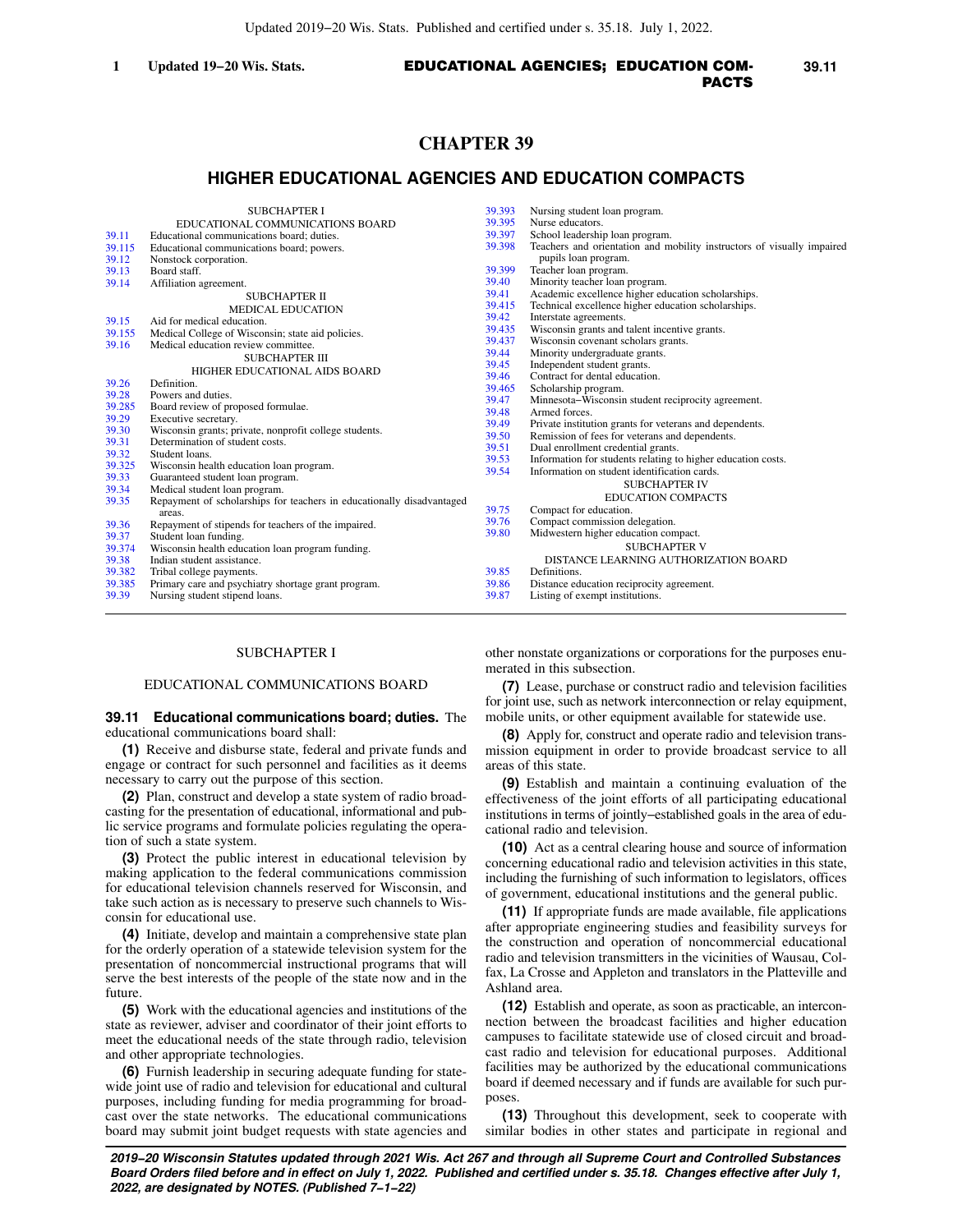# **39.11** EDUCATIONAL AGENCIES; EDUCATION COMPACTS **Updated 19−20 Wis. Stats. 2**

national network planning so as to insure maximum educational benefits for the people of this state.

**(14)** Coordinate the radio activities of the various educational and informational agencies, civic groups, and citizens having contributions to make to the public interest and welfare.

**(15)** Manage, operate and maintain broadcasting station WLBL.

**(16)** When appropriate and related to the programs of the state educational radio and television network, procure or publish instructional material. A reasonable handling charge may be established to cover the costs of providing this material.

**(16m)** Give priority in the development of instructional television programs to programs specific to this state.

**(17)** Assist any state agency, upon its request, in the development and review of plans for the utilization of educational radio and television to include, but not be limited to, equipment, personnel, facilities and programming.

**(17m)** Maintain annual records of its expenditures for programming purposes by type of programming and by source of revenue. By December 1, 1981, and annually thereafter, the educational communications board shall submit to the governor and the chief clerk of each house of the legislature, for distribution to the legislature under s. [13.172 \(2\)](https://docs.legis.wisconsin.gov/document/statutes/13.172(2)), a report on all of the board's sources of revenue by source and amount.

**(21)** Operate an emergency weather warning system.

**History:** [1971 c. 211;](https://docs.legis.wisconsin.gov/document/acts/1971/211) [1973 c. 90](https://docs.legis.wisconsin.gov/document/acts/1973/90), [333](https://docs.legis.wisconsin.gov/document/acts/1973/333); [1975 c. 39](https://docs.legis.wisconsin.gov/document/acts/1975/39); [1981 c. 20](https://docs.legis.wisconsin.gov/document/acts/1981/20); [1985 a. 29](https://docs.legis.wisconsin.gov/document/acts/1985/29); [1987](https://docs.legis.wisconsin.gov/document/acts/1987/186) [a. 186](https://docs.legis.wisconsin.gov/document/acts/1987/186), [399](https://docs.legis.wisconsin.gov/document/acts/1987/399); [1991 a. 39,](https://docs.legis.wisconsin.gov/document/acts/1991/39) [269](https://docs.legis.wisconsin.gov/document/acts/1991/269); [1993 a. 16](https://docs.legis.wisconsin.gov/document/acts/1993/16), [213,](https://docs.legis.wisconsin.gov/document/acts/1993/213) [437;](https://docs.legis.wisconsin.gov/document/acts/1993/437) [1997 a. 27](https://docs.legis.wisconsin.gov/document/acts/1997/27); [1999 a. 83](https://docs.legis.wisconsin.gov/document/acts/1999/83); [2003 a. 33](https://docs.legis.wisconsin.gov/document/acts/2003/33); [2015 a. 55](https://docs.legis.wisconsin.gov/document/acts/2015/55); [2019 a. 9.](https://docs.legis.wisconsin.gov/document/acts/2019/9)

Discussing the board's relationship with support organizations. 70 Atty. Gen. 163.

**39.115 Educational communications board; powers.** The educational communications board may:

**(1)** Copyright in its own name or acquire copyrights by assignment and charge for their use.

**(2)** Review capital equipment purchases related to public broadcasting made by any state agency.

**(3)** Enter into a contract with any state agency, county, cooperative educational service agency, technical college district, municipality or school district for the educational communications board to furnish engineering and other services related to the construction or operation of telecommunications facilities.

**History:** [1985 a. 29](https://docs.legis.wisconsin.gov/document/acts/1985/29) ss. [711g](https://docs.legis.wisconsin.gov/document/acts/1985/29,%20s.%20711g), [711r](https://docs.legis.wisconsin.gov/document/acts/1985/29,%20s.%20711r); [1995 a. 27.](https://docs.legis.wisconsin.gov/document/acts/1995/27)

**39.12 Nonstock corporation. (1)** The educational communications board may organize and maintain a nonstock nonprofit corporation under ch. [181](https://docs.legis.wisconsin.gov/document/statutes/ch.%20181) for the exclusive purpose of raising funds for the educational communications board to support the activities of the educational communications board. Any funds raised by the corporation shall be expended to carry out the purposes for which received.

**(2)** The educational communications board shall enter into a contract with the corporation under sub. [\(1\)](https://docs.legis.wisconsin.gov/document/statutes/39.12(1)). The contract shall provide that the educational communications board may make use of the services of the corporation and that the educational communications board may provide administrative services to the corporation. The type and scope of any administrative services provided by the educational communications board to the corporation and the educational communications board employees assigned to perform the services shall be determined by the educational communications board. The corporation may neither employ staff nor engage in political activities.

**(2m)** The corporation under sub. [\(1\)](https://docs.legis.wisconsin.gov/document/statutes/39.12(1)) shall donate any real property to the state within 5 years after acquiring the property unless holding the property for more than 5 years is consistent with sound business and financial practices and is approved by the joint committee on finance.

**(3)** The educational communications board, the department of administration, the legislative fiscal bureau, the legislative audit bureau and the appropriate committee of each house of the legislature, as determined by the presiding officer, may examine all records of the corporation.

**(4)** The board of directors of any corporation established under this section shall consist of 5 members, including the executive director of the educational communications board and 4 members of the educational communications board, elected by the educational communications board, of which one shall be a legislator. No 2 members of the board of directors may be from the same category of educational communications board members under s. [15.57 \(1\)](https://docs.legis.wisconsin.gov/document/statutes/15.57(1)) to [\(7\)](https://docs.legis.wisconsin.gov/document/statutes/15.57(7)).

**(5)** Any corporation established under this section shall be organized so that contributions to it will be deductible from adjusted gross income under section [170](https://docs.legis.wisconsin.gov/document/usc/26%20USC%20170) of the internal revenue code and so that the corporation will be exempt from taxation under section [501](https://docs.legis.wisconsin.gov/document/usc/26%20USC%20501) of the internal revenue code and ss. [71.26 \(1\)](https://docs.legis.wisconsin.gov/document/statutes/71.26(1)(a)) [\(a\)](https://docs.legis.wisconsin.gov/document/statutes/71.26(1)(a)) and [71.45 \(1\) \(a\)](https://docs.legis.wisconsin.gov/document/statutes/71.45(1)(a)).

**History:** [1983 a. 27](https://docs.legis.wisconsin.gov/document/acts/1983/27); [1987 a. 27](https://docs.legis.wisconsin.gov/document/acts/1987/27); [1987 a. 312](https://docs.legis.wisconsin.gov/document/acts/1987/312) s. [17;](https://docs.legis.wisconsin.gov/document/acts/1987/312,%20s.%2017) [1991 a. 39](https://docs.legis.wisconsin.gov/document/acts/1991/39), [269](https://docs.legis.wisconsin.gov/document/acts/1991/269); [2007 a. 20](https://docs.legis.wisconsin.gov/document/acts/2007/20).

**39.13 Board staff. (1)** The educational communications board shall appoint an executive director outside the classified service. The executive director shall coordinate the activities and execute the program and orders of the board, maintain liaison with the various federal and state agencies interested in the system of state radio and television broadcasting and exercise such further powers, functions and duties as the board prescribes.

**(2)** The executive director may employ a deputy director, the number of division administrators specified in s. [230.08 \(2\) \(e\)](https://docs.legis.wisconsin.gov/document/statutes/230.08(2)(e)) and 11 professional staff members outside the classified service. Subject to authorization under s. [16.505,](https://docs.legis.wisconsin.gov/document/statutes/16.505) the executive director may employ additional professional staff members for development and grant projects outside the classified service or for other purposes within the classified service.

**(3)** The educational communications board may provide a plan for bonus compensation for employees appointed in the unclassified service whose principal responsibility is fund raising, whereby the employees may qualify for an annual bonus for meritorious performance. No bonus awarded by the board to any individual employee for any fiscal year may exceed a total of 25 percent of the annual salary of the employee at the beginning of the fiscal year. In awarding bonus compensation for a given period, the board shall award no more than 3 percent of the amount of private funding raised during the preceding fiscal year which is in excess of the amount of private funding raised during the 2nd preceding fiscal year. The board shall provide for a portion of the bonus compensation awarded under this subsection to be distributed to employees over a 3−year period conditioned upon continuation of employment to the time of distribution.

**History:** [1971 c. 125](https://docs.legis.wisconsin.gov/document/acts/1971/125), [211;](https://docs.legis.wisconsin.gov/document/acts/1971/211) [1983 a. 27;](https://docs.legis.wisconsin.gov/document/acts/1983/27) [1987 a. 27](https://docs.legis.wisconsin.gov/document/acts/1987/27); [1989 a. 31](https://docs.legis.wisconsin.gov/document/acts/1989/31), [336](https://docs.legis.wisconsin.gov/document/acts/1989/336); [1991 a. 316](https://docs.legis.wisconsin.gov/document/acts/1991/316); 1997 a. 2

**39.14 Affiliation agreement. (1)** The educational communications board may enter into an affiliation agreement with broadcast radio and television licensees for the purpose of furthering its responsibilities under s.  $39.11$  (2), [\(4\),](https://docs.legis.wisconsin.gov/document/statutes/39.11(4)) [\(7\)](https://docs.legis.wisconsin.gov/document/statutes/39.11(7)), [\(13\)](https://docs.legis.wisconsin.gov/document/statutes/39.11(13)) and [\(14\).](https://docs.legis.wisconsin.gov/document/statutes/39.11(14)) An affiliation agreement shall include the minimum amount of programming of the Wisconsin educational radio or television network to be carried by the affiliated radio and television station.

**(2)** Any amendment to an agreement under sub. [\(1\)](https://docs.legis.wisconsin.gov/document/statutes/39.14(1)) in the amount of programming to be carried by the affiliated licensee which is offered by the Wisconsin educational radio or television network may be made by mutual agreement between the affiliated licensee and the educational communications board.

**(3)** Any nonprofit affiliated licensee of the Wisconsin educational radio or television network shall be required to submit to the educational communications board an annual report of their operating and capital budgets, plans for future development and expansion, schedules of weekly broadcast programming, and all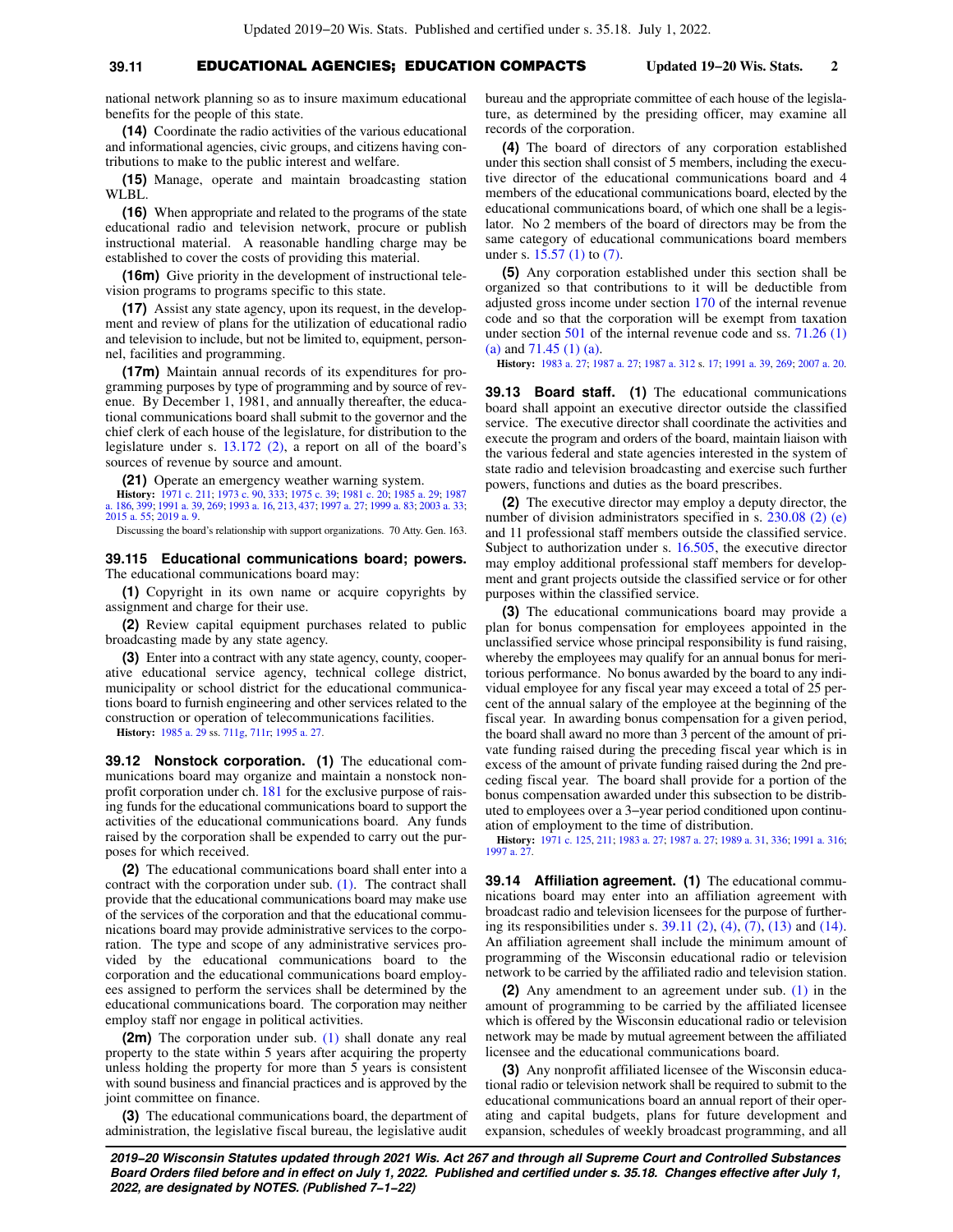### EDUCATIONAL AGENCIES; EDUCATION COM-**3 Updated 19−20 Wis. Stats. 39.28** PACTS

other information deemed reasonable and appropriate by the contracting parties.

**(4)** The educational communications board shall negotiate an affiliation agreement under s. [36.25 \(5\)](https://docs.legis.wisconsin.gov/document/statutes/36.25(5)) with the University of Wisconsin System.

**History:** [1973 c. 333](https://docs.legis.wisconsin.gov/document/acts/1973/333); [1975 c. 41](https://docs.legis.wisconsin.gov/document/acts/1975/41) s. [52.](https://docs.legis.wisconsin.gov/document/acts/1975/41,%20s.%2052)

### SUBCHAPTER II

## MEDICAL EDUCATION

**39.15 Aid for medical education. (1)** As a condition to the release of funds under s. [20.250](https://docs.legis.wisconsin.gov/document/statutes/20.250):

(a) Two of the members of the board of trustees of the Medical College of Wisconsin, Inc., shall be nominated by the governor, and, with the advice and consent of the senate, appointed for staggered 6−year terms expiring on June 30.

(b) The Medical College of Wisconsin, Inc., shall give first preference in admissions to residents of this state.

(c) The Medical College of Wisconsin, Inc., shall make every effort to ensure that at least 5 percent of the total enrollment of the college consists of minority students.

**(2)** At the state auditor's discretion or as the joint legislative audit committee directs, the legislative audit bureau shall postaudit expenditures under s. [20.250](https://docs.legis.wisconsin.gov/document/statutes/20.250) so as to assure the propriety of expenditures and compliance with legislative intent. State affirmative action policies, rules, and practices shall be applied to the Medical College of Wisconsin, Inc., consistent with their application to state agencies.

**History:** [1971 c. 125](https://docs.legis.wisconsin.gov/document/acts/1971/125); [1973 c. 90](https://docs.legis.wisconsin.gov/document/acts/1973/90) s. [184;](https://docs.legis.wisconsin.gov/document/acts/1973/90,%20s.%20184) [1973 c. 333](https://docs.legis.wisconsin.gov/document/acts/1973/333) s. [78a;](https://docs.legis.wisconsin.gov/document/acts/1973/333,%20s.%2078a) [1983 a. 27;](https://docs.legis.wisconsin.gov/document/acts/1983/27) [1989 a.](https://docs.legis.wisconsin.gov/document/acts/1989/31) [31;](https://docs.legis.wisconsin.gov/document/acts/1989/31) [2001 a. 103](https://docs.legis.wisconsin.gov/document/acts/2001/103); [2011 a. 32](https://docs.legis.wisconsin.gov/document/acts/2011/32); [2013 a. 8.](https://docs.legis.wisconsin.gov/document/acts/2013/8)

**39.155 Medical College of Wisconsin; state aid policies. (1)** All funds appropriated to the Medical College of Wisconsin, Inc., under s.  $20.250(1)$  (a) shall be based on a per capita formula for an amount for each Wisconsin resident enrolled at the college who is paying full tuition. A student's qualification as a resident of this state shall be determined by the higher educational aids board in accordance with s. [36.27,](https://docs.legis.wisconsin.gov/document/statutes/36.27) so far as applicable.

**(2)** On or before January 15 and September 15 of each year, the Medical College of Wisconsin, Inc., shall submit to the higher educational aids board for its approval a list of the Wisconsin residents enrolled at the college who are paying full tuition. The state shall make semiannual payments to the Medical College of Wisconsin, Inc., from the appropriation under s. [20.250 \(1\) \(a\),](https://docs.legis.wisconsin.gov/document/statutes/20.250(1)(a)) upon approval of the list. No more than 8 such payments may be made to the Medical College of Wisconsin, Inc., from the appropriation under s.  $20.250$  (1) (a), for any individual student.

**History:** [1973 c. 333;](https://docs.legis.wisconsin.gov/document/acts/1973/333) [1975 c. 39](https://docs.legis.wisconsin.gov/document/acts/1975/39); [1975 c. 41](https://docs.legis.wisconsin.gov/document/acts/1975/41) s. [52;](https://docs.legis.wisconsin.gov/document/acts/1975/41,%20s.%2052) [1975 c. 198,](https://docs.legis.wisconsin.gov/document/acts/1975/198) [224;](https://docs.legis.wisconsin.gov/document/acts/1975/224) [1977 c. 29](https://docs.legis.wisconsin.gov/document/acts/1977/29); 1979 c. 29; 1979 c. 20; 1985 a. 27; 1985 a. 27; 1985 a. 27; [2001 a. 103;](https://docs.legis.wisconsin.gov/document/acts/2001/103) [2003 a. 33](https://docs.legis.wisconsin.gov/document/acts/2003/33).

**39.16 Medical education review committee. (1)** There is created a medical education review committee consisting of 9 members as follows. Seven members shall be appointed by the governor for staggered 5−year terms, and shall be selected from citizens with broad knowledge of medical education who are currently not associated with either of the medical schools of this state. The remaining members of the committee shall be the president of the University of Wisconsin System or a designee, and the president of the Medical College of Wisconsin, Inc. or a designee.

**(2)** The medical education review committee shall:

(a) Stimulate the development of cooperative programs by the Medical College of Wisconsin, Inc. and the University of Wisconsin−Madison Medical School, and advise the governor and legislature on the viability of such cooperative arrangements.

(b) Develop basic information on the potential resources for medical education in this state. Each school shall provide such information and data as the committee requires.

(c) After studying the resources available and needs for hospital affiliations throughout the state, prepare a statewide plan for such affiliations in consultation with the 2 medical schools and various hospitals, and review and approve or disapprove all proposed affiliations on the basis of the plan. Costs incurred directly and indirectly in support of nonapproved affiliations implemented after approval of a statewide affiliation plan cannot be included under any state program receiving state funding in whole or in part.

(d) Encourage the development of continuing education programs for practicing physicians in this state, including communication links with outlying regions of the state that would allow practitioners to have access to their medical schools.

(e) Encourage and review the development of training programs in relation to the state's health work force needs.

(f) Encourage the development of joint or cooperative programs for training of allied health personnel and the development of accelerated bachelor of science and doctor of medicine training programs.

(g) Encourage the development of systems for cross registration of students for specialized courses.

(h) Stimulate the development of joint research and patient care programs that would most effectively apply the resources of both schools and avoid duplication of expensive equipment and personnel, and help attract resources for such developments and projects.

(i) Draw upon existing executive, legislative and agency personnel for the provision of staff services to the committee. Any necessary and reasonable expenses incurred by the committee shall be paid from the appropriation under s. [20.435 \(1\) \(a\)](https://docs.legis.wisconsin.gov/document/statutes/20.435(1)(a)).

(im) Provide upon request of the governor, the joint committee on finance, or on its own initiative analyses and recommendations

on policy issues in the broad field of medical education in the state. **History:** [1973 c. 333;](https://docs.legis.wisconsin.gov/document/acts/1973/333) [1975 c. 39,](https://docs.legis.wisconsin.gov/document/acts/1975/39) [199](https://docs.legis.wisconsin.gov/document/acts/1975/199); [1977 c. 29;](https://docs.legis.wisconsin.gov/document/acts/1977/29) [1979 c. 34](https://docs.legis.wisconsin.gov/document/acts/1979/34) s. [2102 \(20\) \(a\)](https://docs.legis.wisconsin.gov/document/acts/1979/34,%20s.%202102); [1979](https://docs.legis.wisconsin.gov/document/acts/1979/221) [c. 221](https://docs.legis.wisconsin.gov/document/acts/1979/221); [1993 a. 27](https://docs.legis.wisconsin.gov/document/acts/1993/27); [2001 a. 103](https://docs.legis.wisconsin.gov/document/acts/2001/103).

### SUBCHAPTER III

### HIGHER EDUCATIONAL AIDS BOARD

**39.26 Definition.** In this subchapter, "board" means the higher educational aids board.

**History:** [1995 a. 27](https://docs.legis.wisconsin.gov/document/acts/1995/27); [1997 a. 27](https://docs.legis.wisconsin.gov/document/acts/1997/27).

**39.28 Powers and duties. (1)** The board shall administer the programs under this subchapter and may promulgate such rules as are necessary to carry out its functions. The board may accept and use any funds which it receives from participating institutions, lenders or agencies. The board may enter into such contracts as are necessary to carry out its functions under this subchapter.

**(2)** The board shall establish plans to be administered by the board for participation by this state under any federal acts relating to higher education and submit them to the U.S. secretary of education for the secretary's approval. The board may utilize such criteria for determination of priorities, participation or purpose as are delineated in the federal acts.

**(3)** (a) In its biennial report under s. [15.04 \(1\) \(d\),](https://docs.legis.wisconsin.gov/document/statutes/15.04(1)(d)) the board also shall include recommendations for improvement of the state's student financial aid programs.

(b) On January 1 and July 1, the board shall report to the joint committee on finance and the joint legislative audit committee on the board's loan collection activities and efforts to develop collection policies to improve program performance through changes in data processing and program review.

**(4)** The board may assign, sell, convey or repurchase student loans made under s. [39.32](https://docs.legis.wisconsin.gov/document/statutes/39.32) subject to prior approval by the joint committee on finance.

**(6)** The board may not provide any state financial assistance under this subchapter to any person during the period that the per-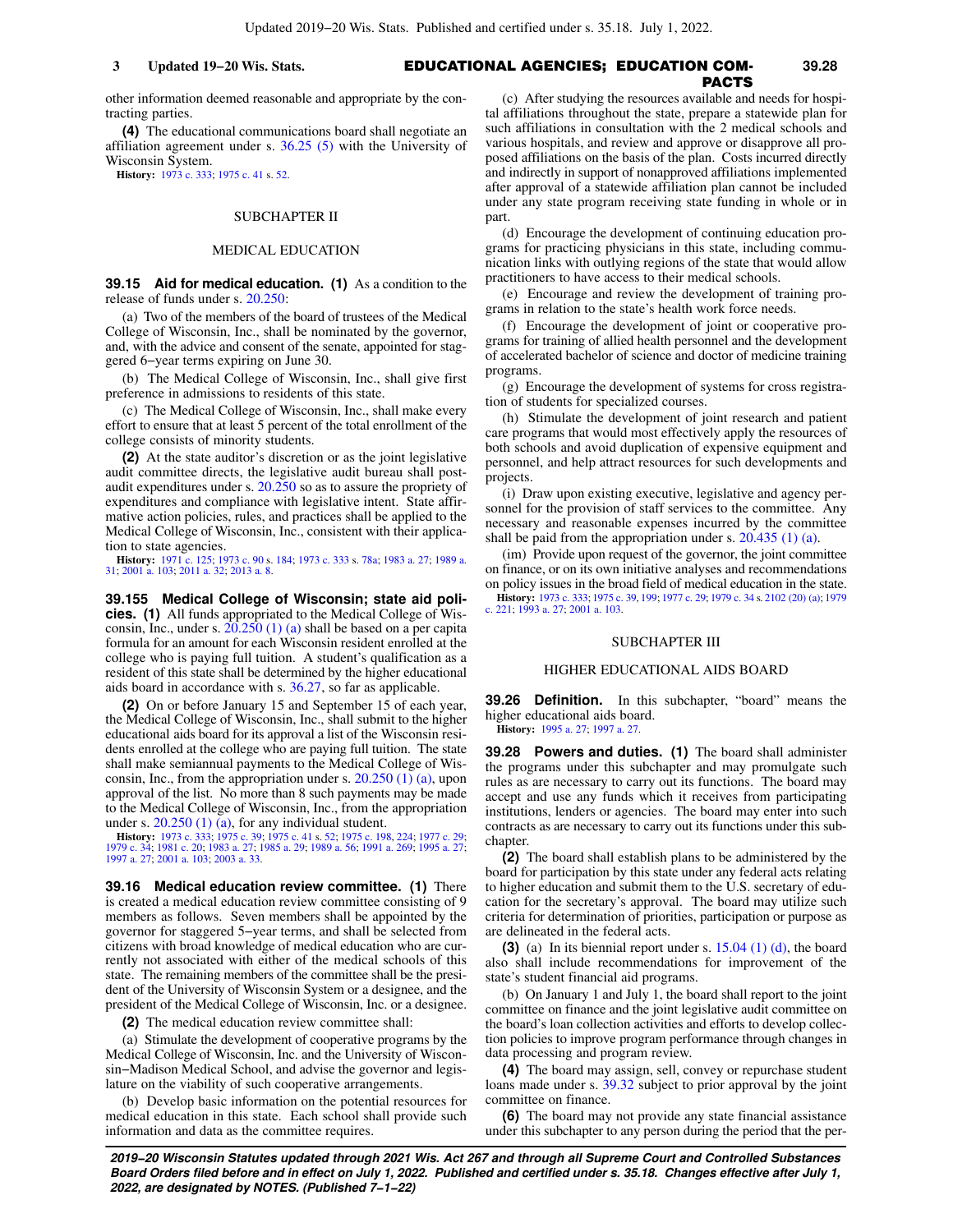son is required to register with the selective service system under 50 USC, Appendix, sections 451 to 473 if the person has not so registered.

**History:** [1971 c. 125](https://docs.legis.wisconsin.gov/document/acts/1971/125), [211;](https://docs.legis.wisconsin.gov/document/acts/1971/211) [1973 c. 90](https://docs.legis.wisconsin.gov/document/acts/1973/90); [1975 c. 198,](https://docs.legis.wisconsin.gov/document/acts/1975/198) [224](https://docs.legis.wisconsin.gov/document/acts/1975/224); [1977 c. 29;](https://docs.legis.wisconsin.gov/document/acts/1977/29) [1977 c. 196](https://docs.legis.wisconsin.gov/document/acts/1977/196) s. [131;](https://docs.legis.wisconsin.gov/document/acts/1977/196,%20s.%20131) [1977 c. 418;](https://docs.legis.wisconsin.gov/document/acts/1977/418) [1981 c. 20;](https://docs.legis.wisconsin.gov/document/acts/1981/20) [1983 a. 27](https://docs.legis.wisconsin.gov/document/acts/1983/27); [1985 a. 332](https://docs.legis.wisconsin.gov/document/acts/1985/332) s. [251 \(3\)](https://docs.legis.wisconsin.gov/document/acts/1985/332,%20s.%20251); [1989 a. 31](https://docs.legis.wisconsin.gov/document/acts/1989/31), [56](https://docs.legis.wisconsin.gov/document/acts/1989/56); [1991 a. 316;](https://docs.legis.wisconsin.gov/document/acts/1991/316) [1995 a. 27;](https://docs.legis.wisconsin.gov/document/acts/1995/27) [1997 a. 27](https://docs.legis.wisconsin.gov/document/acts/1997/27); [2001 a. 16](https://docs.legis.wisconsin.gov/document/acts/2001/16).

**Cross−reference:** See also [HEA](https://docs.legis.wisconsin.gov/document/administrativecode/HEA), Wis. adm. code.

**39.285 Board review of proposed formulae. (1)** (a) By March 1 of each year, the board shall approve, modify, or disapprove any proposed formula for the awarding of grants for the next fiscal year submitted under sub.  $(2)$  or  $(3)$  or s. 36.11  $(6)$  (c) or [38.04 \(7m\)](https://docs.legis.wisconsin.gov/document/statutes/38.04(7m)).

(b) If the board determines during a fiscal year that any formula approved under par. [\(a\)](https://docs.legis.wisconsin.gov/document/statutes/39.285(1)(a)) during the prior fiscal year needs to be modified during the fiscal year in order to expend the entire amount appropriated for grants to students under s. [39.30](https://docs.legis.wisconsin.gov/document/statutes/39.30) or [39.435,](https://docs.legis.wisconsin.gov/document/statutes/39.435) except s. [39.435 \(2\)](https://docs.legis.wisconsin.gov/document/statutes/39.435(2)) or [\(5\)](https://docs.legis.wisconsin.gov/document/statutes/39.435(5)), in that fiscal year, the board shall submit the modified formula to the joint committee on finance. If the cochairpersons of the committee do not notify the board that the committee has scheduled a meeting for the purpose of reviewing the modified formula within 14 working days after the date of the submittal, the modified formula may be implemented as proposed by the board. If, within 14 working days after the date of the submittal, the cochairpersons of the committee notify the board that the committee has scheduled a meeting for the purpose of reviewing the modified formula, the modified formula may be implemented only upon approval of the committee.

**(2)** By February 10 of each year, the Wisconsin Association of Independent Colleges and Universities shall develop and submit to the board for its review under sub. [\(1\)](https://docs.legis.wisconsin.gov/document/statutes/39.285(1)) a proposed formula for the awarding of grants under s. [39.30](https://docs.legis.wisconsin.gov/document/statutes/39.30) for the next fiscal year to students enrolled at private institutions of higher education.

**(3)** By February 10 of each year, each tribally controlled college in this state is requested to develop and submit to the board for its review under sub. [\(1\)](https://docs.legis.wisconsin.gov/document/statutes/39.285(1)) a proposed formula for the awarding of grants under s. [39.435](https://docs.legis.wisconsin.gov/document/statutes/39.435), except for grants awarded under s. [39.435 \(2\)](https://docs.legis.wisconsin.gov/document/statutes/39.435(2)) or [\(5\)](https://docs.legis.wisconsin.gov/document/statutes/39.435(5)), for the next fiscal year to students enrolled at that tribally controlled college.

**History:** [1995 a. 27;](https://docs.legis.wisconsin.gov/document/acts/1995/27) [1997 a. 27;](https://docs.legis.wisconsin.gov/document/acts/1997/27) [1999 a. 9;](https://docs.legis.wisconsin.gov/document/acts/1999/9) [2017 a. 59.](https://docs.legis.wisconsin.gov/document/acts/2017/59)

**39.29 Executive secretary.** An executive secretary shall be appointed by the governor to serve at his or her pleasure. **History:** [1997 a. 27.](https://docs.legis.wisconsin.gov/document/acts/1997/27)

# **39.30 Wisconsin grants; private, nonprofit college students. (1)** DEFINITIONS. In this section:

(d) An "accredited" institution is an institution accredited by a nationally recognized accrediting agency or by the board of nursing pursuant to s. [441.01 \(4\)](https://docs.legis.wisconsin.gov/document/statutes/441.01(4)), or, if not so accredited, is a nonprofit institution of higher education whose credits are accepted on transfer by not less than 3 institutions which are so accredited, on the same basis as if transferred from an institution so accredited.

(e) "Resident student" shall be determined under s. [36.27](https://docs.legis.wisconsin.gov/document/statutes/36.27), so far as applicable.

**(2)** ELIGIBILITY. A resident student enrolled at least half−time and registered as a freshman, sophomore, junior or senior in an accredited, nonprofit, post−high school, educational institution in this state shall be eligible for grants under this section for each semester of attendance, but:

(a) No student shall be eligible for grants in more than the equivalent of 10 semesters of undergraduate education.

(b) A student shall be and shall remain eligible for grants provided the student meets acceptable academic standards prescribed by the student's institution.

(d) No grant shall be awarded to members of religious orders who are pursuing a course of study leading to a degree in theology, divinity or religious education.

(e) The board may not make a grant to a student whose name appears on the statewide support lien docket under s. [49.854 \(2\)](https://docs.legis.wisconsin.gov/document/statutes/49.854(2)(b)) [\(b\),](https://docs.legis.wisconsin.gov/document/statutes/49.854(2)(b)) unless the student provides to the board a payment agreement that has been approved by the county child support agency under s. [59.53 \(5\)](https://docs.legis.wisconsin.gov/document/statutes/59.53(5)) and that is consistent with rules promulgated under s. [49.858 \(2\) \(a\)](https://docs.legis.wisconsin.gov/document/statutes/49.858(2)(a)).

(f) No grants may be awarded under this section unless the formula submitted under s. [39.285 \(2\)](https://docs.legis.wisconsin.gov/document/statutes/39.285(2)) is approved or modified by the board under s. [39.285 \(1\).](https://docs.legis.wisconsin.gov/document/statutes/39.285(1))

**(3)** BASIS OF GRANTS. The grant to be paid to a resident student enrolled at least half−time and registered as a freshman, sophomore, junior or senior after August 1, 1979, shall be determined as follows:

(a) From the total tuition charged the student by the institution, subtract the amount of the resident academic fee charged at the Madison campus of the University of Wisconsin System.

(b) Divide the amount determined in par. [\(a\)](https://docs.legis.wisconsin.gov/document/statutes/39.30(3)(a)) by the student's total cost of attending the postsecondary institution.

(c) Multiply the percentage calculated in par.  $(b)$  times the student's expected family contribution which has been determined using the same analysis as that used to determine the expected family contribution of students applying for Wisconsin grants under s. [39.435.](https://docs.legis.wisconsin.gov/document/statutes/39.435)

(d) Subtract the amount determined in par. [\(c\)](https://docs.legis.wisconsin.gov/document/statutes/39.30(3)(c)) from the amount determined in par. [\(a\)](https://docs.legis.wisconsin.gov/document/statutes/39.30(3)(a)) to arrive at the amount of the grant.

(e) The board shall establish criteria for the treatment of financially independent students which are consistent with procedures in pars. [\(a\)](https://docs.legis.wisconsin.gov/document/statutes/39.30(3)(a)) to  $(d)$ .

**(3m)** GRANT AWARDS. (a) The board shall establish the maximum amount of a grant awarded under this subsection. The board may not establish a maximum amount that exceeds the maximum amount in the previous academic year unless the board determines, to the best of its ability, that in doing so the board will award grants under this paragraph in the current academic year to at least as many students as the board awarded grants to under this paragraph in the previous academic year. Grants under this section may not be less than \$250 during any one academic year.

(b) The board may not make initial awards of grants under this section for an academic year in an amount that exceeds 122 percent of the amount appropriated under s. [20.235 \(1\) \(b\)](https://docs.legis.wisconsin.gov/document/statutes/20.235(1)(b)) for the fiscal year in which the grant may be paid.

**(4)** FORMS. The board shall prescribe, furnish and make available, at locations in the state convenient to the public, application forms for grants under this section. Upon request, the board shall advise and assist applicants in making out such forms.

**History:** [1971 c. 125;](https://docs.legis.wisconsin.gov/document/acts/1971/125) [1973 c. 90;](https://docs.legis.wisconsin.gov/document/acts/1973/90) [1973 c. 335](https://docs.legis.wisconsin.gov/document/acts/1973/335) s. [13](https://docs.legis.wisconsin.gov/document/acts/1973/335,%20s.%2013); [1975 c. 224](https://docs.legis.wisconsin.gov/document/acts/1975/224); [1979 c. 34](https://docs.legis.wisconsin.gov/document/acts/1979/34); [1981](https://docs.legis.wisconsin.gov/document/acts/1981/20) [c. 20](https://docs.legis.wisconsin.gov/document/acts/1981/20); [1985 a. 29](https://docs.legis.wisconsin.gov/document/acts/1985/29); [1987 a. 27;](https://docs.legis.wisconsin.gov/document/acts/1987/27) [1991 a. 316;](https://docs.legis.wisconsin.gov/document/acts/1991/316) [1993 a. 437](https://docs.legis.wisconsin.gov/document/acts/1993/437); [1995 a. 27,](https://docs.legis.wisconsin.gov/document/acts/1995/27) [404;](https://docs.legis.wisconsin.gov/document/acts/1995/404) [1997 a. 27](https://docs.legis.wisconsin.gov/document/acts/1997/27), [222;](https://docs.legis.wisconsin.gov/document/acts/1997/222) [1999 a. 9](https://docs.legis.wisconsin.gov/document/acts/1999/9); [2001 a. 16](https://docs.legis.wisconsin.gov/document/acts/2001/16); [2013 a. 330](https://docs.legis.wisconsin.gov/document/acts/2013/330).

**Cross−reference:** See also ch. [HEA 4,](https://docs.legis.wisconsin.gov/document/administrativecode/ch.%20HEA%204) Wis. adm. code.

Students who attend VTAE (technical college) institutions are eligible for tuition grants under this section. 66 Atty. Gen. 182.

**39.31 Determination of student costs.** In determining a student's total cost of attending a postsecondary institution for the purpose of calculating the amount of a grant under s. [39.30,](https://docs.legis.wisconsin.gov/document/statutes/39.30) [39.38,](https://docs.legis.wisconsin.gov/document/statutes/39.38) [39.435](https://docs.legis.wisconsin.gov/document/statutes/39.435) or [39.44](https://docs.legis.wisconsin.gov/document/statutes/39.44), the board shall include the following:

**(1)** The cost of tuition, fees, books and educational supplies.

**(2)** Miscellaneous expenses, as determined by the board.

**(3)** The cost of child care, as determined by the board.

**History:** [1987 a. 27](https://docs.legis.wisconsin.gov/document/acts/1987/27); [1995 a. 27](https://docs.legis.wisconsin.gov/document/acts/1995/27); [1997 a. 27](https://docs.legis.wisconsin.gov/document/acts/1997/27).

# **39.32 Student loans. (1)** In this section:

(a) "Institution of higher education" means an educational institution meeting the requirements of P.L. [89−329](https://docs.legis.wisconsin.gov/document/publiclaw/89-329) for institutions covered therein and of P.L. [89−287](https://docs.legis.wisconsin.gov/document/publiclaw/89-287) for business, trade, technical or vocational schools and full−time post−high school technical colleges in this state.

(b) "Resident student" shall be determined under s. [36.27,](https://docs.legis.wisconsin.gov/document/statutes/36.27) so far as applicable.

**(2)** The board shall:

(a) Make and authorize loans to be made to resident students who have satisfactory academic records, who need financial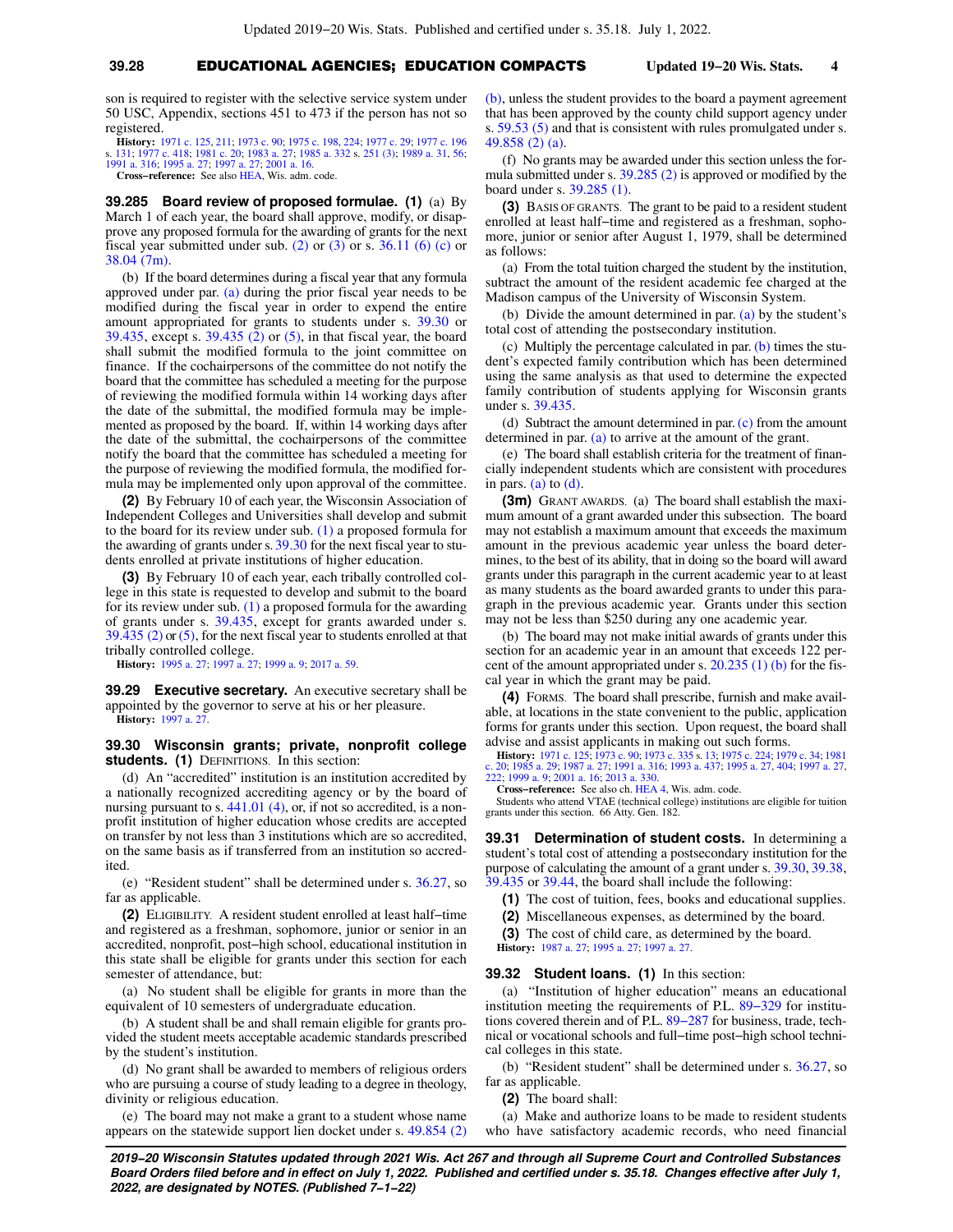## EDUCATIONAL AGENCIES; EDUCATION COM-**5 Updated 19−20 Wis. Stats. 39.33** PACTS

assistance and who are desirous of attending institutions of higher education, when such loans are to assist them in meeting expenses of post−high school education in accordance with this section.

(b) Establish standards and methods for determining the amount of loans, rates of interest, financial need and other administrative procedures consistent with P.L. [89−329](https://docs.legis.wisconsin.gov/document/publiclaw/89-329) and P.L. [89−287.](https://docs.legis.wisconsin.gov/document/publiclaw/89-287)

**(3)** The board may make and authorize loans to be made to students if:

(a) The student is enrolled or accepted for enrollment in an institution of higher education.

(b) The student's eligibility for a loan is certified to the board by the institution of higher education in which the student is enrolled or has been accepted for enrollment.

- (c) The student has a satisfactory academic record.
- (d) The student is a resident student.
- (e) The student needs financial assistance.

(g) The student is not in default on any previous loan or the board has determined that the student has made satisfactory arrangements to repay the defaulted loan.

**(4)** Loans may be made to minors and minority shall not be a defense to the collection of the debt.

**(5)** The board may collect any loans made or authorized to be made by the board pursuant to this section or made prior to July 1, 1966, under s. [49.42,](https://docs.legis.wisconsin.gov/document/statutes/1963/49.42) 1963 stats.

**(6)** The board shall satisfy the loan of any student who obtained a loan under this section or under s. [39.023](https://docs.legis.wisconsin.gov/document/statutes/1965/39.023), 1965 stats., between July 1, 1966, and December 15, 1968, if the student dies after July 1, 1966, and before completing repayment of the loan, and shall write off the balance of principal and interest owing on the loan on the date that the board received confirmation of the student's death. Obligation to repay such a loan shall terminate on the date of the student's death and any payments made on the loan to the board after the date of the student's death shall be refunded to the payor or the payor's heirs or personal representative upon receipt by the board of an application for refund.

**(7)** The board may write off defaulted student loans made pursuant to this section or made prior to July 1, 1966, under s. [49.42,](https://docs.legis.wisconsin.gov/document/statutes/1963/49.42) 1963 stats., from moneys other than advances from the investment board originally appropriated for student loans, and from moneys other than moneys resulting from assignment, sale or conveyance of student loans.

**(8)** The board may use up to \$150,000 annually of student revenue bond proceeds for the purpose of consolidating loans for needy students who have a state direct loan and one or more federally guaranteed student loans from one or more private lenders.

**(10)** (a) The board may enter into contractual agreements with lenders in this state and lenders in other states which grant loans to residents of this state, and with institutions and agencies wherein the board may provide and furnish to such lenders, institutions and agencies administrative services related to the operation of any programs involving the granting of loans to students including but not limited to any and all services and functions related to the granting, administering and collecting of any loans made to students.

(b) The board shall have all powers that are reasonably appropriate to the provision of such services and the performance of such contracts and may include charges or fees to be paid by the lenders, institutions and agencies to the board for the provision of such administrative services or any services or activities related to the collection of any student loans for which the board may become responsible by operation of law or by contractual agreements under this paragraph, but such charges or fees, before being instituted by the board, shall be approved by the secretary of administration.

**(11)** (a) In lieu of the procedure under ch. [812](https://docs.legis.wisconsin.gov/document/statutes/ch.%20812), the board, on behalf of the corporation under s. [39.33](https://docs.legis.wisconsin.gov/document/statutes/39.33), or the corporation, on its own behalf, may certify the department of administration to deduct money from a state employee's earnings. The board shall specify an amount, not to exceed 25 percent of the employee's disposable earnings, as defined in s. [812.30 \(6\)](https://docs.legis.wisconsin.gov/document/statutes/812.30(6)), to be deducted on a continuing basis until the amount certified by the board or corporation has been paid. The department of administration shall remit moneys deducted to the board or the corporation.

(b) The procedure in this section may be used only if the amount owed to the board or corporation is reduced to a judgment. At least 30 days prior to certification, the board or corporation shall notify the debtor under s.  $879.05$  (2) or [\(3\)](https://docs.legis.wisconsin.gov/document/statutes/879.05(3)) of the intent to certify the debt to the department of administration and of the debtor's right to a contested case hearing before the board under s. [227.42.](https://docs.legis.wisconsin.gov/document/statutes/227.42) If the debtor requests a hearing within 20 days after receiving notice, the board shall notify the department of administration which shall not make deductions under par. [\(a\)](https://docs.legis.wisconsin.gov/document/statutes/39.32(11)(a)) until a decision is reached under s. [227.47](https://docs.legis.wisconsin.gov/document/statutes/227.47) or the case is otherwise concluded.

(c) The department of administration shall prescribe the manner and form for certification of debts by the board or corporation under this subsection.

**History:** [1971 c. 85;](https://docs.legis.wisconsin.gov/document/acts/1971/85) [1971 c. 211](https://docs.legis.wisconsin.gov/document/acts/1971/211) s. [126;](https://docs.legis.wisconsin.gov/document/acts/1971/211,%20s.%20126) [1973 c. 90](https://docs.legis.wisconsin.gov/document/acts/1973/90); [1973 c. 335](https://docs.legis.wisconsin.gov/document/acts/1973/335) s. [13](https://docs.legis.wisconsin.gov/document/acts/1973/335,%20s.%2013); [1975 c. 189](https://docs.legis.wisconsin.gov/document/acts/1975/189), [224;](https://docs.legis.wisconsin.gov/document/acts/1975/224) [1977 c. 29](https://docs.legis.wisconsin.gov/document/acts/1977/29); [1979 c. 34](https://docs.legis.wisconsin.gov/document/acts/1979/34) ss. [813m](https://docs.legis.wisconsin.gov/document/acts/1979/34,%20s.%20813m) to [813r,](https://docs.legis.wisconsin.gov/document/acts/1979/34,%20s.%20813r) [2102 \(22\) \(a\)](https://docs.legis.wisconsin.gov/document/acts/1979/34,%20s.%202102); [1979 c. 176,](https://docs.legis.wisconsin.gov/document/acts/1979/176) [221;](https://docs.legis.wisconsin.gov/document/acts/1979/221) [1981](https://docs.legis.wisconsin.gov/document/acts/1981/20) [c. 20,](https://docs.legis.wisconsin.gov/document/acts/1981/20) [314;](https://docs.legis.wisconsin.gov/document/acts/1981/314) [1983 a. 27](https://docs.legis.wisconsin.gov/document/acts/1983/27); [1985 a. 182](https://docs.legis.wisconsin.gov/document/acts/1985/182) s. [57;](https://docs.legis.wisconsin.gov/document/acts/1985/182,%20s.%2057) [1989 a. 31](https://docs.legis.wisconsin.gov/document/acts/1989/31); [1991 a. 316;](https://docs.legis.wisconsin.gov/document/acts/1991/316) [1993 a. 80](https://docs.legis.wisconsin.gov/document/acts/1993/80), [399](https://docs.legis.wisconsin.gov/document/acts/1993/399); [1995 a. 27](https://docs.legis.wisconsin.gov/document/acts/1995/27); [1997 a. 27;](https://docs.legis.wisconsin.gov/document/acts/1997/27) [2001 a. 102](https://docs.legis.wisconsin.gov/document/acts/2001/102).

The legislature may direct the public land commissioners to invest monies from the sale of public lands in student loans under this section, but it may not direct a specific investment. 65 Atty. Gen. 28.

**39.325 Wisconsin health education loan program. (1)** There is established, to be administered by the board, a Wisconsin health education loan program under P.L. [94−484](https://docs.legis.wisconsin.gov/document/publiclaw/94-484), on July 29, 1979, in order to provide financial aid to medical and dentistry students enrolled in the University of Wisconsin Medical School, the Medical College of Wisconsin or Marquette University School of Dentistry.

**(2)** The board shall lend to students who qualify under sub. [\(1\)](https://docs.legis.wisconsin.gov/document/statutes/39.325(1)) any moneys appropriated or authorized through the issuance of revenue obligations. The board shall require a student borrowing moneys under this section to pay interest while in medical or dental school and during his or her residency training at the rate of at least 3 percent per year on the sum of the principal amount of the student's obligation and the accumulated interest, unless federal law provides otherwise as a condition of guaranteeing the loan. Principal and interest payable on maturing revenue obligations shall, when necessary, be paid from funded reserves, authorized under subch. [II of ch. 18](https://docs.legis.wisconsin.gov/document/statutes/subch.%20II%20of%20ch.%2018), or from moneys made available under [chapter 20, laws of 1981](https://docs.legis.wisconsin.gov/document/acts/1981/20), section [2022 \(1\).](https://docs.legis.wisconsin.gov/document/acts/1981/20,%20s.%202022)

**(3)** The board shall promulgate rules and establish standards and methods of determining the amounts of loans, rates of interest and other administrative procedures consistent with P.L. [94−484,](https://docs.legis.wisconsin.gov/document/publiclaw/94-484) on July 29, 1979. The rates of interest shall be set as low as possible, but shall remain sufficient to cover all costs of the program under this section.

**History:** [1979 c. 34](https://docs.legis.wisconsin.gov/document/acts/1979/34); [1981 c. 20](https://docs.legis.wisconsin.gov/document/acts/1981/20); [1983 a. 27](https://docs.legis.wisconsin.gov/document/acts/1983/27); [1995 a. 27;](https://docs.legis.wisconsin.gov/document/acts/1995/27) [1997 a. 27.](https://docs.legis.wisconsin.gov/document/acts/1997/27)

**39.33 Guaranteed student loan program. (1)** The board may organize and maintain a nonstock corporation under ch. [181](https://docs.legis.wisconsin.gov/document/statutes/ch.%20181) to provide for a guaranteed student loan program in this state under P.L. [89−287](https://docs.legis.wisconsin.gov/document/publiclaw/89-287) and P.L. [89−329](https://docs.legis.wisconsin.gov/document/publiclaw/89-329) as may from time to time be amended. The board may make use of and pay for the use of the facilities and services of such corporation.

**(2)** The board may provide administrative services for the nonstock corporation with which the board has entered into a contractual agreement for purposes of providing for a guaranteed student loan program in this state. Services provided under this section shall be in accordance with the decision of the board as to the type and scope of services requested and the civil service range of any employee assigned to them.

**(3)** The board or the legislature or any person delegated by the legislature may inspect and examine or cause an inspection and examination of all records relating to all programs that are, or are to be, administered under contractual agreement between the board and the corporation.

**History:** [1995 a. 27](https://docs.legis.wisconsin.gov/document/acts/1995/27); [1997 a. 27](https://docs.legis.wisconsin.gov/document/acts/1997/27).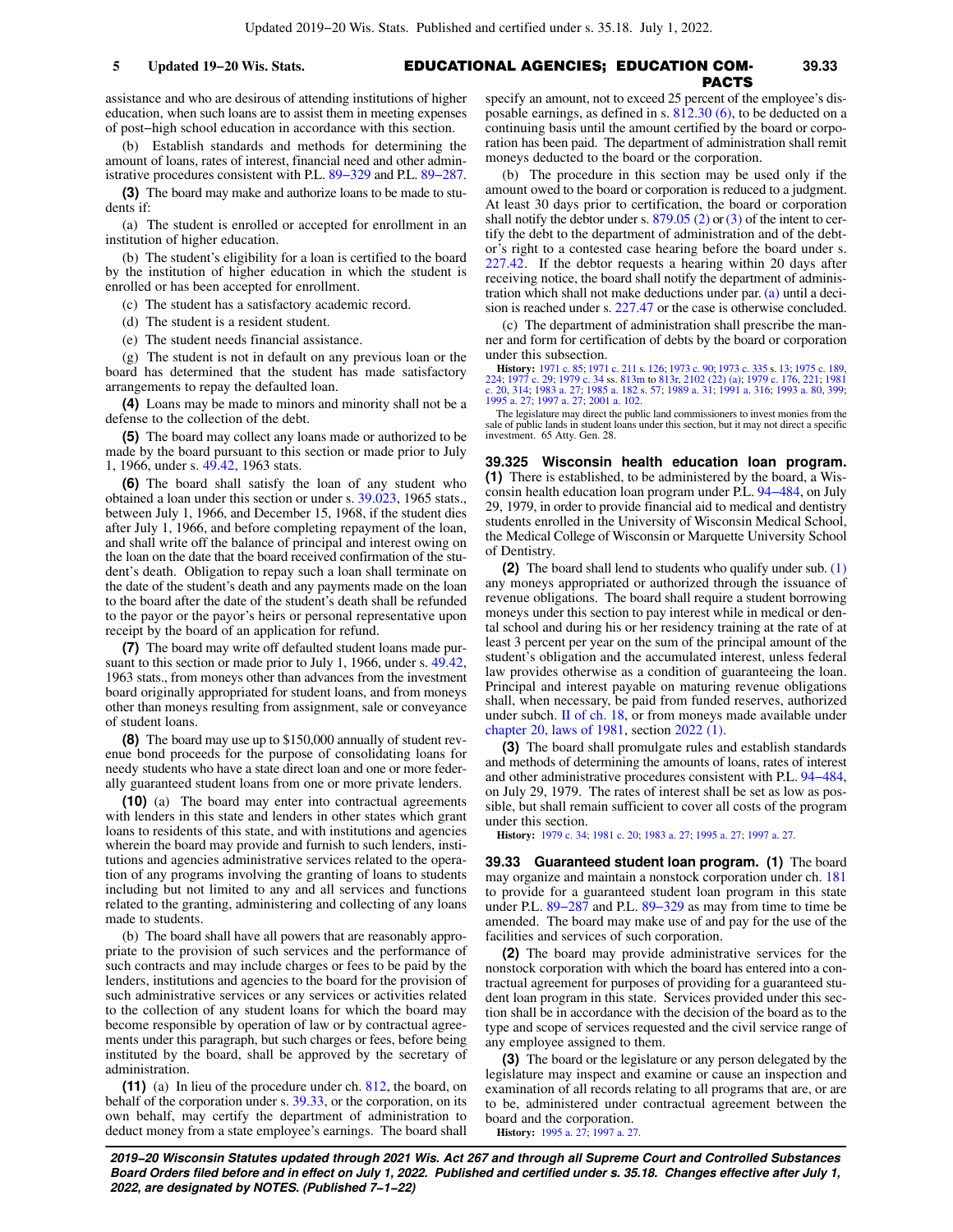# **39.34** EDUCATIONAL AGENCIES; EDUCATION COMPACTS **Updated 19−20 Wis. Stats. 6**

**39.34 Medical student loan program.** Notwithstanding s. [39.34](https://docs.legis.wisconsin.gov/document/statutes/1991/39.34), 1991 stats., the board shall terminate on August 12, 1993, any obligation to repay a loan awarded under this section. **History:** [1975 c. 118](https://docs.legis.wisconsin.gov/document/acts/1975/118), [224](https://docs.legis.wisconsin.gov/document/acts/1975/224); [1993 a. 16](https://docs.legis.wisconsin.gov/document/acts/1993/16); [1995 a. 27](https://docs.legis.wisconsin.gov/document/acts/1995/27); [1997 a. 27.](https://docs.legis.wisconsin.gov/document/acts/1997/27)

**39.35 Repayment of scholarships for teachers in educationally disadvantaged areas.** Notwithstanding s. [39.35,](https://docs.legis.wisconsin.gov/document/statutes/1969/39.35) 1969 stats., and s. [39.35](https://docs.legis.wisconsin.gov/document/statutes/1991/39.35), 1991 stats., the board shall terminate on August 12, 1993, any obligation to repay a student aid award made under this section.

**History:** [1975 c. 189](https://docs.legis.wisconsin.gov/document/acts/1975/189), [422](https://docs.legis.wisconsin.gov/document/acts/1975/422); [1985 a. 29;](https://docs.legis.wisconsin.gov/document/acts/1985/29) [1993 a. 16;](https://docs.legis.wisconsin.gov/document/acts/1993/16) [1995 a. 27;](https://docs.legis.wisconsin.gov/document/acts/1995/27) [1997 a. 27](https://docs.legis.wisconsin.gov/document/acts/1997/27).

**39.36 Repayment of stipends for teachers of the impaired.** Notwithstanding s. [39.36](https://docs.legis.wisconsin.gov/document/statutes/1969/39.36), 1969 stats., s. [39.37 \(3\) \(b\),](https://docs.legis.wisconsin.gov/document/statutes/1969/39.37(3)(b)) 1969 stats., and s. [39.36](https://docs.legis.wisconsin.gov/document/statutes/1991/39.36), 1991 stats., the board shall terminate on August 12, 1993, any obligation to repay a stipend awarded under this section.

**History:** [1975 c. 189](https://docs.legis.wisconsin.gov/document/acts/1975/189), [422](https://docs.legis.wisconsin.gov/document/acts/1975/422); [1985 a. 29](https://docs.legis.wisconsin.gov/document/acts/1985/29); [1993 a. 16](https://docs.legis.wisconsin.gov/document/acts/1993/16); [1995 a. 27](https://docs.legis.wisconsin.gov/document/acts/1995/27); [1997 a. 27](https://docs.legis.wisconsin.gov/document/acts/1997/27); [2019](https://docs.legis.wisconsin.gov/document/acts/2019/9) [a. 9.](https://docs.legis.wisconsin.gov/document/acts/2019/9)

**39.37 Student loan funding. (1)** Student loans made or authorized to be made under s. [39.32](https://docs.legis.wisconsin.gov/document/statutes/39.32) may be funded from the proceeds of revenue obligations issued subject to and in accordance with subch. [II of ch. 18.](https://docs.legis.wisconsin.gov/document/statutes/subch.%20II%20of%20ch.%2018)

**(2)** There is created a separate nonlapsible trust fund designated the student loan repayment fund consisting of all revenues received in repayment of student loans funded under this section, and any other revenues dedicated to it by the board. The board may pledge revenues received or to be received by the fund to secure revenue obligations issued under this section, and shall have all other powers necessary and convenient to distribute the proceeds of the revenue obligations and loan repayments in accordance with subch. [II of ch. 18](https://docs.legis.wisconsin.gov/document/statutes/subch.%20II%20of%20ch.%2018).

**(3)** All student loans funded with revenue obligations issued under this section shall be fully guaranteed as to repayment of principal and interest from among a nonstock corporation orga-nized under s. [39.33 \(1\)](https://docs.legis.wisconsin.gov/document/statutes/39.33(1)), the United States, its agencies or instrumentalities. The board may enter into agreements necessary to affect this guaranty.

**(4)** Revenue obligations issued under this section shall not exceed \$295,000,000 in principal amount, excluding obligations issued to refund outstanding revenue−obligation notes.

**(5)** Except as may otherwise be expressly provided in resolutions authorizing the issuance of revenue obligations, each issue of revenue obligations shall be on a parity with every other revenue obligation issued under this section, payable in accordance with subch. [II of ch. 18,](https://docs.legis.wisconsin.gov/document/statutes/subch.%20II%20of%20ch.%2018) subject only to any agreements with the holders of particular revenue obligations pledging any particular receipts or revenues.

**History:** [1977 c. 29;](https://docs.legis.wisconsin.gov/document/acts/1977/29) [1979 c. 34](https://docs.legis.wisconsin.gov/document/acts/1979/34), [221](https://docs.legis.wisconsin.gov/document/acts/1979/221); [1981 c. 20;](https://docs.legis.wisconsin.gov/document/acts/1981/20) [1983 a. 27](https://docs.legis.wisconsin.gov/document/acts/1983/27); [1985 a. 29](https://docs.legis.wisconsin.gov/document/acts/1985/29); [1987 a.](https://docs.legis.wisconsin.gov/document/acts/1987/69) [69;](https://docs.legis.wisconsin.gov/document/acts/1987/69) [1995 a. 27;](https://docs.legis.wisconsin.gov/document/acts/1995/27) [1997 a. 27](https://docs.legis.wisconsin.gov/document/acts/1997/27).

**39.374 Wisconsin health education loan program funding. (1)** Loans made or authorized to be made under s. [39.325](https://docs.legis.wisconsin.gov/document/statutes/39.325) may be funded from the proceeds of revenue obligations issued subject to and in accordance with subch. [II of ch. 18.](https://docs.legis.wisconsin.gov/document/statutes/subch.%20II%20of%20ch.%2018)

**(2)** All revenues received in repayment of loans funded under this section or loans financed from moneys made available under [chapter 20, laws of 1981](https://docs.legis.wisconsin.gov/document/acts/1981/20), section [2022 \(1\),](https://docs.legis.wisconsin.gov/document/acts/1981/20,%20s.%202022) shall be deposited in the general fund.

**(3)** All loans funded with revenue obligations issued under this section shall be fully guaranteed as to repayment of principal and interest by the United States, its agencies or instrumentalities. The board may enter into agreements necessary to effect this guaranty

**(4)** Revenue obligations issued under this section shall not exceed \$92,000,000 in principal amount, excluding obligations issued to refund outstanding revenue−obligation bonds and notes.

**(5)** Except as may otherwise be expressly provided in resolutions authorizing the issuance of revenue obligations, each issue of revenue obligations shall be on a parity with every other revenue obligation issued under this section, payable in accordance with subch.  $\Pi$  of ch. 18, subject only to any agreements with the holders of particular revenue obligations pledging any particular receipts or revenues.

**History:** [1979 c. 34](https://docs.legis.wisconsin.gov/document/acts/1979/34); [1981 c. 20,](https://docs.legis.wisconsin.gov/document/acts/1981/20) [317;](https://docs.legis.wisconsin.gov/document/acts/1981/317) [1983 a. 27](https://docs.legis.wisconsin.gov/document/acts/1983/27), [383](https://docs.legis.wisconsin.gov/document/acts/1983/383); [1991 a. 269](https://docs.legis.wisconsin.gov/document/acts/1991/269); [1995 a. 27](https://docs.legis.wisconsin.gov/document/acts/1995/27); [1997 a. 27](https://docs.legis.wisconsin.gov/document/acts/1997/27); [2005 a. 25.](https://docs.legis.wisconsin.gov/document/acts/2005/25)

**39.38 Indian student assistance. (1)** There is established, to be administered by the board, a grant program to assist those Indian students who are residents of this state to receive a higher education.

**(2)** Grants under this section shall be based on financial need, as determined by the board. The maximum grant shall not exceed \$2,200 per year, of which not more than \$1,100 may be from the appropriation under s.  $20.235(1)(k)$ . State aid from this appropriation may be matched by a contribution from a federally recognized American Indian tribe or band that is deposited in the general fund and credited to the appropriation account under s. [20.235](https://docs.legis.wisconsin.gov/document/statutes/20.235(1)(gm)) [\(1\) \(gm\)](https://docs.legis.wisconsin.gov/document/statutes/20.235(1)(gm)). Grants shall be awarded to students for full−time or part−time attendance at any accredited institution of higher education in this state. The board may not make a grant under this section to a student whose name appears on the statewide support lien docket under s. [49.854 \(2\) \(b\),](https://docs.legis.wisconsin.gov/document/statutes/49.854(2)(b)) unless the student provides to the board a payment agreement that has been approved by the county child support agency under s. [59.53 \(5\)](https://docs.legis.wisconsin.gov/document/statutes/59.53(5)) and that is consistent with rules promulgated under s. [49.858 \(2\) \(a\)](https://docs.legis.wisconsin.gov/document/statutes/49.858(2)(a)). Grants shall be renewable for up to 5 years if a recipient remains in good academic standing at the institution that he or she is attending.

**History:** [1971 c. 125;](https://docs.legis.wisconsin.gov/document/acts/1971/125) [1979 c. 34](https://docs.legis.wisconsin.gov/document/acts/1979/34); [1981 c. 20;](https://docs.legis.wisconsin.gov/document/acts/1981/20) [1987 a. 27](https://docs.legis.wisconsin.gov/document/acts/1987/27); [1991 a. 39;](https://docs.legis.wisconsin.gov/document/acts/1991/39) [1995 a. 27](https://docs.legis.wisconsin.gov/document/acts/1995/27), [404;](https://docs.legis.wisconsin.gov/document/acts/1995/404) [1997 a. 27;](https://docs.legis.wisconsin.gov/document/acts/1997/27) [1999 a. 9](https://docs.legis.wisconsin.gov/document/acts/1999/9).

**Cross−reference:** See also ch. [HEA 6,](https://docs.legis.wisconsin.gov/document/administrativecode/ch.%20HEA%206) Wis. adm. code.

**39.382 Tribal college payments. (1)** In this section:

(a) "Bureau of Indian education" means the bureau of Indian education in the federal department of the interior.

(b) "Indian student" has the meaning given in [25 USC 1801](https://docs.legis.wisconsin.gov/document/usc/25%20USC%201801) (a) (7).

(c) "Indian student count" has the meaning given in [25 USC](https://docs.legis.wisconsin.gov/document/usc/25%20USC%201801) [1801](https://docs.legis.wisconsin.gov/document/usc/25%20USC%201801) (a) (8).

(d) "Tribal college" means an accredited college, operated or controlled by a federally recognized American Indian tribe or band in this state, that meets the requirements of [25 USC 1804.](https://docs.legis.wisconsin.gov/document/usc/25%20USC%201804)

**(2)** From the appropriation under s. [20.235 \(1\) \(kc\),](https://docs.legis.wisconsin.gov/document/statutes/20.235(1)(kc)) the board shall make payments to the governing bodies of tribal colleges, as provided in subs. [\(4\)](https://docs.legis.wisconsin.gov/document/statutes/39.382(4)) and [\(5\)](https://docs.legis.wisconsin.gov/document/statutes/39.382(5)).

**(3)** Not later than October 15 of each year, the governing body of any tribal college that desires to receive payments under sub. [\(2\)](https://docs.legis.wisconsin.gov/document/statutes/39.382(2)) shall report to the board all of the following:

(a) The number of full−time equivalent students enrolled at the tribal college for the previous academic year who reside in Wisconsin and for whom the tribal college will not receive funds from the bureau of Indian education.

(b) The Indian student count for the previous academic year.

(c) The per student funding amount that the tribal college has received or expects to receive from the bureau of Indian education based on the tribal college's reported Indian student count for the previous academic year.

**(4)** Not later than December 31 of each year, the board shall make a payment to each governing body of a tribal college that has timely submitted to the board a report under sub. [\(3\)](https://docs.legis.wisconsin.gov/document/statutes/39.382(3)). Subject to sub. [\(5\),](https://docs.legis.wisconsin.gov/document/statutes/39.382(5)) the amount of the annual payment to each tribal college shall be the result obtained by multiplying the number reported under sub.  $(3)$  (a) by the per student funding amount reported under sub.  $(3)$  (c).

**(5)** If the moneys appropriated under s. [20.235 \(1\) \(kc\)](https://docs.legis.wisconsin.gov/document/statutes/20.235(1)(kc)) are not sufficient to make full payment to each tribal college under sub. [\(4\),](https://docs.legis.wisconsin.gov/document/statutes/39.382(4)) the board shall prorate the payments to tribal colleges under sub. [\(4\)](https://docs.legis.wisconsin.gov/document/statutes/39.382(4)) in the proportion that the moneys available bears to the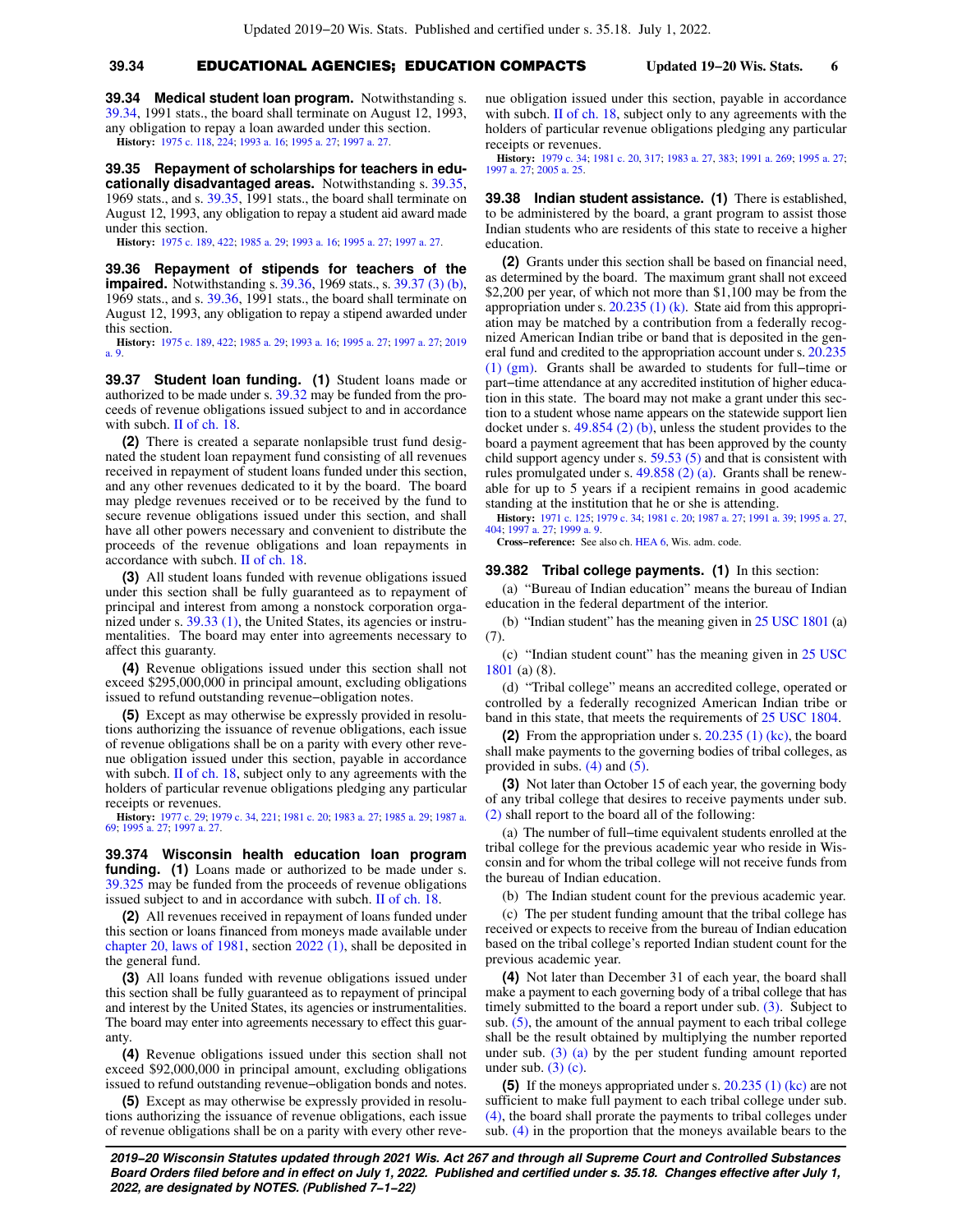### EDUCATIONAL AGENCIES; EDUCATION COM-**7 Updated 19−20 Wis. Stats. 39.39**

total amount of payments that would be made if sufficient moneys had been appropriated under s. [20.235 \(1\) \(kc\)](https://docs.legis.wisconsin.gov/document/statutes/20.235(1)(kc)). **History:** [2015 a. 55.](https://docs.legis.wisconsin.gov/document/acts/2015/55)

### **39.385 Primary care and psychiatry shortage grant program. (1)** DEFINITIONS. In this section:

(a) "Graduate medical education training program" means any of the following:

1. A program of education in a medical specialty following the completion of medical school that prepares a physician for the independent practice of medicine in that specialty.

2. A program of education in a medical subspecialty following the completion of education in a medical specialty that prepares a physician for the independent practice of medicine in that subspecialty.

(b) "Grant program" means the primary care and psychiatry shortage grant program under this section.

(c) "Health professional shortage area" has the meaning given in s. [36.60 \(1\) \(aj\)](https://docs.legis.wisconsin.gov/document/statutes/36.60(1)(aj)).

(d) "Health service shortage area" means an area designated by the governor and certified by the federal secretary of health and human services under [42 USC 1395x](https://docs.legis.wisconsin.gov/document/usc/42%20USC%201395x) as an area with a shortage of personal health services.

(e) "Medically underserved area" has the meaning given in [42](https://docs.legis.wisconsin.gov/document/cfr/42%20CFR%2051) [CFR Part 51c](https://docs.legis.wisconsin.gov/document/cfr/42%20CFR%2051), section 102 (e).

(f) "Primary care medicine" means any of the following medical specialties:

1. Family practice.

2. Internal medicine.

3. Pediatrics.

4. General surgery.

(g) "Psychiatry" includes child psychiatry.

(h) "Underserved area" means a health professional shortage area, a health service shortage area, or a medically underserved area.

**(2)** ESTABLISHMENT OF PROGRAM. There is established, to be administered by the board, a primary care and psychiatry shortage grant program to encourage primary care physicians and psychiatrists who meet the eligibility requirements specified in sub. [\(3\)](https://docs.legis.wisconsin.gov/document/statutes/39.385(3)) to practice primary care medicine and psychiatry in underserved areas in this state by providing grants of financial assistance to those physicians and psychiatrists as provided in sub. [\(4\).](https://docs.legis.wisconsin.gov/document/statutes/39.385(4))

**(3)** ELIGIBILITY. A physician or psychiatrist is eligible for financial assistance as provided under sub. [\(4\)](https://docs.legis.wisconsin.gov/document/statutes/39.385(4)) if the physician or psychiatrist meets all of the following requirements:

(a) He or she practices primary care medicine or psychiatry in an underserved area in this state.

(b) He or she graduated from a graduate medical education training program with an emphasis on primary care medicine or psychiatry.

(c) He or she does not appear on the statewide support lien docket under s. [49.854 \(2\) \(b\)](https://docs.legis.wisconsin.gov/document/statutes/49.854(2)(b)), unless the physician provides to the board a payment agreement that has been approved by the county child support agency under s. [59.53 \(5\)](https://docs.legis.wisconsin.gov/document/statutes/59.53(5)) and that is consistent with rules promulgated under s. [49.858 \(2\) \(a\).](https://docs.legis.wisconsin.gov/document/statutes/49.858(2)(a))

**(4)** FINANCIAL ASSISTANCE. (a) 1. From the appropriation account under s. [20.235 \(1\) \(fp\)](https://docs.legis.wisconsin.gov/document/statutes/20.235(1)(fp)), the board shall grant financial assistance to physicians and psychiatrists who meet the eligibility requirements specified in sub. [\(3\)](https://docs.legis.wisconsin.gov/document/statutes/39.385(3)), who apply for participation in the grant program as provided in par.  $(b)$ , and who submit claims for that financial assistance as provided in par. [\(c\).](https://docs.legis.wisconsin.gov/document/statutes/39.385(4)(c)) From s. [20.235](https://docs.legis.wisconsin.gov/document/statutes/20.235(1)(fp)) [\(1\) \(fp\)](https://docs.legis.wisconsin.gov/document/statutes/20.235(1)(fp)), the board shall allocate not more than \$750,000 for financial assistance under the grant program to physicians and not more than \$750,000 for financial assistance under the grant program to psychiatrists.

2. The board may grant financial assistance under the grant program to no more than 12 physicians and no more than 12 psychiatrists in a fiscal year. If more than 12 physicians or more than

12 psychiatrists apply for participation in the grant program in a fiscal year, the board shall consider the order in which those applications are received and the health professional shortage area score, as determined by the health resources and services administration of the federal department of health and human services, of the underserved area in which the applicant is practicing primary care medicine or psychiatry in selecting participants in the grant program.

PACTS

3. An individual physician or psychiatrist may receive financial assistance under the grant program in no more than 3 fiscal years.

(b) A physician or psychiatrist may apply for participation in the grant program by submitting an application to the board in a form prescribed by the board. A physician or psychiatrist may submit that application while the physician or psychiatrist is participating in a graduate medical education training program described in sub.[\(3\) \(b\).](https://docs.legis.wisconsin.gov/document/statutes/39.385(3)(b)) The application shall include such information as the board may require to establish that the physician or psychiatrist meets the eligibility requirements specified in sub. [\(3\)](https://docs.legis.wisconsin.gov/document/statutes/39.385(3)) for participation in the grant program and any other information the board may require by rule promulgated under sub. [\(5\)](https://docs.legis.wisconsin.gov/document/statutes/39.385(5)).

(c) After each year in which a physician or psychiatrist who has been accepted for participation in the grant program practices primary care medicine or psychiatry in an underserved area in this state, the physician or psychiatrist may submit to the board a claim for financial assistance. The claim shall include the signature of the physician or psychiatrist and of a representative of the practice in which the physician or psychiatrist is employed or otherwise affiliated certifying that during the period for which financial assistance is claimed the physician or psychiatrist practiced primary care medicine or psychiatry in an underserved area in this state and such other information as the board may require by rule promulgated under sub. [\(5\)](https://docs.legis.wisconsin.gov/document/statutes/39.385(5)) to verify the physician's or psychiatrist's eligibility for financial assistance.

(d) If the board determines that a physician or psychiatrist who submits a claim for financial assistance under par. [\(c\)](https://docs.legis.wisconsin.gov/document/statutes/39.385(4)(c)) is eligible to receive that assistance, the board shall provide that assistance, subject to the amounts available in the appropriation account under s. [20.235 \(1\) \(fp\).](https://docs.legis.wisconsin.gov/document/statutes/20.235(1)(fp))

**(5)** RULES. The board shall promulgate rules to implement and administer this section. Those rules shall include rules specifying the information a physician or psychiatrist must include in an application for participation in the grant program under sub. [\(4\)](https://docs.legis.wisconsin.gov/document/statutes/39.385(4)(b)) [\(b\)](https://docs.legis.wisconsin.gov/document/statutes/39.385(4)(b)) and in a claim for financial assistance under sub. [\(4\) \(c\)](https://docs.legis.wisconsin.gov/document/statutes/39.385(4)(c)).

**History:** [2013 a. 128;](https://docs.legis.wisconsin.gov/document/acts/2013/128) [2017 a. 59.](https://docs.legis.wisconsin.gov/document/acts/2017/59)

**39.39 Nursing student stipend loans. (1)** (a) There is established, to be administered by the board, a stipend loan program for resident students, including registered nurses, who are:

1. Enrolled in the 2nd year in a program leading to an associate degree in nursing in a technical college.

2. Enrolled as juniors in a program leading to a bachelor's degree in nursing in this state.

3. Enrolled as 3rd year students in a program leading to a diploma in nursing in this state.

4. Enrolled as seniors in a program leading to a bachelor's degree in nursing in this state.

5. Enrolled in a program leading to a master's degree in nursing in this state and who intend to teach nursing at an institution of higher education located in this state.

**(2)** The board shall:

(a) Make stipend loans from the appropriations under s. [20.235](https://docs.legis.wisconsin.gov/document/statutes/20.235(1)(cg)) [\(1\) \(cg\)](https://docs.legis.wisconsin.gov/document/statutes/20.235(1)(cg)) and [\(gg\)](https://docs.legis.wisconsin.gov/document/statutes/20.235(1)(gg)).

(b) Promulgate rules to administer this section, including rules establishing loan amounts and the criteria and procedures for loan forgiveness and for selecting loan recipients. Loan recipients shall be selected on the basis of financial need, as determined by the board, using the needs analysis methodology used under s. [39.435.](https://docs.legis.wisconsin.gov/document/statutes/39.435)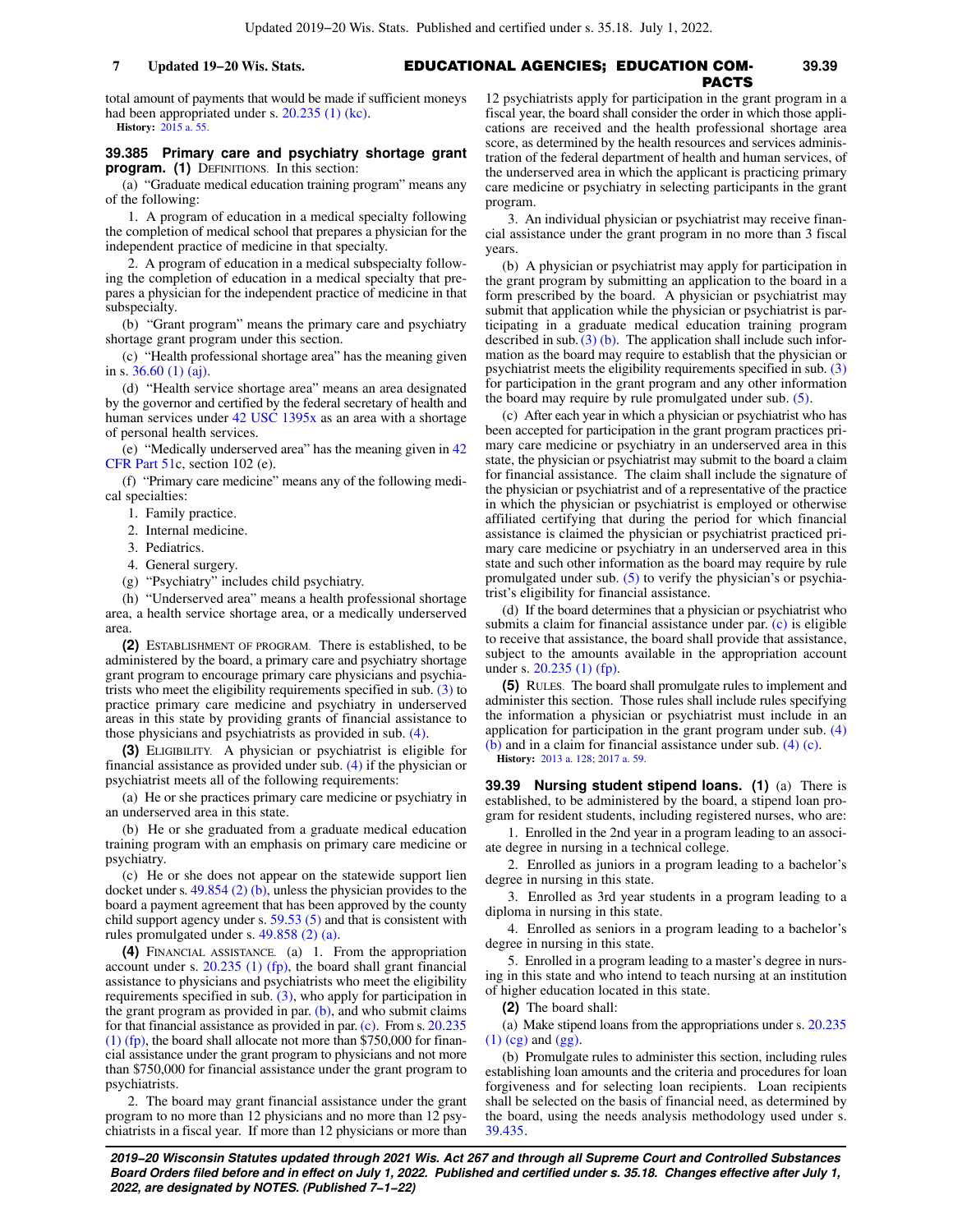# **39.39** EDUCATIONAL AGENCIES; EDUCATION COMPACTS **Updated 19−20 Wis. Stats. 8**

**(3)** Beginning in the 1991−92 fiscal year, \$15,000 annually shall be awarded under sub.  $(1)$   $(a)$  5. for stipend loans.

**(4)** The board may not make any original stipend loans under this section.

**History:** [1987 a. 399;](https://docs.legis.wisconsin.gov/document/acts/1987/399) [1989 a. 56;](https://docs.legis.wisconsin.gov/document/acts/1989/56) [1991 a. 39;](https://docs.legis.wisconsin.gov/document/acts/1991/39) [1993 a. 399](https://docs.legis.wisconsin.gov/document/acts/1993/399); [1995 a. 27](https://docs.legis.wisconsin.gov/document/acts/1995/27); [1997 a. 27](https://docs.legis.wisconsin.gov/document/acts/1997/27). **Cross−reference:** See also ch. [HEA 8,](https://docs.legis.wisconsin.gov/document/administrativecode/ch.%20HEA%208) Wis. adm. code.

**39.393 Nursing student loan program. (1)** The board shall establish a loan program to defray the cost of tuition, fees, and expenses for persons enrolled in any of the following:

(a) A program in this state that confers an associate degree in nursing.

(b) A program in this state that confers a bachelor's degree in nursing.

(c) A program in this state that confers a 2nd degree that will make the person eligible for licensure under s. [441.06](https://docs.legis.wisconsin.gov/document/statutes/441.06) or [441.10.](https://docs.legis.wisconsin.gov/document/statutes/441.10)

(d) A program in this state that confers a diploma in nursing.

(e) A program in this state that confers a master's degree in nursing.

(f) A program in this state that confers a doctoral degree in nursing.

**(2)** Beginning in the 2002−03 fiscal year, the board shall make loans under this section from the appropriation under s. [20.235 \(1\)](https://docs.legis.wisconsin.gov/document/statutes/20.235(1)(cm)) [\(cm\).](https://docs.legis.wisconsin.gov/document/statutes/20.235(1)(cm)) The maximum amount of loan for a person during any fiscal year is \$3,000. The maximum that a person may receive under this section is \$15,000. The board shall ensure that the terms of the loan do not require a loan recipient to repay the loan while the recipient is enrolled in a program under sub. [\(1\).](https://docs.legis.wisconsin.gov/document/statutes/39.393(1))

**(3)** After the recipient of a loan under sub. [\(1\)](https://docs.legis.wisconsin.gov/document/statutes/39.393(1)) has completed the program described in sub.  $(1)$ , the board shall forgive  $25$  percent of the loan's principal and interest after the first full year and 25 percent of the loan's principal and interest after the 2nd full year that the recipient has been employed full time in this state as a nurse or nurse educator. The board may forgive loans on a prorated basis for persons who are employed less than full time.

**(4)** The board shall promulgate rules to implement and administer this section.

**History:** [2001 a. 16;](https://docs.legis.wisconsin.gov/document/acts/2001/16) [2005 a. 368;](https://docs.legis.wisconsin.gov/document/acts/2005/368) [2013 a. 114.](https://docs.legis.wisconsin.gov/document/acts/2013/114)

**39.395 Nurse educators. (1)** In this section, "institution of higher education" means an institution or college campus within the University of Wisconsin System, a technical college within the technical college system, or a private, nonprofit institution of higher education located in this state.

**(2)** Subject to sub. [\(3\)](https://docs.legis.wisconsin.gov/document/statutes/39.395(3)), the board shall establish a program that provides all of the following:

(a) Fellowships for students who enroll in doctor of nursing practice, doctor of philosophy in nursing, or master of science in nursing degree programs in an institution of higher education.

(b) Postdoctoral fellowships to recruit faculty for nursing programs in an institution of higher education.

(c) Educational loan repayment assistance to recruit and retain faculty for nursing programs in an institution of higher education.

**(3)** The program established under sub. [\(2\)](https://docs.legis.wisconsin.gov/document/statutes/39.395(2)) shall require indi-viduals who receive fellowships under sub. [\(2\) \(a\)](https://docs.legis.wisconsin.gov/document/statutes/39.395(2)(a)) or [\(b\)](https://docs.legis.wisconsin.gov/document/statutes/39.395(2)(b)) or assistance under sub. [\(2\) \(c\)](https://docs.legis.wisconsin.gov/document/statutes/39.395(2)(c)) to make a commitment to teach for at least 3 consecutive years in a nursing program at an institution of higher education.

**(4)** Costs associated with the program established under sub. [\(2\)](https://docs.legis.wisconsin.gov/document/statutes/39.395(2)) shall be funded from the appropriation under s. [20.235 \(1\) \(co\).](https://docs.legis.wisconsin.gov/document/statutes/20.235(1)(co)) **History:** [2021 a. 58](https://docs.legis.wisconsin.gov/document/acts/2021/58).

**39.397 School leadership loan program. (1)** The board shall establish a loan program for students selected by the board in a competitive application process who meet all of the following requirements:

(a) Are enrolled in a school leadership program at an institution of the University of Wisconsin System that permits students to earn degrees in less time than a traditional school leadership program and that includes a required mentorship or apprenticeship component.

(b) Are nominated by a superintendent of a school district.

**(2)** (a) Loans under sub. [\(1\)](https://docs.legis.wisconsin.gov/document/statutes/39.397(1)) shall be made from the appropriation under s.  $20.235$  (1) (cu). Except as provided in par. [\(b\)](https://docs.legis.wisconsin.gov/document/statutes/39.397(2)(b)), loans under sub. [\(1\)](https://docs.legis.wisconsin.gov/document/statutes/39.397(1)) shall be repaid at an annual interest rate of 5 percent.

(b) The board shall forgive 25 percent of the loan and 25 percent of the interest on the loan for each school year the recipient satisfies all of the following:

1. The recipient is employed in a school leadership position in an elementary or secondary school in this state.

2. The recipient receives a rating of proficient or distinguished on the educator effectiveness system or the equivalent in a school that does not use the educator effectiveness system.

**(3)** The board shall deposit in the general fund as general purpose revenue−earned all repayments of loans made under sub. [\(1\)](https://docs.legis.wisconsin.gov/document/statutes/39.397(1)) and the interest on the loans.

**History:** [2017 a. 59](https://docs.legis.wisconsin.gov/document/acts/2017/59).

**39.398 Teachers and orientation and mobility instructors of visually impaired pupils loan program. (1)** (a) The board shall establish a loan program to defray the cost of tuition, fees and expenses for residents of this state enrolled in a program that prepares persons to be licensed as teachers of visually impaired pupils or as orientation and mobility instructors, as defined by the board by rule, at an accredited institution of higher education in this state or in a physically adjacent state, as defined in s. [175.46 \(1\) \(d\).](https://docs.legis.wisconsin.gov/document/statutes/175.46(1)(d)) To the extent possible, the board shall give preference, to persons who are likely to return to this state to work with visually impaired persons.

(b) The board shall make loans under this section from the appropriation under s.  $20.235$  (1) (cx). The maximum amount of a loan for a person during any fiscal year is \$10,000. The maximum amount that a person may receive under this section is \$40,000. The terms of the loan shall provide that a loan recipient is not required to repay the loan while the loan recipient is enrolled in the preparatory program described in par. [\(a\)](https://docs.legis.wisconsin.gov/document/statutes/39.398(1)(a)).

**(2)** (a) After the recipient of a loan under sub. [\(1\)](https://docs.legis.wisconsin.gov/document/statutes/39.398(1)) has completed the preparatory program described in sub. [\(1\),](https://docs.legis.wisconsin.gov/document/statutes/39.398(1)) the board shall forgive 25 percent of the loan's principal and interest for the first fiscal year, 25 percent of the loan's principal and interest for the 2nd fiscal year and 50 percent of the loan's principal and interest for the 3rd fiscal year that the recipient is licensed and employed full−time in this state as a teacher of visually impaired pupils or as an orientation and mobility instructor by a school district, the Wisconsin Center for the Blind and Visually Impaired or a cooperative educational service agency. The board may forgive loans on a prorated basis for persons employed less than full−time.

(b) The board shall promulgate rules to administer this section. **History:** [1999 a. 144.](https://docs.legis.wisconsin.gov/document/acts/1999/144)

**Cross−reference:** See also ch. [HEA 14](https://docs.legis.wisconsin.gov/document/administrativecode/ch.%20HEA%2014), Wis. adm. code.

### **39.399 Teacher loan program. (1g)** In this section:

(a) "Rural county" means a county that satisfies all of the following:

1. The county does not include any urbanized area.

2. Less than 25 percent of persons residing in the county are employed in another county that includes an urbanized area.

3. Less than 25 percent of persons employed in the county reside in another county that includes an urbanized area.

(b) "Urbanized area" has the meaning given in [23 USC 134](https://docs.legis.wisconsin.gov/document/usc/23%20USC%20134) (b) (7).

**(1m)** The board shall establish a teacher loan program for students who meet all of the following requirements:

(a) Are residents of this state enrolled at least half−time as sophomores, juniors, or seniors in an institution of higher education, as defined in [20 USC 1001](https://docs.legis.wisconsin.gov/document/usc/20%20USC%201001) (a) and (b), located in this state.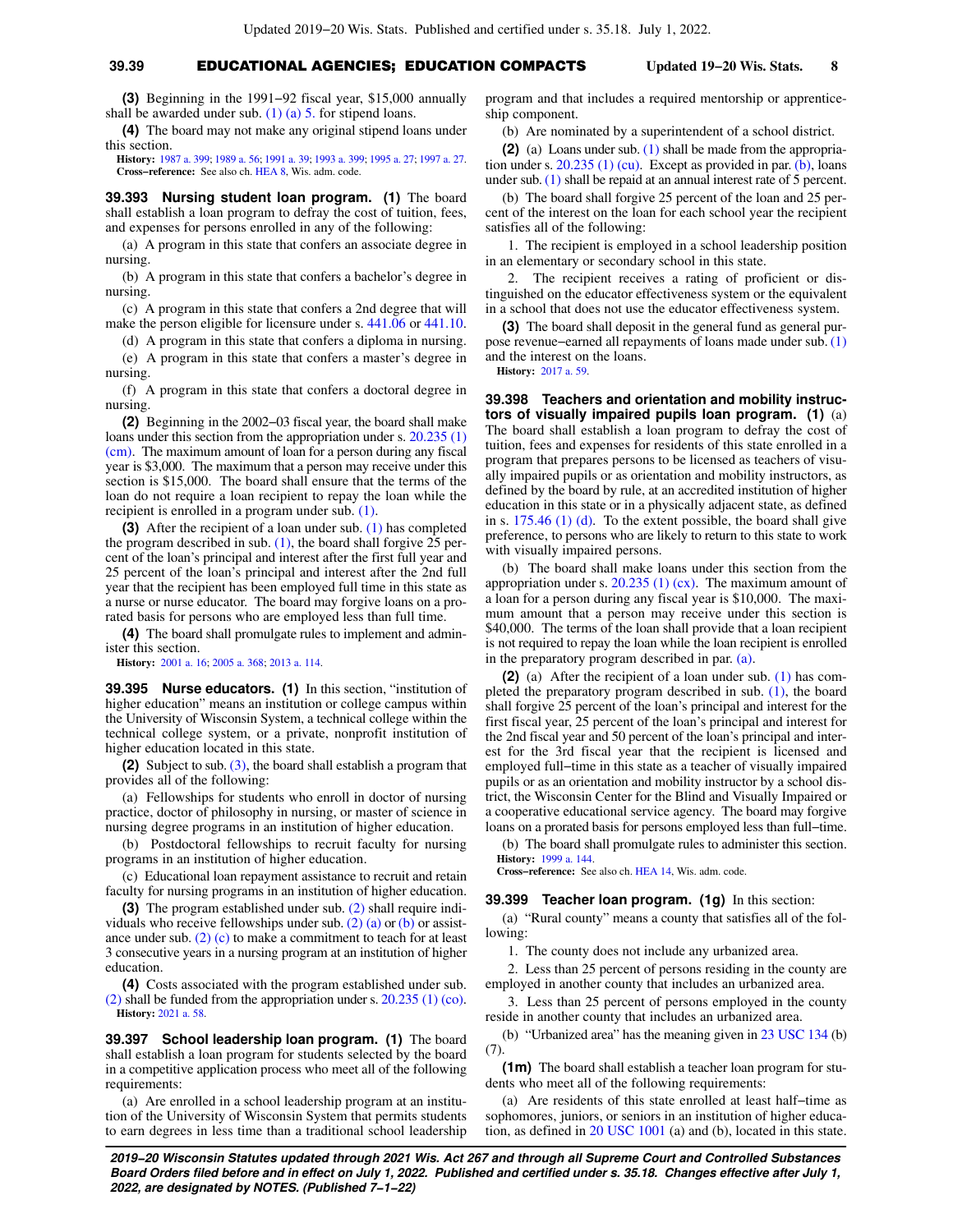# **9** Updated 19–20 Wis. Stats. **19.41 EDUCATIONAL AGENCIES; EDUCATION COM-** 39.41 PACTS

(b) Are enrolled in programs of study leading to a teacher's license in a discipline identified as a teacher shortage area for this state by the federal department of education.

(c) Have a grade point average of at least 3.0 on a 4−point scale or the equivalent.

**(2)** A student eligible for a loan under sub. [\(1m\)](https://docs.legis.wisconsin.gov/document/statutes/39.399(1m)) may be awarded loans of up to \$10,000 annually for not more than 3 years, with a maximum of \$30,000 in loans to a student under this section.

**(3)** (a) Loans under sub. [\(1m\)](https://docs.legis.wisconsin.gov/document/statutes/39.399(1m)) shall be made from the appropriation under s. [20.235 \(1\) \(ct\)](https://docs.legis.wisconsin.gov/document/statutes/20.235(1)(ct)). Except as provided in par. [\(b\),](https://docs.legis.wisconsin.gov/document/statutes/39.399(3)(b)) loans under sub. [\(1m\)](https://docs.legis.wisconsin.gov/document/statutes/39.399(1m)) shall be repaid at an annual interest rate of 5 percent.

(b) The board shall forgive 25 percent of the loan and 25 percent of the interest on the loan for each school year the recipient satisfies all of the following:

1. The recipient is employed, as a full−time teacher in a high− demand area related to the recipient's discipline under sub. [\(1m\)](https://docs.legis.wisconsin.gov/document/statutes/39.399(1m)(b)) [\(b\)](https://docs.legis.wisconsin.gov/document/statutes/39.399(1m)(b)), by a public or private elementary or secondary school in the city of Milwaukee or in a school district in a rural county.

2. The recipient receives a rating of proficient or distinguished on the educator effectiveness system or the equivalent in a school that does not use the educator effectiveness system.

**(4)** The board shall deposit in the general fund as general purpose revenue−earned all repayments of loans made under sub. [\(1m\)](https://docs.legis.wisconsin.gov/document/statutes/39.399(1m)) and the interest on the loans.

**History:** [2015 a. 55,](https://docs.legis.wisconsin.gov/document/acts/2015/55) [359.](https://docs.legis.wisconsin.gov/document/acts/2015/359)

**39.40 Minority teacher loan program. (1)** In this section "minority student" means a student who is any of the following:

- (a) A Black American.
- (b) An American Indian or Alaskan native.
- (c) A Hispanic, as defined in s.  $16.287(1)$  (d).
- (d) A person of Asian or Pacific Island origin.
- (e) A person whose ancestry includes 2 or more races.

**(2)** The board shall establish a loan program for minority students who meet all of the following requirements:

(am) Are residents of this state enrolled at least half−time as sophomores, juniors, or seniors in an institution of higher education, as defined in [20 USC 1001](https://docs.legis.wisconsin.gov/document/usc/20%20USC%201001) (a) and (b), located in this state.

(bm) Are enrolled in programs of study leading to a teacher's license in a discipline identified as a teacher shortage area for this state by the federal department of education.

(dm) Have a grade point average of at least 3.0 on a 4−point scale or the equivalent.

**(2m)** A student eligible for a loan under sub. [\(2\)](https://docs.legis.wisconsin.gov/document/statutes/39.40(2)) may be awarded loans of up to \$10,000 annually for not more than 3 years, with a maximum of \$30,000 in loans to a student under this section.

**(3)** (a) Loans under sub. [\(2\)](https://docs.legis.wisconsin.gov/document/statutes/39.40(2)) shall be made from the appropriation under s.  $20.235$  (1) (cr). Except as provided in par. [\(b\),](https://docs.legis.wisconsin.gov/document/statutes/39.40(3)(b)) loans under sub. [\(2\)](https://docs.legis.wisconsin.gov/document/statutes/39.40(2)) shall be repaid at an annual interest rate of 5 percent.

(b) The board shall forgive 25 percent of the loan and 25 percent of the interest on the loan for each school year the recipient satisfies all of the following:

1. The recipient is employed as provided in subd. [1m.](https://docs.legis.wisconsin.gov/document/statutes/39.40(3)(b)1m.) by a public or private elementary or secondary school, or by a tribal school, as defined in s. [115.001 \(15m\),](https://docs.legis.wisconsin.gov/document/statutes/115.001(15m)) located in a school district in this state in which minority students constitute at least 40 percent of the membership, as defined in s. [121.004 \(5\)](https://docs.legis.wisconsin.gov/document/statutes/121.004(5)).

1m. The recipient is employed as a full−time teacher in a high−demand area related to the recipient's discipline under sub. [\(2\) \(bm\)](https://docs.legis.wisconsin.gov/document/statutes/39.40(2)(bm)).

2. The recipient receives a rating of proficient or distinguished on the educator effectiveness system or the equivalent in a school that does not use the educator effectiveness system.

**(4)** The board shall deposit in the general fund as general purpose revenue−earned all repayments of loans made under sub. [\(2\)](https://docs.legis.wisconsin.gov/document/statutes/39.40(2)) and the interest on the loans.

**(5)** The board shall administer the repayment and forgiveness of loans made under s. [36.25 \(16\)](https://docs.legis.wisconsin.gov/document/statutes/1993/36.25(16)), 1993 stats. The board shall treat such loans as if they had been made under sub.  $(2)$ .

**History:** [1989 a. 31](https://docs.legis.wisconsin.gov/document/acts/1989/31); [1995 a. 27](https://docs.legis.wisconsin.gov/document/acts/1995/27); [1997 a. 27](https://docs.legis.wisconsin.gov/document/acts/1997/27); [2011 a. 32](https://docs.legis.wisconsin.gov/document/acts/2011/32); [2015 a. 55](https://docs.legis.wisconsin.gov/document/acts/2015/55); [2019 a. 35](https://docs.legis.wisconsin.gov/document/acts/2019/35). **Cross−reference:** See also ch. [HEA 11](https://docs.legis.wisconsin.gov/document/administrativecode/ch.%20HEA%2011), Wis. adm. code.

### **39.41 Academic excellence higher education scholarships. (1)** In this section:

(ae) "Executive secretary" means the executive secretary of the board.

(ag) "Faculty of the high school" means the principal administrative unit of the faculty personnel of a high school designated under sub.  $(1m)$  (j).

(aj) "Governing body of a private school" has the meaning given in s. [115.001 \(3d\)](https://docs.legis.wisconsin.gov/document/statutes/115.001(3d)).

(av) "School board" has the meaning given in s. [115.001 \(7\).](https://docs.legis.wisconsin.gov/document/statutes/115.001(7))

(b) "School district" has the meaning given in s. [115.01 \(3\).](https://docs.legis.wisconsin.gov/document/statutes/115.01(3))

(bm) "Senior" means a pupil enrolled in the 12th grade in a public or private high school, a tribal school, the school operated by the Wisconsin Educational Services Program for the Deaf and Hard of Hearing, or the school operated by the Wisconsin Center for the Blind and Visually Impaired.

(br) "Tribal school" has the meaning given in s. [115.001](https://docs.legis.wisconsin.gov/document/statutes/115.001(15m)) [\(15m\)](https://docs.legis.wisconsin.gov/document/statutes/115.001(15m)).

(c) "Vocational diploma" means a diploma granted to a person who has completed a 2−year, full−time program in an area designated and approved by the technical college system board for which the course requirements are established by that board.

**(1m)** (a) Subject to par. [\(d\),](https://docs.legis.wisconsin.gov/document/statutes/39.41(1m)(d)) by February 25 of each school year, the school board of each school district operating one or more high schools and the governing body of each private high school and of each tribal high school shall:

1. For each high school with an enrollment of at least 80 pupils but less than 500 pupils, designate the senior with the highest grade point average in all subjects as a scholar.

2. For each high school with an enrollment of at least 500 pupils but less than 1,000 pupils, designate the 2 seniors with the 2 highest grade point averages in all subjects as scholars.

3. For each high school with an enrollment of at least 1,000 pupils but less than 1,500 pupils, designate the 3 seniors with the 3 highest grade point averages in all subjects as scholars.

4. For each high school with an enrollment of at least 1,500 pupils but less than 2,000 pupils, designate the 4 seniors with the 4 highest grade point averages in all subjects as scholars.

5. For each high school with an enrollment of 2,000 or more pupils, designate the 5 seniors with the 5 highest grade point averages in all subjects as scholars.

6. For each high school with an enrollment of 2,500 or more pupils, designate the 6 seniors with the 6 highest grade point averages in all subjects as scholars.

(b) Subject to par. [\(e\)](https://docs.legis.wisconsin.gov/document/statutes/39.41(1m)(e)), by February 25 of each school year, the school board of each school district operating one or more high schools and the governing body of each private high school and of each tribal high school may, for each high school with an enrollment of less than 80 pupils, nominate the senior with the highest grade point average in all subjects who may be designated as a scholar by the executive secretary under par. [\(c\) 3.](https://docs.legis.wisconsin.gov/document/statutes/39.41(1m)(c)3.)

(c) The executive secretary shall:

1. Subject to par. [\(f\)](https://docs.legis.wisconsin.gov/document/statutes/39.41(1m)(f)), for the school operated by the Wisconsin Center for the Blind and Visually Impaired, designate the senior with the highest grade point average in all subjects as a scholar.

2. Subject to par. [\(fm\)](https://docs.legis.wisconsin.gov/document/statutes/39.41(1m)(fm)), for the school operated by the Wisconsin Educational Services Program for the Deaf and Hard of Hearing, designate the senior with the highest grade point average in all subjects as a scholar.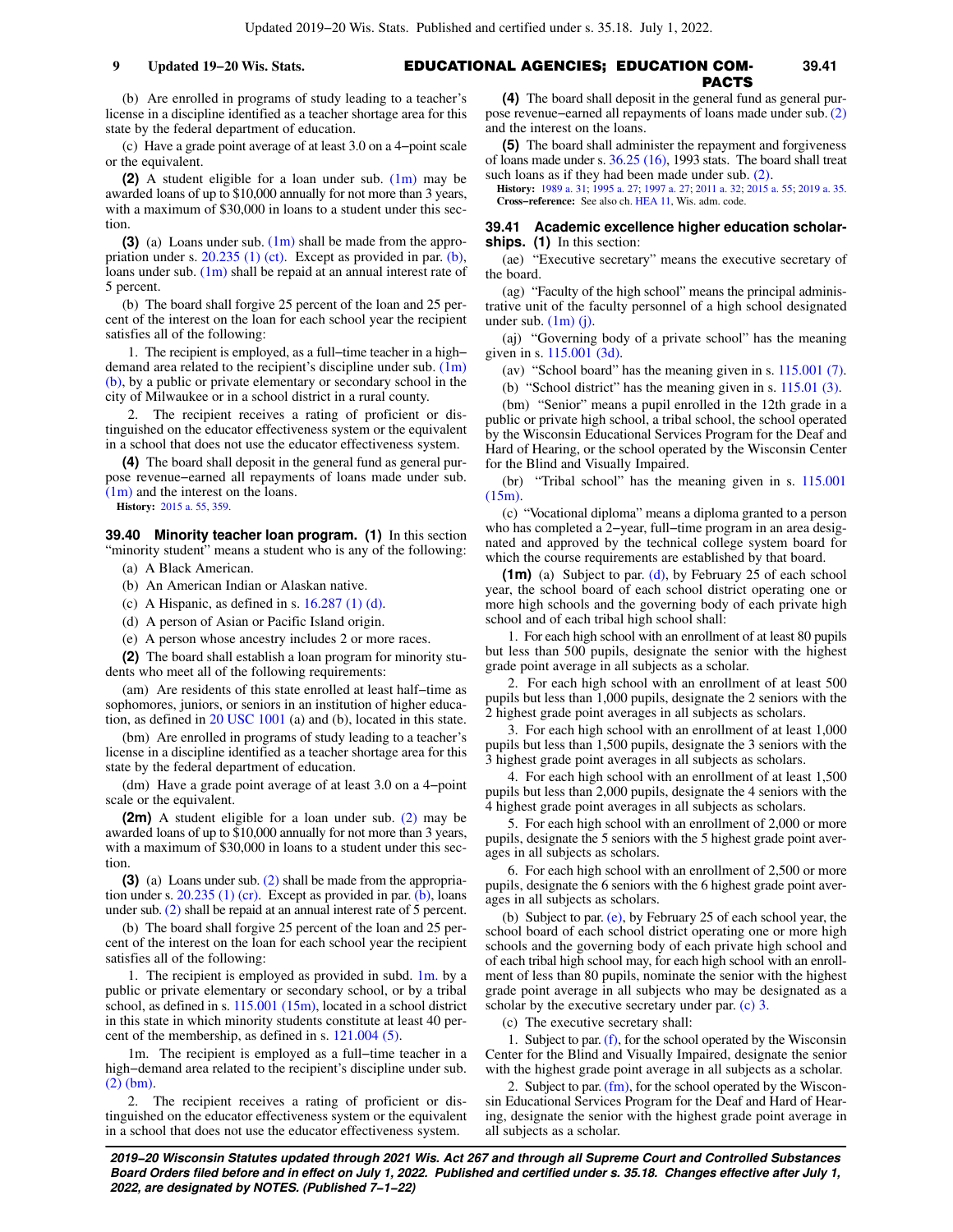3. Designate not more than 10 seniors nominated under par. [\(b\)](https://docs.legis.wisconsin.gov/document/statutes/39.41(1m)(b)) as scholars.

4. For each public, private, or tribal high school with an enrollment of at least 80 pupils, notify the school board of the school district operating the public high school or the governing body of the private or tribal high school of the number of scholars to be designated under par. [\(a\)](https://docs.legis.wisconsin.gov/document/statutes/39.41(1m)(a)).

5. For each public, private, or tribal high school with an enrollment of less than 80 pupils, notify the school board of the school district operating the public high school or the governing body of the private or tribal high school that the school board or governing body may nominate a senior under par. [\(b\)](https://docs.legis.wisconsin.gov/document/statutes/39.41(1m)(b)) who may be designated as a scholar by the executive secretary.

(cm) The executive secretary may grant waivers under par. [\(m\).](https://docs.legis.wisconsin.gov/document/statutes/39.41(1m)(m))

(d) By February 25 of each school year, if 2 or more seniors from the same high school of at least 80 pupils have the same grade point average and, except for the limitation on the number of designated scholars, are otherwise eligible for designation under par. [\(a\),](https://docs.legis.wisconsin.gov/document/statutes/39.41(1m)(a)) the faculty of the high school shall select the applicable number of seniors for designation under par. [\(a\)](https://docs.legis.wisconsin.gov/document/statutes/39.41(1m)(a)) as scholars and shall certify, in order of priority, any remaining seniors with the same grade point average as alternates for the scholars or, if there is no remaining senior with the same grade point average, any remaining seniors with the next highest grade point average, but not less than 3.800 or the equivalent, as alternates for the scholars. If a senior from that high school designated as a scholar under par. [\(a\)](https://docs.legis.wisconsin.gov/document/statutes/39.41(1m)(a)) does not qualify for a higher education scholarship under sub. [\(2\)](https://docs.legis.wisconsin.gov/document/statutes/39.41(2)(a)) [\(a\)](https://docs.legis.wisconsin.gov/document/statutes/39.41(2)(a)) or [\(3\) \(a\)](https://docs.legis.wisconsin.gov/document/statutes/39.41(3)(a)), an alternate for the scholar with the same grade point average as any senior from that high school designated as a scholar under par. [\(a\)](https://docs.legis.wisconsin.gov/document/statutes/39.41(1m)(a)) shall be eligible for a higher education scholarship as a scholar under sub. [\(2\) \(a\)](https://docs.legis.wisconsin.gov/document/statutes/39.41(2)(a)) or [\(3\) \(a\)](https://docs.legis.wisconsin.gov/document/statutes/39.41(3)(a)) until the scholarship may be awarded by the board. If an alternate with the same grade point average as a scholar under par. [\(a\)](https://docs.legis.wisconsin.gov/document/statutes/39.41(1m)(a)) does not qualify for a higher education scholarship under sub.  $(2)$  (a) or  $(3)$  (a), an alternate with the next highest grade point average, but not less than 3.800 or the equivalent, shall be eligible for a higher education scholar-ship as a scholar under sub. [\(2\) \(a\)](https://docs.legis.wisconsin.gov/document/statutes/39.41(2)(a)) or [\(3\) \(a\)](https://docs.legis.wisconsin.gov/document/statutes/39.41(3)(a)) until the scholarship may be awarded by the board.

(e) If 2 or more seniors from the same high school of less than 80 pupils have the same grade point average and, except for the limitation of one nominated senior, are otherwise eligible for nomination under par.  $(b)$ , the faculty of the high school shall select the senior who may be nominated by the school board of the school district operating the public high school or the governing body of the private or tribal high school for designation under par. [\(b\)](https://docs.legis.wisconsin.gov/document/statutes/39.41(1m)(b)) as a scholar by the executive secretary. If that senior is designated as a scholar by the executive secretary, but does not qualify for a higher education scholarship under sub.  $(2)$  (a) or  $(3)$  (a), the faculty of the high school shall select, in order of priority, one or more of the remaining seniors with the same grade point average for certification as a scholar or, if there is no remaining senior with the same grade point average, one or more of the remaining seniors with the next highest grade point average, but not less than 3.800 or the equivalent, for certification as a scholar, and the school board of the school district operating the high school or the governing body of the private or tribal high school shall certify to the board one or more of these seniors as eligible for a higher education scholarship as a scholar under sub.  $(2)$  (a) or  $(3)$  (a) until the scholarship may be awarded by the board.

(f) If 2 or more seniors from the school operated by the Wisconsin Center for the Blind and Visually Impaired have the same grade point average and, except for the limitation of one designated senior, are otherwise eligible for designation under par. [\(c\)](https://docs.legis.wisconsin.gov/document/statutes/39.41(1m)(c)1.) [1.,](https://docs.legis.wisconsin.gov/document/statutes/39.41(1m)(c)1.) the executive secretary shall make the designation under par. [\(c\) 1.](https://docs.legis.wisconsin.gov/document/statutes/39.41(1m)(c)1.) of the senior who may be eligible for a higher education scholarship as a scholar. If that senior does not qualify for a higher education scholarship under sub. [\(2\) \(a\)](https://docs.legis.wisconsin.gov/document/statutes/39.41(2)(a)) or [\(3\) \(a\)](https://docs.legis.wisconsin.gov/document/statutes/39.41(3)(a)), the executive secretary shall designate, in order of priority, one or more of the remaining seniors with the same grade point average, or, if there

is no remaining senior with the same grade point average, one or more of the remaining seniors with the next highest grade point average, but not less than 3.800 or the equivalent, as eligible for a higher education scholarship as a scholar under sub. [\(2\) \(a\)](https://docs.legis.wisconsin.gov/document/statutes/39.41(2)(a)) or [\(3\)](https://docs.legis.wisconsin.gov/document/statutes/39.41(3)(a)) [\(a\)](https://docs.legis.wisconsin.gov/document/statutes/39.41(3)(a)) until the scholarship may be awarded by the board.

(fm) If 2 or more seniors from the school operated by the Wisconsin Educational Services Program for the Deaf and Hard of Hearing have the same grade point average and, except for the limitation of one designated senior, are otherwise eligible for designation under par. (c)  $2$ ., the executive secretary shall make the designation under par.  $(c)$  2. of the senior who may be eligible for a higher education scholarship as a scholar. If that senior does not qualify for a higher education scholarship under sub.  $(2)$  (a) or  $(3)$ [\(a\)](https://docs.legis.wisconsin.gov/document/statutes/39.41(3)(a)), the executive secretary shall designate, in order of priority, one or more of the remaining seniors with the same grade point average, or, if there is no remaining senior with the same grade point average, one or more of the remaining seniors with the next highest grade point average, but not less than 3.800 or the equivalent, as eligible for a higher education scholarship as a scholar under sub.  $(2)$  (a) or  $(3)$  (a) until the scholarship may be awarded by the board.

(g) Notwithstanding par. [\(a\),](https://docs.legis.wisconsin.gov/document/statutes/39.41(1m)(a)) if a high school of at least 80 pupils closes or merges in the 1991−92 school year or in any school year thereafter, the school board of the school district operating the high school or the governing body of the private or tribal high school shall, subject to par.  $(d)$ , for each of the 2 school years following the closure or merger, designate the same number of scholars from among the pupils enrolled in the high school at the time of closure or merger as the number of scholars designated for that high school in the school year the high school closed or merged. Any seniors designated under this paragraph shall be eligible for an original scholarship under this section.

(h) Notwithstanding par. [\(a\)](https://docs.legis.wisconsin.gov/document/statutes/39.41(1m)(a)), if a public high school of at least 80 pupils closed following the 1989−90 school year and a pupil from the closed high school was designated a scholar under this section for either of the 2 school years following the closure by the school board of a school district operating a high school that enrolled pupils from the closed high school, such school board shall designate the senior with the next highest grade point average for that school year as a scholar. Any scholar designated under this paragraph shall be eligible for a higher education scholarship under sub.  $(2)$  (b) or  $(3)$  (b) as determined under par.  $(a)$ , notwithstanding that the scholar did not receive a higher education scholarship for the academic year immediately following the school year in which the pupil from the closed high school was designated a scholar under this section.

(i) Notwithstanding par. [\(d\)](https://docs.legis.wisconsin.gov/document/statutes/39.41(1m)(d)), if the school board of a school district operating a high school or the governing body of a private high school has complied with s. [39.41 \(1m\) \(d\),](https://docs.legis.wisconsin.gov/document/statutes/1991/39.41(1m)(d)) 1991 stats., for the 1993−94 school year and a senior from that high school designated as a scholar under s. [39.41 \(1m\) \(a\)](https://docs.legis.wisconsin.gov/document/statutes/1991/39.41(1m)(a)), 1991 stats., and s. [39.41](https://docs.legis.wisconsin.gov/document/statutes/1991/39.41(1m)(d)) [\(1m\) \(d\)](https://docs.legis.wisconsin.gov/document/statutes/1991/39.41(1m)(d)), 1991 stats., does not qualify for a higher education schol-arship under sub. [\(2\) \(a\)](https://docs.legis.wisconsin.gov/document/statutes/39.41(2)(a)) or [\(3\) \(a\)](https://docs.legis.wisconsin.gov/document/statutes/39.41(3)(a)), the faculty of the high school shall select one or more of the remaining seniors with the same grade point average for certification as a scholar. The school board of the school district operating the high school or the governing body of the private high school shall certify to the board one or more of these seniors as eligible for a higher education scholarship as a scholar under sub. [\(2\) \(a\)](https://docs.legis.wisconsin.gov/document/statutes/39.41(2)(a)) or [\(3\) \(a\)](https://docs.legis.wisconsin.gov/document/statutes/39.41(3)(a)) until the scholarship may be awarded by the board.

(j) In the event that 2 or more seniors from the same high school of at least 80 pupils have the same grade point average and are otherwise eligible for designation under par. [\(a\)](https://docs.legis.wisconsin.gov/document/statutes/39.41(1m)(a)), the school board of the school district operating the high school or the governing body of the private or tribal high school shall make the designation of the faculty of the high school for purposes of par.  $(d)$  or  $(i)$ .

(m) Notwithstanding pars. [\(a\)](https://docs.legis.wisconsin.gov/document/statutes/39.41(1m)(a)), [\(b\)](https://docs.legis.wisconsin.gov/document/statutes/39.41(1m)(b)) and [\(d\),](https://docs.legis.wisconsin.gov/document/statutes/39.41(1m)(d)) if a high school ranks its seniors on the basis of grades in academic subjects, the school board of the school district operating the high school or the governing body of the private high school or, for purposes of par.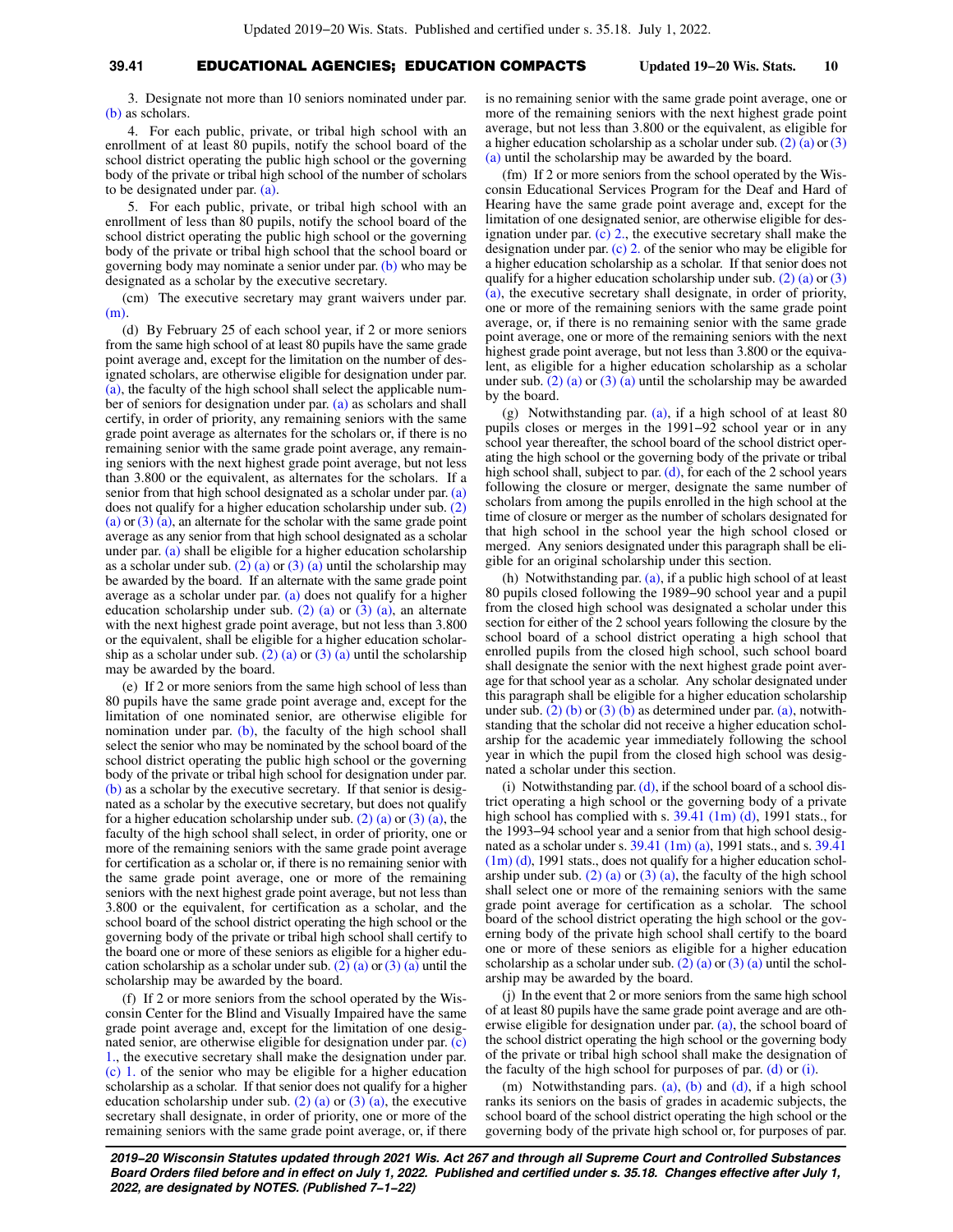# EDUCATIONAL AGENCIES; EDUCATION COM-**11 Updated 19−20 Wis. Stats. 39.415** PACTS

[\(d\)](https://docs.legis.wisconsin.gov/document/statutes/39.41(1m)(d)), the faculty of the high school may request a waiver from the executive secretary in order to fulfill its requirements under par. [\(a\),](https://docs.legis.wisconsin.gov/document/statutes/39.41(1m)(a))[\(b\)](https://docs.legis.wisconsin.gov/document/statutes/39.41(1m)(b)) or [\(d\)](https://docs.legis.wisconsin.gov/document/statutes/39.41(1m)(d)) on the basis of grade point averages in academic subjects.

**(2)** (a) If a designated scholar under sub. [\(1m\)](https://docs.legis.wisconsin.gov/document/statutes/39.41(1m)) is admitted to and enrolls, on a full−time basis, by September 30 of the academic year immediately following the school year in which the senior was designated a scholar, in an institution within the University of Wisconsin System or in a technical college district school that is participating in the program under this section, the scholar shall receive a higher education scholarship that exempts the scholar from all tuition and fees, including segregated fees, at the institution or district school for one year, except that the maximum scholarship for a scholar who receives an original scholarship for the 1996−97 academic year or for any academic year thereafter may not exceed \$2,250 per academic year.

(b) For each year that a scholar who receives a scholarship under par. [\(a\)](https://docs.legis.wisconsin.gov/document/statutes/39.41(2)(a)) is enrolled full time, maintains at least a 3.000 grade point average, or the equivalent as determined by the institution or district school, and makes satisfactory progress toward an associate degree, a bachelor's degree, or a vocational diploma, the student shall be exempt from all tuition and fees, including segregated fees, in the subsequent year or, if the scholar does not enroll in a participating institution of higher education in the subsequent year, in the 2nd year following the year in which the scholar received the scholarship, except that the maximum scholarship for a scholar who receives an original scholarship for the 1996−97 academic year or for any academic year thereafter may not exceed \$2,250 per academic year. No scholar is eligible for an exemption for more than 4 years in the University of Wisconsin System or more than 3 years at a district school.

(c) Subject to sub. [\(4\),](https://docs.legis.wisconsin.gov/document/statutes/39.41(4)) for each year the student is exempt from tuition and fees under par. [\(a\)](https://docs.legis.wisconsin.gov/document/statutes/39.41(2)(a)) or [\(b\),](https://docs.legis.wisconsin.gov/document/statutes/39.41(2)(b)) the board shall pay the institution or district school, on behalf of the student, an amount equal to 50 percent of the student's tuition and fees, except that the maximum payment for a student who receives an original scholarship for the 1996−97 academic year or for any academic year thereafter may not exceed \$1,125 per academic year.

**(3)** (a) If a designated scholar under sub. [\(1m\)](https://docs.legis.wisconsin.gov/document/statutes/39.41(1m)) is admitted to and enrolls, on a full−time basis, by September 30 of the academic year immediately following the school year in which the senior was designated a scholar, in a private institution of higher education that is located in this state and participating in the program under this section, the board shall pay the institution, on behalf of the pupil, an amount equal to 50 percent of the tuition and fees charged a resident undergraduate at the University of Wisconsin− Madison in the same academic year, except that the maximum payment for a pupil who receives an original scholarship for the 1996−97 academic year or for any academic year thereafter may not exceed \$1,125 per academic year.

(b) For each year that a scholar who receives a scholarship under par. [\(a\)](https://docs.legis.wisconsin.gov/document/statutes/39.41(3)(a)) is enrolled full time, maintains at least a 3.000 grade point average, or the equivalent as determined by the private institution, and makes satisfactory progress toward a bachelor's degree, the student is eligible for a higher education scholarship as determined under par. [\(a\)](https://docs.legis.wisconsin.gov/document/statutes/39.41(3)(a)) in the subsequent year or, if the scholar does not enroll in a participating institution of higher education in the subsequent year, in the 2nd year following the year in which the scholar received the scholarship. No scholar is eligible for a higher education scholarship for more than 4 years at a private institution of higher education.

**(4)** (a) The board shall make the payments under subs. [\(2\) \(c\)](https://docs.legis.wisconsin.gov/document/statutes/39.41(2)(c)) and [\(3\)](https://docs.legis.wisconsin.gov/document/statutes/39.41(3)) only if the institution, district school or private institution matches the amount of the payment from institutional funds, gifts or grants. Beginning in the 1992−93 school year, the matching requirement under this paragraph for the institutions within the University of Wisconsin System shall be satisfied by payments of an amount equal to the total payments from the institutions made under this paragraph in the 1991−92 school year and, if such payments are insufficient to satisfy the matching requirement, by the waiver of academic fees established under s. [36.27.](https://docs.legis.wisconsin.gov/document/statutes/36.27)

(b) The board shall make the payments under subs. [\(2\) \(c\)](https://docs.legis.wisconsin.gov/document/statutes/39.41(2)(c)) and [\(3\)](https://docs.legis.wisconsin.gov/document/statutes/39.41(3)) from the appropriation under s. [20.235 \(1\) \(fy\).](https://docs.legis.wisconsin.gov/document/statutes/20.235(1)(fy))

**(5)** (a) 1. Each institution within the University of Wisconsin System, technical college district school and private institution of higher education that wishes to participate in the scholarship program under this section in academic year 1999−2000 and thereafter shall notify the board by October 1, 1998, that the institution wishes to participate.

2. If an institution of higher education that has notified the board under subd. [1.](https://docs.legis.wisconsin.gov/document/statutes/39.41(5)(a)1.) subsequently wishes to no longer participate in the scholarship program under this section, the institution of higher education shall notify the board of this fact in writing by October 1 prior to the academic year in which the institution will no longer participate.

(b) Each designated scholar who is eligible for an original higher education scholarship under sub. [\(2\) \(a\)](https://docs.legis.wisconsin.gov/document/statutes/39.41(2)(a)) or [\(3\) \(a\)](https://docs.legis.wisconsin.gov/document/statutes/39.41(3)(a)) shall notify the board as soon as practicable of the institution of higher education he or she will be attending in the next academic year. Each designated scholar who is eligible for a subsequent higher education scholarship under sub. [\(2\) \(a\)](https://docs.legis.wisconsin.gov/document/statutes/39.41(2)(a)) or [\(3\) \(a\)](https://docs.legis.wisconsin.gov/document/statutes/39.41(3)(a)) shall notify the board as soon as practicable whether he or she will be enrolling in a participating institution of higher education in the academic year immediately following the academic year in which he or she received an original or subsequent scholarship under sub. [\(2\) \(a\)](https://docs.legis.wisconsin.gov/document/statutes/39.41(2)(a)) or [\(3\) \(a\)](https://docs.legis.wisconsin.gov/document/statutes/39.41(3)(a)), or in the 2nd academic year, following that academic year and of the institution of higher education in which he or she will be enrolling.

(c) Annually, the board shall notify each scholar who will be attending a participating institution of higher education in the next academic year of the amount of his or her higher education scholarship.

**(6)** (a) Except as provided in par. [\(b\)](https://docs.legis.wisconsin.gov/document/statutes/39.41(6)(b)), a scholarship under this section shall not be used to replace any other grant for which a student is eligible.

(b) A student who receives a scholarship under this section is not eligible to receive a scholarship under s. [39.415.](https://docs.legis.wisconsin.gov/document/statutes/39.415)

**(7)** By August 1, 1997, and annually thereafter, the board shall submit a report to the joint committee on finance evaluating the success of the program under this section. The report shall specify the number and amount of the scholarships awarded in the current fiscal year and the institutions of higher education chosen by the scholarship recipients.

**(8)** The executive secretary shall promulgate rules establishing criteria for the designation of scholars under sub.  $(1m)$  (c) 3.

**History:** [1989 a. 31;](https://docs.legis.wisconsin.gov/document/acts/1989/31) [1991 a. 39,](https://docs.legis.wisconsin.gov/document/acts/1991/39) [269,](https://docs.legis.wisconsin.gov/document/acts/1991/269) [315](https://docs.legis.wisconsin.gov/document/acts/1991/315); [1993 a. 16](https://docs.legis.wisconsin.gov/document/acts/1993/16), [399](https://docs.legis.wisconsin.gov/document/acts/1993/399), [457;](https://docs.legis.wisconsin.gov/document/acts/1993/457) [1995 a. 27;](https://docs.legis.wisconsin.gov/document/acts/1995/27) [1997](https://docs.legis.wisconsin.gov/document/acts/1997/27) [a. 27,](https://docs.legis.wisconsin.gov/document/acts/1997/27) [109](https://docs.legis.wisconsin.gov/document/acts/1997/109), [237;](https://docs.legis.wisconsin.gov/document/acts/1997/237) [1999 a. 9](https://docs.legis.wisconsin.gov/document/acts/1999/9); [2001 a. 57](https://docs.legis.wisconsin.gov/document/acts/2001/57); [2005 a. 267](https://docs.legis.wisconsin.gov/document/acts/2005/267); [2009 a. 302,](https://docs.legis.wisconsin.gov/document/acts/2009/302) [306;](https://docs.legis.wisconsin.gov/document/acts/2009/306) [2011 a. 260](https://docs.legis.wisconsin.gov/document/acts/2011/260); [2013](https://docs.legis.wisconsin.gov/document/acts/2013/60) [a. 60,](https://docs.legis.wisconsin.gov/document/acts/2013/60) [237.](https://docs.legis.wisconsin.gov/document/acts/2013/237)

**Cross−reference:** See also chs. [HEA 9,](https://docs.legis.wisconsin.gov/document/administrativecode/ch.%20HEA%209) Wis. adm. code.

**39.415 Technical excellence higher education scholarships. (1)** DEFINITIONS. In this section:

(a) "Executive secretary" means the executive secretary of the board.

(b) "Faculty of the high school" means the principal administrative unit of the faculty personnel of a high school.

(c) "Level of proficiency in technical education subjects" means the level of proficiency of a senior in technical education subjects according to criteria developed and approved under sub. [\(2\).](https://docs.legis.wisconsin.gov/document/statutes/39.415(2))

(d) "School board" has the meaning given in s. [115.001 \(7\)](https://docs.legis.wisconsin.gov/document/statutes/115.001(7)).

(e) "School district" has the meaning given in s. [115.01 \(3\)](https://docs.legis.wisconsin.gov/document/statutes/115.01(3)).

(f) "Senior" means a pupil enrolled in the 12th grade in a public or private high school, a tribal school, the school operated by the Wisconsin Educational Services Program for the Deaf and Hard of Hearing, or the school operated by the Wisconsin Center for the Blind and Visually Impaired.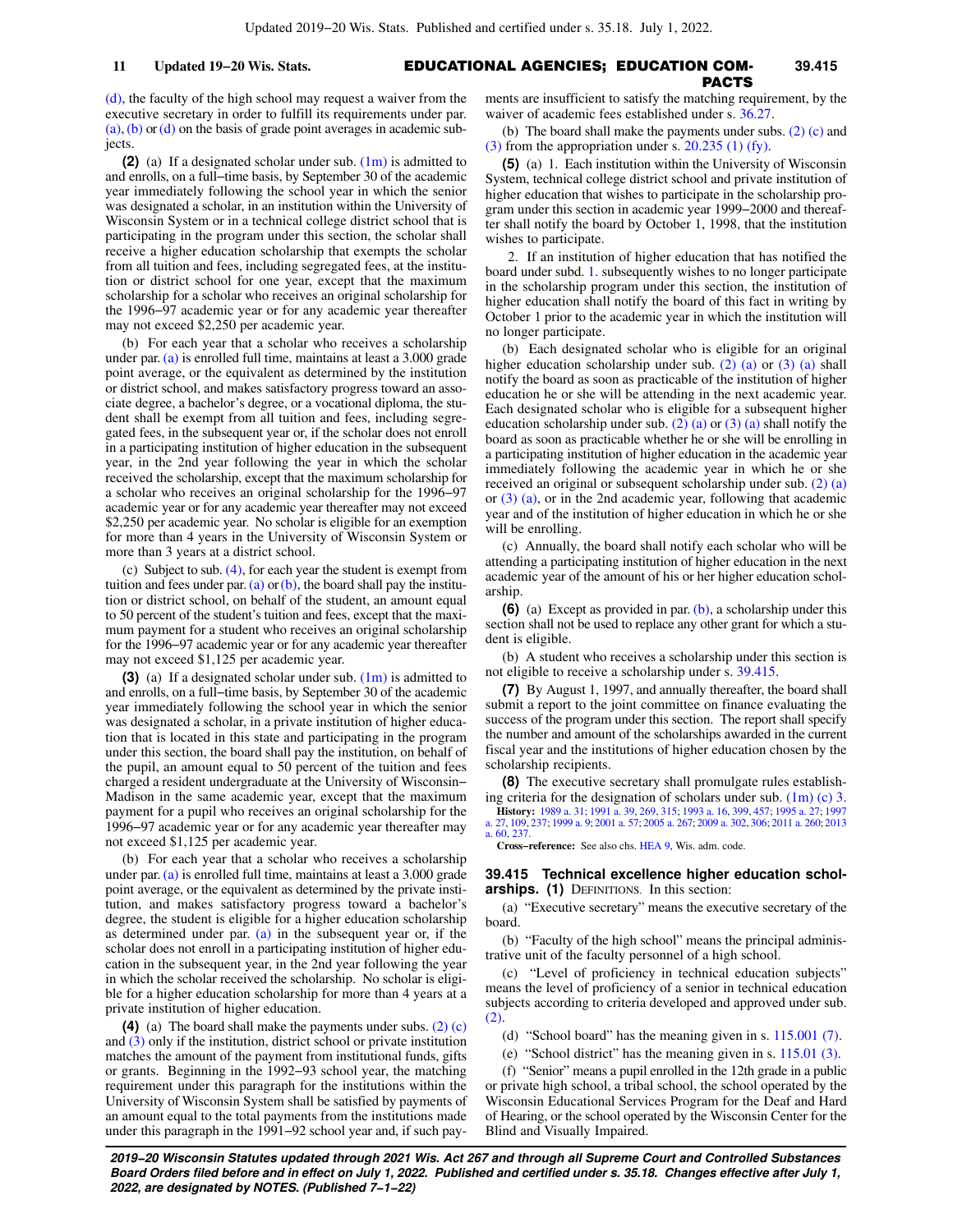# **39.415** EDUCATIONAL AGENCIES; EDUCATION COMPACTS **Updated 19−20 Wis. Stats. 12**

(g) "Tribal school" has the meaning given in s. [115.001 \(15m\).](https://docs.legis.wisconsin.gov/document/statutes/115.001(15m))

(h) "Vocational diploma" means a diploma granted to a person who has completed a 2−year, full−time program in an area designated and approved by the technical college system board for which the course requirements are established by that board.

**(2)** LEVEL OF PROFICIENCY CRITERIA. (a) Each school board of a school district operating one or more high schools and each governing body of a private high school or tribal high school shall develop criteria to determine the level of proficiency in technical education subjects of seniors enrolled in a high school operated by the school district or governed by the governing body and submit those criteria to the board for approval. If the board approves those criteria, the school board or governing body may use those criteria to designate seniors as scholars under sub. [\(3\) \(a\)](https://docs.legis.wisconsin.gov/document/statutes/39.415(3)(a)) or to nominate seniors for designation as scholars under sub. [\(3\) \(b\)](https://docs.legis.wisconsin.gov/document/statutes/39.415(3)(b)) and the faculty of the high school may use those criteria to select seniors for designation as scholars or to certify alternates under sub.  $(3)$  (d) or [\(e\)](https://docs.legis.wisconsin.gov/document/statutes/39.415(3)(e)).

(b) The executive secretary shall develop criteria to determine the level of proficiency in technical education subjects of seniors enrolled in the school operated by the Wisconsin Educational Services Program for the Deaf and Hard of Hearing or the school operated by the Wisconsin Center for the Blind and Visually Impaired and of seniors nominated under sub. [\(3\) \(b\)](https://docs.legis.wisconsin.gov/document/statutes/39.415(3)(b)) and submit those criteria to the board for approval. If the board approves those criteria, the executive secretary may use those criteria to designate seniors as scholars under sub.  $(3)$  (c) 1., [2.](https://docs.legis.wisconsin.gov/document/statutes/39.415(3)(c)2.), or [3.,](https://docs.legis.wisconsin.gov/document/statutes/39.415(3)(c)3.) or to select alternates under sub.  $(3)$  (f) or [\(g\).](https://docs.legis.wisconsin.gov/document/statutes/39.415(3)(g))

**(3)** DESIGNATION OF SCHOLARS. (a) Subject to par. [\(d\)](https://docs.legis.wisconsin.gov/document/statutes/39.415(3)(d)), by February 25 of each school year, the school board of each school district operating one or more high schools and the governing body of each private high school and of each tribal high school shall:

1. For each high school with an enrollment of at least 80 pupils but fewer than 500 pupils, designate the senior with the highest level of proficiency in technical education subjects as a scholar.

2. For each high school with an enrollment of at least 500 pupils but fewer than 1,000 pupils, designate the 2 seniors with the 2 highest levels of proficiency in technical education subjects as scholars.

3. For each high school with an enrollment of at least 1,000 pupils but fewer than 1,500 pupils, designate the 3 seniors with the 3 highest levels of proficiency in technical education subjects as scholars.

4. For each high school with an enrollment of at least 1,500 pupils but fewer than 2,000 pupils, designate the 4 seniors with the 4 highest levels of proficiency in technical education subjects as scholars.

5. For each high school with an enrollment of at least 2,000 pupils but fewer than 2,500 pupils, designate the 5 seniors with the 5 highest levels of proficiency in technical education subjects as scholars.

6. For each high school with an enrollment of 2,500 or more pupils, designate the 6 seniors with the 6 highest levels of proficiency in technical education subjects as scholars.

(b) Subject to par. [\(e\),](https://docs.legis.wisconsin.gov/document/statutes/39.415(3)(e)) by February 25 of each school year, the school board of each school district operating one or more high schools and the governing body of each private high school and of each tribal high school may, for each high school with an enrollment of fewer than 80 pupils, nominate for designation as a scholar by the executive secretary under par.  $(c)$  3. the senior with the highest level of proficiency in technical education subjects.

(c) The executive secretary shall do all of the following:

1. Subject to par. [\(f\),](https://docs.legis.wisconsin.gov/document/statutes/39.415(3)(f)) for the school operated by the Wisconsin Center for the Blind and Visually Impaired, designate the senior with the highest level of proficiency in technical education subjects as a scholar.

2. Subject to par.  $(g)$ , for the school operated by the Wisconsin Educational Services Program for the Deaf and Hard of Hearing,

designate the senior with the highest level of proficiency in technical education subjects as a scholar.

3. Designate not more than 10 seniors nominated under par. [\(b\)](https://docs.legis.wisconsin.gov/document/statutes/39.415(3)(b)) as scholars.

4. For each public, private, or tribal high school with an enrollment of at least 80 pupils, notify the school board of the school district operating the public high school or the governing body of the private or tribal high school of the number of scholars to be designated under par. [\(a\).](https://docs.legis.wisconsin.gov/document/statutes/39.415(3)(a))

5. For each public, private, or tribal high school with an enrollment of fewer than 80 pupils, notify the school board of the school district operating the public high school or the governing body of the private or tribal high school that the school board or governing body may nominate a senior under par. [\(b\)](https://docs.legis.wisconsin.gov/document/statutes/39.415(3)(b)) who may be designated as a scholar by the executive secretary.

(d) By February 25 of each school year, if 2 or more seniors from the same high school of at least 80 pupils have the same level of proficiency in technical education subjects and, except for the limitation on the number of designated scholars, are otherwise eligible for designation under par.  $(a)$ , the faculty of the high school shall select the applicable number of seniors for designation under par. [\(a\)](https://docs.legis.wisconsin.gov/document/statutes/39.415(3)(a)) as scholars and shall select, in order of priority, any remaining seniors with the same level of proficiency as alternates for the scholars or, if there is no remaining senior with the same level of proficiency, any remaining seniors with the next highest level of proficiency as alternates for the scholars. If a senior from that high school who is designated as a scholar under par. [\(a\)](https://docs.legis.wisconsin.gov/document/statutes/39.415(3)(a)) does not qualify for a higher education scholarship under sub. [\(4\) \(a\),](https://docs.legis.wisconsin.gov/document/statutes/39.415(4)(a)) an alternate for the scholar with the same level of proficiency as any senior from that high school designated as a scholar under par. [\(a\)](https://docs.legis.wisconsin.gov/document/statutes/39.415(3)(a)) shall be eligible for a higher education scholarship under sub. [\(4\) \(a\)](https://docs.legis.wisconsin.gov/document/statutes/39.415(4)(a)) until the scholarship may be awarded by the board. If an alternate with the same level of proficiency as a scholar under par. [\(a\)](https://docs.legis.wisconsin.gov/document/statutes/39.415(3)(a)) does not qualify for a higher education scholarship under sub. [\(4\) \(a\)](https://docs.legis.wisconsin.gov/document/statutes/39.415(4)(a)), an alternate with the next highest level of proficiency shall be eligible for a higher education scholarship under sub. [\(4\) \(a\)](https://docs.legis.wisconsin.gov/document/statutes/39.415(4)(a)) until the scholarship may be awarded by the board.

(e) If 2 or more seniors from the same high school of fewer than 80 pupils have the same level of proficiency in technical education subjects and, except for the limitation of one nominated senior, are otherwise eligible for nomination under par.  $(b)$ , the faculty of the high school shall select the senior who may be nominated by the school board of the school district operating the public high school or the governing body of the private or tribal high school for designation under par.  $(b)$  as a scholar by the executive secretary. If that senior is designated as a scholar by the executive secretary, but does not qualify for a higher education scholarship under sub. [\(4\)](https://docs.legis.wisconsin.gov/document/statutes/39.415(4)(a)) [\(a\)](https://docs.legis.wisconsin.gov/document/statutes/39.415(4)(a)), the faculty of the high school shall select, in order of priority, one or more of the remaining seniors with the same level of proficiency for nomination as a scholar or, if there is no remaining senior with the same level of proficiency, one or more of the remaining seniors with the next highest level of proficiency for nomination as a scholar, and the school board of the school district operating the high school or the governing body of the private or tribal high school shall nominate under par.  $(b)$  one or more of these seniors as eligible for a higher education scholarship under sub. [\(4\) \(a\)](https://docs.legis.wisconsin.gov/document/statutes/39.415(4)(a)) until the scholarship may be awarded by the board.

(f) If 2 or more seniors from the school operated by the Wisconsin Center for the Blind and Visually Impaired have the same level of proficiency in technical education subjects and, except for the limitation of one designated senior, are otherwise eligible for designation under par.  $(c)$  1., the executive secretary shall make the designation under par.  $(c)$  1. of the senior who may be eligible for a higher education scholarship under sub. [\(4\) \(a\)](https://docs.legis.wisconsin.gov/document/statutes/39.415(4)(a)). If that senior does not qualify for a higher education scholarship under sub. [\(4\)](https://docs.legis.wisconsin.gov/document/statutes/39.415(4)(a)) [\(a\)](https://docs.legis.wisconsin.gov/document/statutes/39.415(4)(a)), the executive secretary shall designate, in order of priority, one or more of the remaining seniors with the same level of proficiency, or, if there is no remaining senior with the same level of proficiency, one or more of the remaining seniors with the next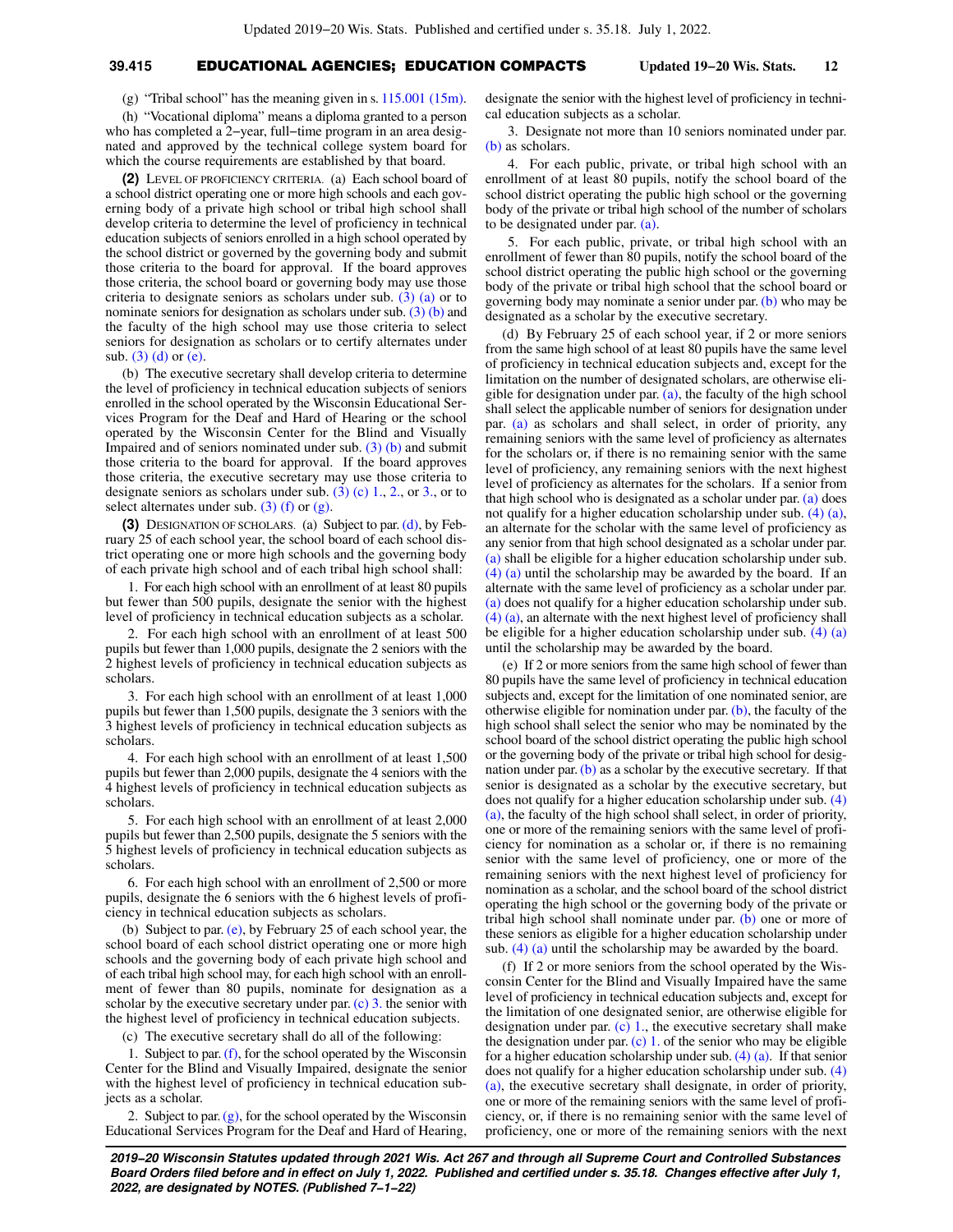### highest level of proficiency as eligible for a higher education scholarship under sub. [\(4\) \(a\)](https://docs.legis.wisconsin.gov/document/statutes/39.415(4)(a)) until the scholarship may be awarded by the board.

(g) If 2 or more seniors from the school operated by the Wisconsin Educational Services Program for the Deaf and Hard of Hearing have the same level of proficiency in technical education subjects and, except for the limitation of one designated senior, are otherwise eligible for designation under par. [\(c\) 2.,](https://docs.legis.wisconsin.gov/document/statutes/39.415(3)(c)2.) the executive secretary shall make the designation under par. [\(c\) 2.](https://docs.legis.wisconsin.gov/document/statutes/39.415(3)(c)2.) of the senior who may be eligible for a higher education scholarship under sub. [\(4\) \(a\).](https://docs.legis.wisconsin.gov/document/statutes/39.415(4)(a)) If that senior does not qualify for a higher education scholarship under sub. [\(4\) \(a\),](https://docs.legis.wisconsin.gov/document/statutes/39.415(4)(a)) the executive secretary shall designate, in order of priority, one or more of the remaining seniors with the same level of proficiency, or, if there is no remaining senior with the same level of proficiency, one or more of the remaining seniors with the next highest level of proficiency as eligible for a higher education scholarship under sub. [\(4\) \(a\)](https://docs.legis.wisconsin.gov/document/statutes/39.415(4)(a)) until the scholarship may be awarded by the board.

(h) Notwithstanding par. [\(a\),](https://docs.legis.wisconsin.gov/document/statutes/39.415(3)(a)) if a high school of at least 80 pupils closes or merges, the school board of the school district operating the high school or the governing body of the private or tribal high school shall, subject to par.  $(d)$ , for each of the 2 school years following the closure or merger, designate the same number of scholars from among the pupils enrolled in the high school at the time of closure or merger as the number of scholars designated for that high school in the school year the high school closed or merged. Any seniors designated under this paragraph shall be eligible for an original scholarship under this section.

**(4)** TECHNICAL COLLEGE SCHOLARSHIPS. (a) If a designated scholar under sub. [\(3\)](https://docs.legis.wisconsin.gov/document/statutes/39.415(3)) is admitted to and enrolls, for at least 6 credits, by September 30 of the academic year immediately following the school year in which the senior was designated a scholar, in a technical college district school that is participating in the program under this section, the scholar shall receive a higher education scholarship in an amount not to exceed \$2,250 per academic year.

(b) For each academic year that a scholar who receives a scholarship under par. [\(a\)](https://docs.legis.wisconsin.gov/document/statutes/39.415(4)(a)) is enrolled for at least 6 credits, maintains at least a 3.000 grade point average or the equivalent as determined by the district school, and makes satisfactory academic progress toward an associate degree, a bachelor's degree, or a vocational diploma as certified by the district school, the student is eligible to receive a higher education scholarship as determined under par. [\(a\)](https://docs.legis.wisconsin.gov/document/statutes/39.415(4)(a)) in the subsequent year or, if the scholar does not enroll in a participating district school in the subsequent year, in the semester immediately following the subsequent year.

(bg) If a student who received a higher education scholarship under par. [\(a\)](https://docs.legis.wisconsin.gov/document/statutes/39.415(4)(a)) is not eligible under par. [\(b\)](https://docs.legis.wisconsin.gov/document/statutes/39.415(4)(b)) for the scholarship for a year because the scholar failed to maintain for a prior year at least a 3.000 grade point average or the equivalent determined by the district school, the student is eligible to receive a scholarship under par. [\(a\)](https://docs.legis.wisconsin.gov/document/statutes/39.415(4)(a)) for the year immediately following a year for which all of the following criteria are satisfied:

1. The student enrolls for at least 6 credits.

2. The student's grade point average increases to at least 3.000.

3. The district school certifies that the student has made satisfactory academic progress.

(br) No scholar is eligible for a higher education scholarship for more than 3 years at a district school.

(c) Subject to sub. [\(5\)](https://docs.legis.wisconsin.gov/document/statutes/39.415(5)), for each year the student receives a higher education scholarship under par. [\(a\)](https://docs.legis.wisconsin.gov/document/statutes/39.415(4)(a)) or  $(b)$ , the board shall pay the district school, on behalf of the student, an amount not to exceed \$1,125 per academic year.

**(5)** PAYMENTS; MATCH REQUIRED. (a) The board shall make the payments under sub.  $(4)$  (c) only if the district school matches the amount of the payment from institutional funds, gifts, or grants.

(b) The board shall make the payments under sub. [\(4\) \(c\)](https://docs.legis.wisconsin.gov/document/statutes/39.415(4)(c)) from the appropriation under s.  $20.235$  (1) (fw).

### EDUCATIONAL AGENCIES; EDUCATION COM-**13 Updated 19−20 Wis. Stats. 39.435** PACTS

**(6)** NOTIFICATIONS; APPROVAL; WITHDRAWAL. (a) 1. Each technical college district school that wishes to participate in the scholarship program under this section shall notify the board of its wish to participate in the program by October 1 prior to the academic year in which the school wishes to begin participation. The board shall approve for participation in the program a district school that provides notice under this subdivision of its wish to participate in the program. An approval under this subdivision remains valid until suspended or revoked by the board or until withdrawn by the school as provided under subd. [2.](https://docs.legis.wisconsin.gov/document/statutes/39.415(6)(a)2.)

2. If a district school that is approved under subd. [1.](https://docs.legis.wisconsin.gov/document/statutes/39.415(6)(a)1.) for participation in the scholarship program under this section subsequently wishes to no longer participate in the program, the school shall notify the board of this fact in writing by October 1 prior to the academic year in which the institution will no longer participate.

(b) Each designated scholar who is eligible for an original higher education scholarship under sub. [\(4\) \(a\)](https://docs.legis.wisconsin.gov/document/statutes/39.415(4)(a)) shall notify the board as soon as practicable of the district school he or she will be attending in the next academic year. Each designated scholar who is eligible for a subsequent higher education scholarship under sub.  $(4)$  (a) shall notify the board as soon as practicable whether he or she will be enrolling in a participating district school in the academic year immediately following the academic year in which he or she received an original or subsequent scholarship under sub. [\(4\),](https://docs.legis.wisconsin.gov/document/statutes/39.415(4)) or in the semester immediately following that immediately following year, and of the district school in which he or she will be enrolling.

(c) Annually, the board shall notify each scholar who will be attending a participating technical college district school in the next academic year of the amount of his or her higher education scholarship.

**(7)** SCHOLARSHIPS NOT TO SUPPLANT OTHER GRANT; EXCEPTION. (a) Except as provided in par.  $(b)$ , a scholarship under this section shall not be used to supplant any other grant for which a student is eligible.

(b) A student who receives a scholarship under this section is not eligible to receive a scholarship under s. [39.41](https://docs.legis.wisconsin.gov/document/statutes/39.41).

**(8)** ANNUAL REPORT. By August 1, 2016, and annually thereafter, the board shall submit a report to the joint committee on finance evaluating the success of the program under this section. The report shall specify the number and amount of the scholarships awarded in the current fiscal year and the technical college district schools chosen by the scholarship recipients.

**(9)** RULES. The board shall promulgate rules to implement this section.

**History:** [2013 a. 60](https://docs.legis.wisconsin.gov/document/acts/2013/60); [2017 a. 91](https://docs.legis.wisconsin.gov/document/acts/2017/91).

**39.42 Interstate agreements.** The board, with the approval of the joint committee on finance, or the governing boards of any publicly supported institution of post−high school education, with the approval of the board and the joint committee on finance, may enter into agreements or understandings which include remission of nonresident tuition for designated categories of students at state institutions of higher education with appropriate state agencies and institutions of higher education in other states to facilitate use of public higher education institutions of this state and other states. Such agreements and understandings shall have as their purpose the mutual improvement of educational advantages for residents of this state and such other states or institutions of other states with which agreements are made.

**History:** [1971 c. 100](https://docs.legis.wisconsin.gov/document/acts/1971/100), [125](https://docs.legis.wisconsin.gov/document/acts/1971/125); [1975 c. 39](https://docs.legis.wisconsin.gov/document/acts/1975/39); [1977 c. 29](https://docs.legis.wisconsin.gov/document/acts/1977/29); [1981 c. 20](https://docs.legis.wisconsin.gov/document/acts/1981/20); [1995 a. 27;](https://docs.legis.wisconsin.gov/document/acts/1995/27) [1997](https://docs.legis.wisconsin.gov/document/acts/1997/27) [a. 27.](https://docs.legis.wisconsin.gov/document/acts/1997/27)

**39.435 Wisconsin grants and talent incentive grants. (1)** There is established, to be administered by the board, a grant program for postsecondary resident students enrolled at least half−time and registered as freshmen, sophomores, juniors, or seniors in accredited institutions of higher education or in tribally controlled colleges in this state. Except as authorized under sub. [\(5\),](https://docs.legis.wisconsin.gov/document/statutes/39.435(5)) such grants shall be made only to students enrolled in non-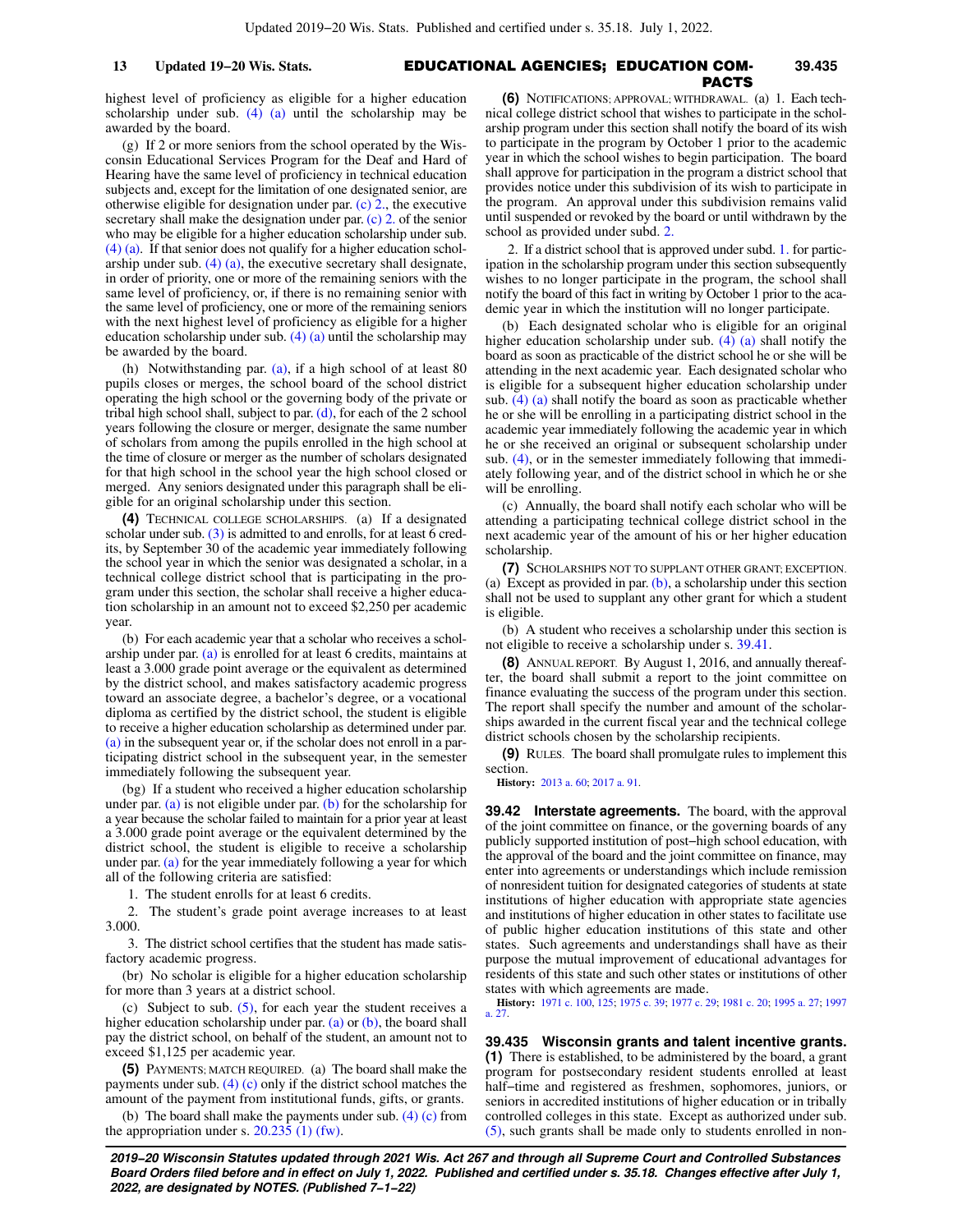# **39.435** EDUCATIONAL AGENCIES; EDUCATION COMPACTS **Updated 19−20 Wis. Stats. 14**

profit public institutions or tribally controlled colleges in this state

**(2)** The board shall award talent incentive grants to uniquely needy students enrolled at least half−time as first−time freshmen at public and private nonprofit institutions of higher education located in this state and to sophomores, juniors, and seniors who received such grants as freshmen. No grant under this subsection may exceed \$1,800 for any academic year. The board may award a grant under this subsection to the same student for up to 10 semesters or their equivalent, but may not award such a grant to the same student more than 6 years after the initial grant is awarded to that student. A student need not maintain continuous enrollment at an institution of higher education to remain eligible for a grant under this subsection. The board shall promulgate rules establishing eligibility criteria for grants under this subsection.

**(3)** Grants under sub. [\(1\)](https://docs.legis.wisconsin.gov/document/statutes/39.435(1)) shall not be less than \$250 during any one academic year, unless the joint committee on finance approves an adjustment in the amount of the minimum grant. Grants under sub. [\(1\)](https://docs.legis.wisconsin.gov/document/statutes/39.435(1)) shall not exceed \$3,000 during any one academic year, except that beginning in academic year 2009−10, grants under sub. [\(1\)](https://docs.legis.wisconsin.gov/document/statutes/39.435(1)) shall not exceed \$3,150 during any one academic year. The board shall, by rule, establish a reporting system to periodically provide student economic data and shall promulgate other rules the board deems necessary to assure uniform administration of the program.

**(4)** (a) The board shall award grants under this section based on a formula that accounts for expected parental and student contributions and is consistent with generally accepted definitions and nationally approved needs analysis methodology.

(d) The awarding of grants under this section is subject to any formula approved or modified by the board under s. [39.285 \(1\).](https://docs.legis.wisconsin.gov/document/statutes/39.285(1))

**(5)** The board shall ensure that grants under this section are made available to students attending private or public institutions in this state who are deaf or hard of hearing or visually impaired and who demonstrate need. Grants may also be made available to such students attending private or public institutions in other states under criteria established by the board. In determining the financial need of these students special consideration shall be given to their unique and unusual costs.

**(6)** The board may not make a grant under this section to a person whose name appears on the statewide support lien docket under s. [49.854 \(2\) \(b\),](https://docs.legis.wisconsin.gov/document/statutes/49.854(2)(b)) unless the person provides to the board a payment agreement that has been approved by the county child support agency under s. [59.53 \(5\)](https://docs.legis.wisconsin.gov/document/statutes/59.53(5)) and that is consistent with rules promulgated under s. [49.858 \(2\) \(a\).](https://docs.legis.wisconsin.gov/document/statutes/49.858(2)(a))

**(8)** The board shall award grants under this section to University of Wisconsin System students from the appropriation under s. [20.235 \(1\) \(fe\).](https://docs.legis.wisconsin.gov/document/statutes/20.235(1)(fe))

**History:** [1973 c. 90;](https://docs.legis.wisconsin.gov/document/acts/1973/90) [1973 c. 335](https://docs.legis.wisconsin.gov/document/acts/1973/335) s. [13](https://docs.legis.wisconsin.gov/document/acts/1973/335,%20s.%2013); [1975 c. 39,](https://docs.legis.wisconsin.gov/document/acts/1975/39) [189](https://docs.legis.wisconsin.gov/document/acts/1975/189), [224;](https://docs.legis.wisconsin.gov/document/acts/1975/224) [1977 c. 26](https://docs.legis.wisconsin.gov/document/acts/1977/26) s. [75;](https://docs.legis.wisconsin.gov/document/acts/1977/26,%20s.%2075) [1979](https://docs.legis.wisconsin.gov/document/acts/1979/34) [c. 34](https://docs.legis.wisconsin.gov/document/acts/1979/34); [1983 a. 27](https://docs.legis.wisconsin.gov/document/acts/1983/27) ss. [926d](https://docs.legis.wisconsin.gov/document/acts/1983/27,%20s.%20926d) to [926t,](https://docs.legis.wisconsin.gov/document/acts/1983/27,%20s.%20926t) [2202 \(22\);](https://docs.legis.wisconsin.gov/document/acts/1983/27,%20s.%202202) [1985 a. 332](https://docs.legis.wisconsin.gov/document/acts/1985/332) s. [251 \(1\);](https://docs.legis.wisconsin.gov/document/acts/1985/332,%20s.%20251) [1987 a. 27;](https://docs.legis.wisconsin.gov/document/acts/1987/27) [1989](https://docs.legis.wisconsin.gov/document/acts/1989/31) [a. 31](https://docs.legis.wisconsin.gov/document/acts/1989/31); [1993 a. 399](https://docs.legis.wisconsin.gov/document/acts/1993/399); [1995 a. 27](https://docs.legis.wisconsin.gov/document/acts/1995/27), [404;](https://docs.legis.wisconsin.gov/document/acts/1995/404) [1997 a. 27;](https://docs.legis.wisconsin.gov/document/acts/1997/27) [1999 a. 9,](https://docs.legis.wisconsin.gov/document/acts/1999/9) [185;](https://docs.legis.wisconsin.gov/document/acts/1999/185) [2001 a. 109;](https://docs.legis.wisconsin.gov/document/acts/2001/109) [2003 a.](https://docs.legis.wisconsin.gov/document/acts/2003/33) [33;](https://docs.legis.wisconsin.gov/document/acts/2003/33) [2005 a. 25](https://docs.legis.wisconsin.gov/document/acts/2005/25), [367](https://docs.legis.wisconsin.gov/document/acts/2005/367); [2007 a. 20;](https://docs.legis.wisconsin.gov/document/acts/2007/20) [2009 a. 28](https://docs.legis.wisconsin.gov/document/acts/2009/28), [182](https://docs.legis.wisconsin.gov/document/acts/2009/182); [2011 a. 32](https://docs.legis.wisconsin.gov/document/acts/2011/32); [2013 a. 20,](https://docs.legis.wisconsin.gov/document/acts/2013/20) [329,](https://docs.legis.wisconsin.gov/document/acts/2013/329) [330](https://docs.legis.wisconsin.gov/document/acts/2013/330); [2017 a. 59](https://docs.legis.wisconsin.gov/document/acts/2017/59); [2019 a. 9.](https://docs.legis.wisconsin.gov/document/acts/2019/9)

**Cross−reference:** See also ch. [HEA 5,](https://docs.legis.wisconsin.gov/document/administrativecode/ch.%20HEA%205) Wis. adm. code.

**39.437 Wisconsin covenant scholars grants. (1)** ESTABLISHMENT OF GRANT PROGRAM. There is established, to be administered by the board, a Wisconsin Covenant Scholars Program to provide grants to students who meet the eligibility criteria specified in sub. [\(2\).](https://docs.legis.wisconsin.gov/document/statutes/39.437(2))

**(2)** ELIGIBILITY. (a) Except as provided in par. [\(b\),](https://docs.legis.wisconsin.gov/document/statutes/39.437(2)(b)) a student is eligible for a grant under this section if the student meets all of the following criteria:

1. The student is a resident of this state and is enrolled at least half time and registered as a freshman, sophomore, junior, or senior in a public or private, nonprofit, accredited institution of higher education or in a tribally controlled college in this state.

2. The student has been designated as a Wisconsin covenant scholar by the board.

(b) 1. The board may not make a grant under this section to a person whose name appears on the statewide support lien docket under s. [49.854 \(2\) \(b\)](https://docs.legis.wisconsin.gov/document/statutes/49.854(2)(b)), unless the person provides to the board a payment agreement that has been approved by the county child support agency under s. [59.53 \(5\)](https://docs.legis.wisconsin.gov/document/statutes/59.53(5)) and that is consistent with rules promulgated under s. [49.858 \(2\) \(a\)](https://docs.legis.wisconsin.gov/document/statutes/49.858(2)(a)).

2. No student shall be eligible for a grant under this section in more than the equivalent of 10 semesters of undergraduate education.

3. No student who fails to meet acceptable academic standards prescribed by the student's institution of higher education or tribally controlled college shall be or shall remain eligible for a grant under this section.

**(3)** AMOUNT OF GRANT. (a) In this subsection, "expected family contribution" means the amount that a student and the student's family are expected to contribute in an academic year to the cost of the student's postsecondary education, as determined by use of the most recent federal Free Application for Federal Student Aid, as described in [20 USC 1090](https://docs.legis.wisconsin.gov/document/usc/20%20USC%201090) (a).

(b) The amount of a grant shall be paid from the appropriation account under s. [20.235 \(1\) \(fm\)](https://docs.legis.wisconsin.gov/document/statutes/20.235(1)(fm)) and, except as provided in pars. [\(c\)](https://docs.legis.wisconsin.gov/document/statutes/39.437(3)(c)) and [\(d\)](https://docs.legis.wisconsin.gov/document/statutes/39.437(3)(d)), shall be determined by the board by rule.

(c) Subject to par. [\(e\),](https://docs.legis.wisconsin.gov/document/statutes/39.437(3)(e)) for a student enrolled full time after the student's 2nd year of postsecondary education, the amount of a grant is as follows:

1. One thousand dollars per academic year, if the student's expected family contribution is \$0.

2. One thousand five hundred dollars per academic year, if the student's expected family contribution is greater than \$0, but less than \$3,500.

3. One thousand dollars per academic year, if the student's expected family contribution is \$3,500 or more, but less than \$12,000.

4. Two hundred fifty dollars per academic year, if the student's expected family contribution is \$12,000 or more.

(d) Subject to par. [\(e\),](https://docs.legis.wisconsin.gov/document/statutes/39.437(3)(e)) for a student enrolled half time after the student's 2nd year of postsecondary education, the amount of a grant is as follows:

1. Seven hundred fifty dollars per academic year, if the student's expected family contribution is less than \$3,500.

2. Five hundred dollars per academic year, if the student's expected family contribution is \$3,500 or more, but less than \$12,000.

3. One hundred twenty−five dollars per academic year, if the student's expected family contribution is \$12,000 or more.

(e) If awarding the full amount of a grant under par. [\(c\) 1.,](https://docs.legis.wisconsin.gov/document/statutes/39.437(3)(c)1.) [2.,](https://docs.legis.wisconsin.gov/document/statutes/39.437(3)(c)2.) [3.,](https://docs.legis.wisconsin.gov/document/statutes/39.437(3)(c)3.) or [4.](https://docs.legis.wisconsin.gov/document/statutes/39.437(3)(c)4.) or [\(d\) 1.,](https://docs.legis.wisconsin.gov/document/statutes/39.437(3)(d)1.) [2.](https://docs.legis.wisconsin.gov/document/statutes/39.437(3)(d)2.), or [3.](https://docs.legis.wisconsin.gov/document/statutes/39.437(3)(d)3.) would result in an overaward of financial assistance in violation of federal law or regulation, the board may reduce the amount of the grant in order to comply with that law or regulation.

**(4)** ADMINISTRATION OF GRANT PROGRAM. (a) By February 1 of each year, the Board of Regents of the University of Wisconsin System shall provide to the board information relating to the resident undergraduate academic fees charged to attend each of the institutions within that system for the current academic year, the technical college system board shall provide to the board information relating to the fees under s. [38.24 \(1m\) \(a\)](https://docs.legis.wisconsin.gov/document/statutes/38.24(1m)(a)) to [\(c\)](https://docs.legis.wisconsin.gov/document/statutes/38.24(1m)(c)) charged to attend each of the technical colleges within that system for the current academic year, each tribally controlled college in this state shall provide to the board information relating to the tuition and fees charged to attend the tribal college for the current academic year, and the Wisconsin Association of Independent Colleges and Universities or a successor organization shall provide to the board information relating to tuition and fees charged to attend each of the private, nonprofit, accredited institutions of higher education in this state for the current academic year.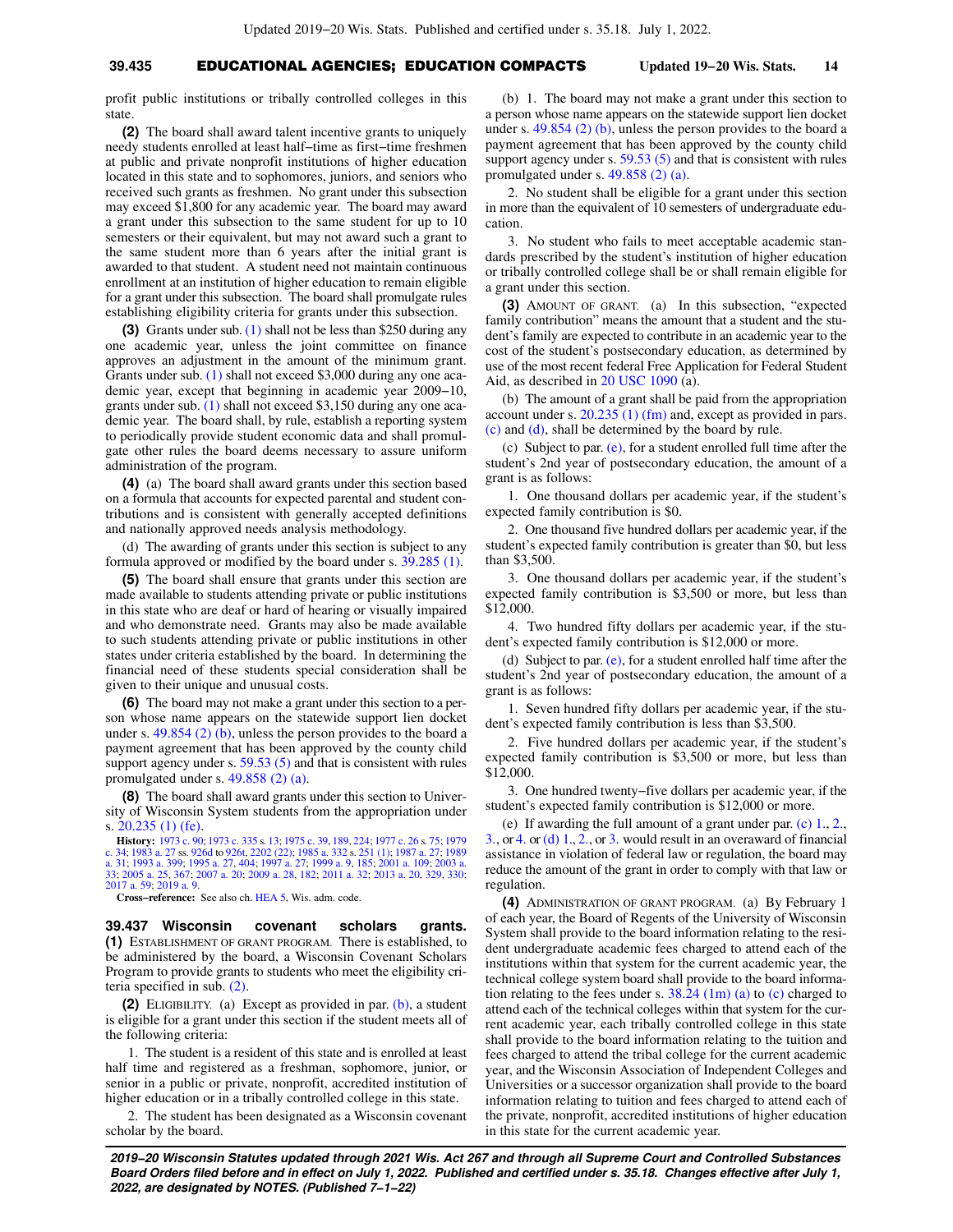# EDUCATIONAL AGENCIES; EDUCATION COM-**15 Updated 19−20 Wis. Stats. 39.46** PACTS

(b) By April 1 of each year, the board shall determine the average of the resident undergraduate academic fees charged for the current academic year among the institutions within the University of Wisconsin System, the average of the fees under s. [38.24](https://docs.legis.wisconsin.gov/document/statutes/38.24(1m)(a)) [\(1m\) \(a\)](https://docs.legis.wisconsin.gov/document/statutes/38.24(1m)(a)) to [\(c\)](https://docs.legis.wisconsin.gov/document/statutes/38.24(1m)(c)) charged for the current academic year among the technical colleges in this state, the average of the tuition and fees charged for the current academic year among the tribally controlled colleges in this state, and the average of the tuition and fees charged for the current academic year among the private, nonprofit, accredited institutions of higher education in this state.

(c) To the extent permitted under [20 USC 1232g](https://docs.legis.wisconsin.gov/document/usc/20%20USC%201232g) and [34 CFR](https://docs.legis.wisconsin.gov/document/cfr/34%20CFR%2099) [part 99](https://docs.legis.wisconsin.gov/document/cfr/34%20CFR%2099), the department of public instruction shall provide pupil information to the board as necessary for that office to fulfill its role in the administration of the grant program under this section.

**(5)** RULES. The board shall promulgate rules to implement this section, including all of the following:

(a) Rules establishing a reporting system to periodically provide student economic data.

(b) Rules establishing eligibility criteria for designation as a Wisconsin covenant scholar under sub. [\(2\) \(a\) 2.](https://docs.legis.wisconsin.gov/document/statutes/39.437(2)(a)2.)

(c) Any other rules the board considers necessary to assure the uniform administration of this section.

**(6)** SUNSET. No student may enroll in the Wisconsin Covenant Scholars Program after September 30, 2011. After that date, the board may designate a student as a Wisconsin covenant scholar under sub.  $(2)$  (a) 2. only if the student enrolled in the Wisconsin Covenant Scholars Program by that date.

**History:** [2007 a. 20;](https://docs.legis.wisconsin.gov/document/acts/2007/20) [2009 a. 28;](https://docs.legis.wisconsin.gov/document/acts/2009/28) [2011 a. 32;](https://docs.legis.wisconsin.gov/document/acts/2011/32) [2013 a. 20](https://docs.legis.wisconsin.gov/document/acts/2013/20).

**Cross−reference:** See also ch. [HEA 15](https://docs.legis.wisconsin.gov/document/administrativecode/ch.%20HEA%2015), Wis. adm. code.

**39.44 Minority undergraduate grants. (1)** (a) In this section "minority undergraduate" means an undergraduate student who:

1. Is a Black American.

- 2. Is an American Indian.
- 3. Is a Hispanic, as defined in s. [16.287 \(1\) \(d\)](https://docs.legis.wisconsin.gov/document/statutes/16.287(1)(d)).

4. Is a person who is admitted to the United States after December 31, 1975, and who either is a former citizen of Laos, Vietnam or Cambodia or whose ancestor was or is a citizen of Laos, Vietnam or Cambodia.

(b) There is established, to be administered by the board, the minority undergraduate retention grant program for minority undergraduates enrolled in private, nonprofit higher educational institutions in this state or in technical colleges in this state.

**(2)** Funds for the grants under this section shall be distributed from the appropriation under s. [20.235 \(1\) \(fg\)](https://docs.legis.wisconsin.gov/document/statutes/20.235(1)(fg)), with 50 percent distributed to the eligible private institutions and 50 percent distributed to the eligible technical colleges. The board shall audit the enrollment statistics annually.

**(3)** An institution or school receiving funds under sub. [\(2\)](https://docs.legis.wisconsin.gov/document/statutes/39.44(2)) shall:

(a) Award grants to eligible students on the basis of financial need.

(b) Demonstrate to the satisfaction of the board that such funds do not replace institutional grants to the recipients.

(c) Annually report to the board the number of awards made, the amount of each award, the minority status of each recipient, other financial aid awards made to each recipient and the total amount of financial aid made available to the eligible students.

**(4)** The board shall notify an institution or school receiving funds under sub. [\(2\)](https://docs.legis.wisconsin.gov/document/statutes/39.44(2)) if a student's name appears on the statewide support lien docket under s.  $49.854$  (2) (b). An institution or school may not award a grant under this section to a student if it receives a notification under this subsection concerning that student, unless the student provides to the institution or school a payment agreement that has been approved by the county child support agency under s. [59.53 \(5\)](https://docs.legis.wisconsin.gov/document/statutes/59.53(5)) and that is consistent with rules promulgated under s. [49.858 \(2\) \(a\).](https://docs.legis.wisconsin.gov/document/statutes/49.858(2)(a))

**(5)** By November 1, 2001, and annually thereafter, the board shall report to the department of administration on the effectiveness of the program under this section.

**History:** [1985 a. 29;](https://docs.legis.wisconsin.gov/document/acts/1985/29) [1987 a. 27;](https://docs.legis.wisconsin.gov/document/acts/1987/27) [1993 a. 399](https://docs.legis.wisconsin.gov/document/acts/1993/399); [1995 a. 27](https://docs.legis.wisconsin.gov/document/acts/1995/27), [404](https://docs.legis.wisconsin.gov/document/acts/1995/404); [1997 a. 27;](https://docs.legis.wisconsin.gov/document/acts/1997/27) [1999](https://docs.legis.wisconsin.gov/document/acts/1999/9) [a. 9](https://docs.legis.wisconsin.gov/document/acts/1999/9); [2001 a. 16](https://docs.legis.wisconsin.gov/document/acts/2001/16); [2011 a. 32](https://docs.legis.wisconsin.gov/document/acts/2011/32).

**Cross−reference:** See also ch. [HEA 12](https://docs.legis.wisconsin.gov/document/administrativecode/ch.%20HEA%2012), Wis. adm. code.

## **39.45 Independent student grants. (1)** In this section:

(a) "Institution of higher education" means a public or private nonprofit educational institution meeting the requirements of s. [39.30](https://docs.legis.wisconsin.gov/document/statutes/39.30) or [39.435](https://docs.legis.wisconsin.gov/document/statutes/39.435) for the purpose of awarding grants under those sections.

(b) "Resident student" has the meaning specified in s. [39.30](https://docs.legis.wisconsin.gov/document/statutes/39.30(1)(e)) [\(1\) \(e\).](https://docs.legis.wisconsin.gov/document/statutes/39.30(1)(e))

**(2)** There is established, to be determined by the board, a grant program for resident students who are current recipients of aid to families with dependent children under s. [49.19](https://docs.legis.wisconsin.gov/document/statutes/49.19).

**(3)** Grants under this section shall be awarded on the basis of financial need, as determined by the board, to resident students enrolled for at least 6 academic credits in the 2nd or 3rd year in programs leading to an associate degree or the 3rd, 4th or 5th year in programs leading to a bachelor's degree. Except as provided in sub. [\(5\),](https://docs.legis.wisconsin.gov/document/statutes/39.45(5)) no grant may exceed \$4,000 per academic year. Students may apply for grants, upon a form prepared and furnished by the board, on or after February 1 of any year for the fall semester or session of the upcoming academic year. No student is eligible to receive a grant under this section for more than 3 academic years.

**(4)** The board shall give preference, as much as practicable, in awarding grants under this section to students enrolled in courses likely to increase the immediate employment opportunities of such students. The board shall publish a list of such courses and shall include courses that have an occupational or vocational objective in areas with existing labor needs.

**(5)** The board may award supplemental grants of between \$500 and \$1,000 per child per semester or session to students for the cost of child care for preschool children of the students. The student shall demonstrate, as determined by the board, financial need for the supplemental grant. In awarding grants under this subsection, the board may not exceed 20 percent of the appropriation for a given fiscal year for the grant program.

**(6)** From the appropriation under s. [20.235 \(1\) \(fc\)](https://docs.legis.wisconsin.gov/document/statutes/20.235(1)(fc)), the board shall use available funds to make grant awards under this section, but no award may be made before March 1 for the fall semester or session of the upcoming academic year.

**(7)** The board shall promulgate rules to administer this section, including criteria and procedures for repayment of grants awarded under this section, including interest, by certain grant recipients who no longer reside in this state or do not successfully complete requirements for a degree. The board shall deposit in the general fund as general purpose revenue−earned all repayments of grants awarded under this section and the interest on the grants.

**(8)** No student is eligible for an original grant under this section after the 1996−97 academic year.

**History:** [1989 a. 336;](https://docs.legis.wisconsin.gov/document/acts/1989/336) [1995 a. 27;](https://docs.legis.wisconsin.gov/document/acts/1995/27) [1997 a. 27.](https://docs.legis.wisconsin.gov/document/acts/1997/27)

**Cross−reference:** See also ch. [HEA 10](https://docs.legis.wisconsin.gov/document/administrativecode/ch.%20HEA%2010), Wis. adm. code.

**39.46 Contract for dental education. (1)** On or before July 1 of each year, the board shall initiate, investigate, and formulate for procurement a contract for dental education services in accordance with this section. Thereafter, the board shall conduct a biennial analysis of the program and include a report on its findings and recommendations in its reports under s. [15.04 \(1\) \(d\).](https://docs.legis.wisconsin.gov/document/statutes/15.04(1)(d)) At the state auditor's discretion or as the joint legislative audit committee directs, the legislative audit bureau shall postaudit expenditures under this section. Section  $16.75$  (1) to [\(5\)](https://docs.legis.wisconsin.gov/document/statutes/16.75(5)) are waived with respect to such contract.

**(2)** The contract under this section shall be between this state and a private nonprofit institution of higher education in this state which operates a dental school that is accredited, as defined in s. [447.01 \(1\)](https://docs.legis.wisconsin.gov/document/statutes/447.01(1)), and shall relate, in all provisions, exclusively to the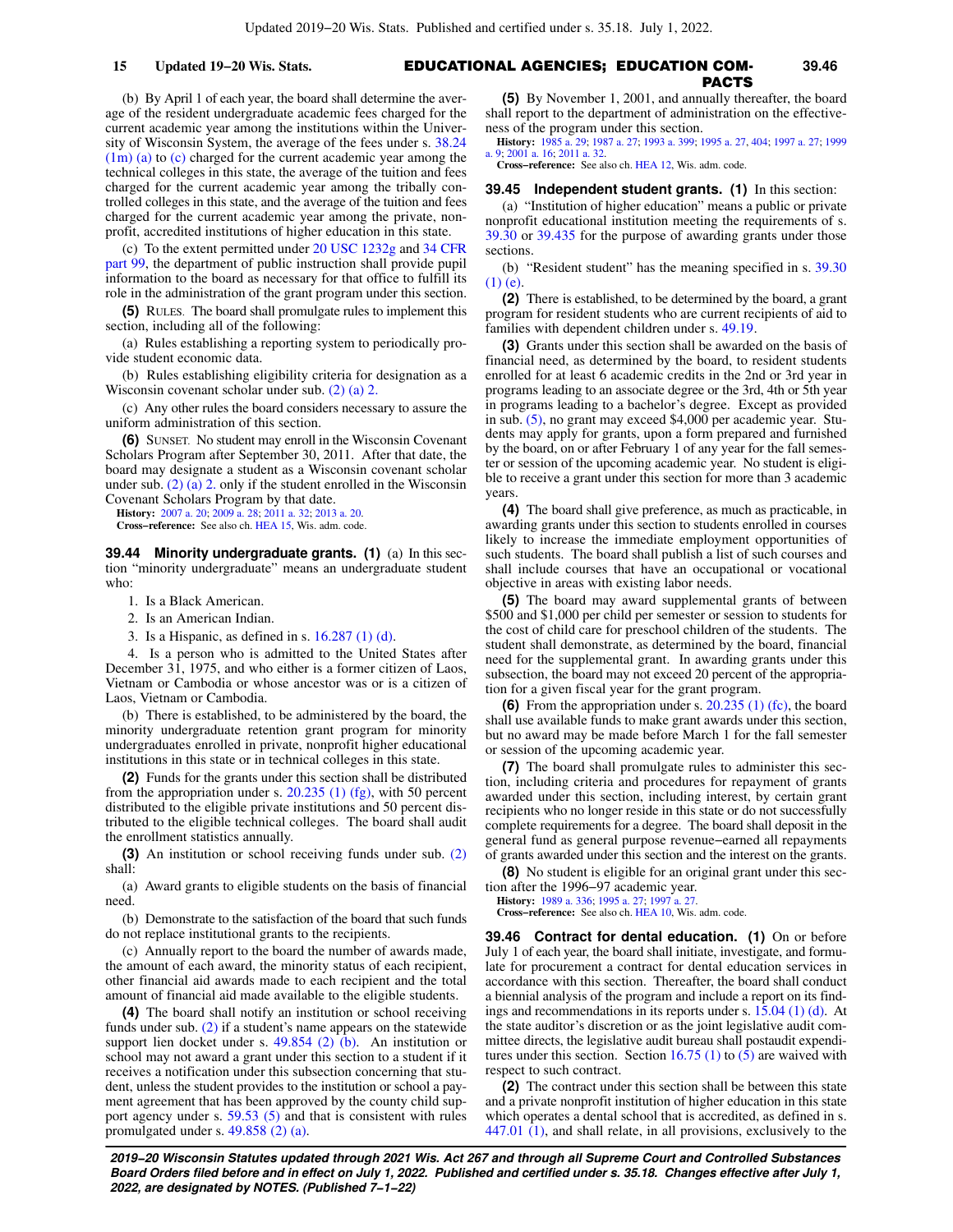# **39.46** EDUCATIONAL AGENCIES; EDUCATION COMPACTS **Updated 19−20 Wis. Stats. 16**

providing of dental education in the dental school of such institution. The contract shall require:

(a) That no courses of instruction in subject matters of a religious nature be included in any instructional program or curriculum administered in or by the dental school, and that no such courses be required for admission to or graduation from the dental school.

(b) That applicants for admission to the dental school who are residents of this state be accorded preference over other applicants having substantially equal academic qualifications and credentials.

(c) That for purposes of this section the nondiscrimination provisions of s. [16.765](https://docs.legis.wisconsin.gov/document/statutes/16.765), expanded to prohibit discrimination on the basis of sex, be limited to apply only to the operation of the dental school and that no such prohibited discrimination be practiced with respect to admissions to the dental school.

(d) That the dental school administer and operate its courses and programs in dentistry in conformity with academic and professional standards, rules and requirements and seek progressively to enrich and improve its courses of dental education, research and public service by full and efficient use of budgetary and other resources available to it. In monitoring compliance with this paragraph the board may rely on 3rd−party evaluations conducted by appropriate and recognized accrediting bodies.

(e) That all sums to be received by the dental school under the contract be used exclusively in providing undergraduate education in dentistry.

(f) That the dental school may not assess tuition for a Wisconsin resident enrolled at the school in an amount that exceeds the difference between the tuition assessed a nonresident student enrolled at the school and the amount specified to be disbursed under s. [20.235 \(1\) \(d\)](https://docs.legis.wisconsin.gov/document/statutes/20.235(1)(d)) for each Wisconsin resident enrolled at the school.

(g) That the dental school make every effort to ensure that at least 5 percent of the total enrollment of the school consists of minority students.

**(3)** (a) In the contract under this section, the state shall agree, subject to availability of appropriations for such purpose, that it will pay to the dental school of the contracting institution, on account of its furnishing of such dental education, research and public service courses and programs, an amount for each resident of this state who is regularly enrolled as a full−time undergraduate student in dentistry in the school.

(b) The state shall remit payments directly to the dental school of the contracting institution in monthly installments upon submission of installment bills or statements. The state shall audit these bills or statements semiannually.

**(4)** A student's qualification under this section as a resident of this state shall be determined in accordance with s. [36.27,](https://docs.legis.wisconsin.gov/document/statutes/36.27) so far as applicable. No amount may be computed based upon the enrollment of any student who is not a full−time dental student. The number of full−time resident students shall be determined 2 weeks following the late registration period each semester.

**History:** [1973 c. 90](https://docs.legis.wisconsin.gov/document/acts/1973/90); [1973 c. 335](https://docs.legis.wisconsin.gov/document/acts/1973/335) s. [13;](https://docs.legis.wisconsin.gov/document/acts/1973/335,%20s.%2013) [1975 c. 39;](https://docs.legis.wisconsin.gov/document/acts/1975/39) [1977 c. 29;](https://docs.legis.wisconsin.gov/document/acts/1977/29) [1977 c. 196](https://docs.legis.wisconsin.gov/document/acts/1977/196) s. [131](https://docs.legis.wisconsin.gov/document/acts/1977/196,%20s.%20131); [1985 a. 29](https://docs.legis.wisconsin.gov/document/acts/1985/29); [1989 a. 31](https://docs.legis.wisconsin.gov/document/acts/1989/31), [349](https://docs.legis.wisconsin.gov/document/acts/1989/349); [1995 a. 27;](https://docs.legis.wisconsin.gov/document/acts/1995/27) [1997 a. 27;](https://docs.legis.wisconsin.gov/document/acts/1997/27) [2013 a. 8](https://docs.legis.wisconsin.gov/document/acts/2013/8).

**39.465 Scholarship program.** (1) DEFINITIONS. In this section:

(a) "Actual practice total" is the total number of months that a student upon graduation practices in a health shortage area in this state. For purposes of this paragraph, a fraction of a month is counted as one month.

(c) "Repayment liability percentage" means the percentage that results from dividing the difference between a student's required practice total and the student's actual practice total by the student's required practice total.

(d) "Required practice total" means the total number of months a student upon graduation is required under sub.  $(3)$  to practice in a health shortage area in this state.

**(2)** SCHOLARSHIPS. In consultation with the department of health services, the board shall establish a program for awarding an annual scholarship, including a stipend, for each year of a student's enrollment but not exceeding 4 years. The board shall pay the scholarships from the appropriation account under s. [20.235](https://docs.legis.wisconsin.gov/document/statutes/20.235(1)(dg)) [\(1\) \(dg\).](https://docs.legis.wisconsin.gov/document/statutes/20.235(1)(dg))

**(3)** ELIGIBILITY; AGREEMENTS. (a) A student is not eligible for a scholarship under the program established under sub. [\(2\)](https://docs.legis.wisconsin.gov/document/statutes/39.465(2)) unless he or she is a resident of the state and enters into an agreement with board in which he or she agrees upon graduation to practice in a health shortage area in this state for a period equal to 18 months multiplied by the number of annual scholarships the board awards to the student under the program.

(b) An agreement under par. [\(a\)](https://docs.legis.wisconsin.gov/document/statutes/39.465(3)(a)) shall specify that if a student fails to practice in a health shortage area in this state for the period required under par. [\(a\),](https://docs.legis.wisconsin.gov/document/statutes/39.465(3)(a)) he or she is liable to the state for an amount equal to the total dollar amount of annual scholarships awarded to the student multiplied by the student's repayment liability percentage.

**(4)** GEOGRAPHIC DIVERSITY. The board shall make every effort to ensure that students who are awarded scholarships under the program established under sub. [\(2\)](https://docs.legis.wisconsin.gov/document/statutes/39.465(2)) practice upon graduation in geographically diverse health shortage areas in this state. **History:** [2019 a. 9.](https://docs.legis.wisconsin.gov/document/acts/2019/9)

**39.47 Minnesota−Wisconsin student reciprocity agreement. (1)** There is established, to be administered by the board, a Minnesota−Wisconsin student reciprocity agreement, the purpose of which shall be to ensure that neither state shall profit at the expense of the other and that the determination of any amounts owed by either state under the agreement shall be based on an equitable formula which reflects the educational costs incurred by the 2 states, reflects any differentials in usage by residents of either state of the public institutions of higher education located in the other state, and reflects any differentials in the resident tuition charged at comparable public institutions of higher education of the 2 states. The board, representing this state, shall enter into an agreement meeting the requirements of this section with the designated body representing the state of Minnesota.

**(2)** The agreement under this section shall provide for the waiver of nonresident tuition for a resident of either state who is enrolled in a public vocational school located in the other state. The agreement shall also establish a reciprocal fee structure for residents of either state who are enrolled in public institutions of higher education, other than vocational schools, located in the other state. The reciprocal fee may not exceed the higher of the resident tuition that would be charged the student at the public institution of higher education in which the student is enrolled or the resident tuition that would be charged the student at comparable public institutions of higher education located in his or her state of residence, as specified in the annual administrative memorandum under sub. [\(2g\).](https://docs.legis.wisconsin.gov/document/statutes/39.47(2g)) The agreement shall take effect on July 1, 2007. The agreement is subject to the approval of the joint committee on finance under s. [39.42](https://docs.legis.wisconsin.gov/document/statutes/39.42).

**(2g)** Prior to each academic year, the board and the designated body representing the state of Minnesota shall prepare an administrative memorandum that establishes policies and procedures for implementation of the agreement for the upcoming academic year, including a description of how the reciprocal fee structure shall be determined for purposes of sub. [\(2\),](https://docs.legis.wisconsin.gov/document/statutes/39.47(2)) and the board shall submit the administrative memorandum to the joint committee on finance. If the cochairpersons of the committee do not notify the board that the committee has scheduled a meeting for the purpose of reviewing the administrative memorandum within 14 working days after the date of the submittal, the administrative memorandum may be implemented as proposed by the board. If, within 14 working days after the date of the submittal, the cochairpersons of the committee notify the board that the committee has scheduled a meeting for the purpose of reviewing the administrative memo-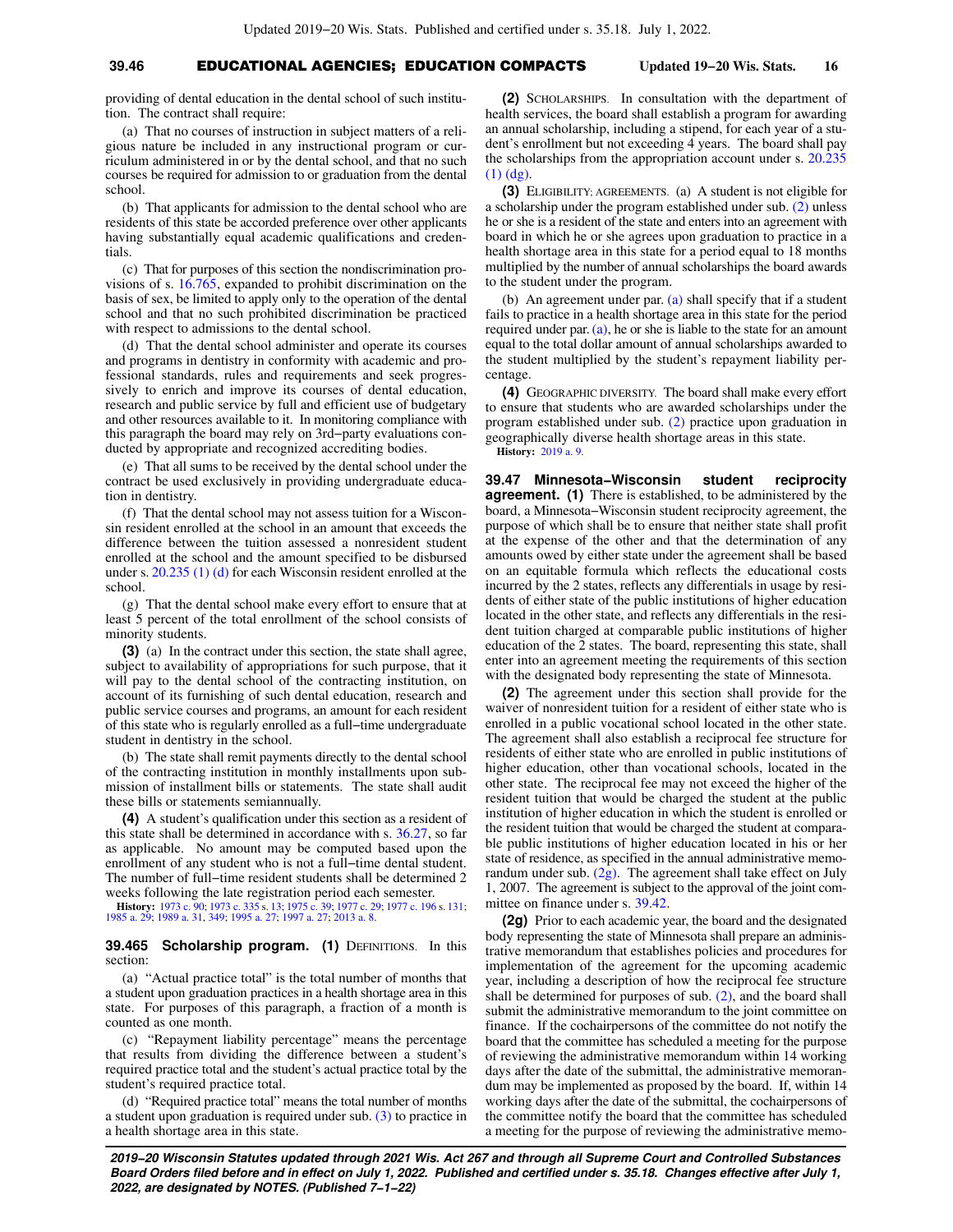### EDUCATIONAL AGENCIES; EDUCATION COM-**17 Updated 19−20 Wis. Stats. 39.50** PACTS

randum, the administrative memorandum may be implemented only upon approval of the committee.

**(2m)** No resident of this state whose name appears on the statewide support lien docket under s. [49.854 \(2\) \(b\)](https://docs.legis.wisconsin.gov/document/statutes/49.854(2)(b)) may receive a waiver of nonresident tuition under this section, unless the resident provides to the board a payment agreement that has been approved by the county child support agency under s. [59.53 \(5\)](https://docs.legis.wisconsin.gov/document/statutes/59.53(5)) and that is consistent with rules promulgated under s. [49.858 \(2\)](https://docs.legis.wisconsin.gov/document/statutes/49.858(2)(a)) [\(a\).](https://docs.legis.wisconsin.gov/document/statutes/49.858(2)(a))

**(3)** At the end of each semester or academic term, each state shall determine the number of students for whom nonresident tuition has been waived under the agreement. Each state shall certify to the other state, in addition to the number of students so determined, the aggregate amount of its reimbursement obligation. The state with the larger reimbursement obligation shall pay as provided in the agreement an amount determined by subtracting the reimbursement obligation of the state with the smaller reimbursement obligation from the reimbursement obligation of the state with the larger reimbursement obligation. The agreement shall provide a reasonable date for payment of any such sums due and owing, after which date interest may be charged on the amount owed. The methodology for determination of the appropriate interest rate shall be included in the agreement. Any payments received by this state under this subsection shall be deposited in the general fund.

**History:** [1973 c. 90](https://docs.legis.wisconsin.gov/document/acts/1973/90); [1977 c. 29](https://docs.legis.wisconsin.gov/document/acts/1977/29); [1979 c. 221;](https://docs.legis.wisconsin.gov/document/acts/1979/221) [1983 a. 27;](https://docs.legis.wisconsin.gov/document/acts/1983/27) [1987 a. 27;](https://docs.legis.wisconsin.gov/document/acts/1987/27) [1989 a. 184](https://docs.legis.wisconsin.gov/document/acts/1989/184); [1995 a. 27](https://docs.legis.wisconsin.gov/document/acts/1995/27), [404](https://docs.legis.wisconsin.gov/document/acts/1995/404); [1997 a. 27](https://docs.legis.wisconsin.gov/document/acts/1997/27), [200;](https://docs.legis.wisconsin.gov/document/acts/1997/200) [1999 a. 9](https://docs.legis.wisconsin.gov/document/acts/1999/9); [2007 a. 20](https://docs.legis.wisconsin.gov/document/acts/2007/20).

**39.48 Armed forces.** If a student who is a member of a national guard or a member of a reserve unit of the U.S. armed forces withdraws from a private nonprofit college or university located in this state, or from a school approved by the department of safety and professional services under s. [440.52](https://docs.legis.wisconsin.gov/document/statutes/440.52) or the educational approval board under s. [38.50,](https://docs.legis.wisconsin.gov/document/statutes/2015/38.50) 2015 stats., or authorized by the distance learning authorization board under s. [39.86,](https://docs.legis.wisconsin.gov/document/statutes/39.86) after September 11, 2001, because he or she is called into state active duty or into active service with the U.S. armed forces, the college, university, or school shall do all of the following:

**(1)** Reenroll the student beginning in the semester in which he or she is discharged, demobilized, or deactivated from active duty or the next succeeding semester, whichever the student prefers.

**(1m)** Give the student the same priority in registering for courses that the student would have had if he or she had registered for courses at the beginning of the registration period.

**(2m)** At the student's request, do one of the following for all courses from which the student had to withdraw:

(a) Reimburse the student all tuition and fees paid for all the courses and a prorated portion of room and board payments.

(b) Grant the student an incomplete in all of the courses from which the student had to withdraw and permit the student to complete the courses, within 6 months after leaving state service or active service, without paying additional tuition or fees.

**(3)** Ensure that the student is provided a reasonable opportunity to complete final projects and final examinations for all courses in which the scheduled end date of the course is not more than 30 days after the date of the order calling the student into active duty or service unless such an accommodation cannot be reasonably made.

**History:** [2001 a. 22;](https://docs.legis.wisconsin.gov/document/acts/2001/22) [2003 a. 69;](https://docs.legis.wisconsin.gov/document/acts/2003/69) [2005 a. 324,](https://docs.legis.wisconsin.gov/document/acts/2005/324) [470;](https://docs.legis.wisconsin.gov/document/acts/2005/470) [2019 a. 75.](https://docs.legis.wisconsin.gov/document/acts/2019/75)

### **39.49 Private institution grants for veterans and dependents. (1)** DEFINITIONS. In this section:

(a) "Deceased or disabled veteran" means an eligible veteran, as defined in s. [36.27 \(3n\) \(a\) 1m.,](https://docs.legis.wisconsin.gov/document/statutes/36.27(3n)(a)1m.) except that, for purposes of this section, the word institution in s.  $36.27(3n)$  (a) 1m. b. means private institution. In determining a person's residence at the time of entry into service for purposes of this paragraph, the state from which the person entered service is irrelevant.

(b) "Dependent" means any of the following of a deceased or disabled veteran:

1. A spouse.

2. An unremarried surviving spouse.

3. A child, if the child is at least 17 but not yet 26 years of age. (c) "Eligible student" means a student who is a veteran or dependent.

(d) "Entry into service" means entry into the U.S. armed forces, in forces incorporated as part of the U.S. armed forces, in the national guard, or in a reserve component of the U.S. armed forces.

(e) "Private institution" means a private nonprofit institution that is a member of the Wisconsin Association of Independent Colleges and Universities.

(f) The definition of "veteran" given in s.  $36.27$  (3p) (a) 1r. applies in this section as it applies in s.  $36.27$  (3p), except that, for purposes of this section, the word institution in s.  $36.27$  (3p) (a) [1r. \(intro.\)](https://docs.legis.wisconsin.gov/document/statutes/36.27(3p)(a)1r.(intro.)) means private institution. In determining a person's residence at the time of entry into service for purposes of this paragraph, the state from which the person entered service is irrelevant.

**(2)** TUITION GRANTS. (a) 1. Except as provided in subds. [2.](https://docs.legis.wisconsin.gov/document/statutes/39.49(2)(a)2.) and [3.](https://docs.legis.wisconsin.gov/document/statutes/39.49(2)(a)3.), the board shall make grants from the appropriation under s.  $20.235$  (1) (a) for the period specified in par. [\(b\)](https://docs.legis.wisconsin.gov/document/statutes/39.49(2)(b)) in the amount determined under par. [\(c\)](https://docs.legis.wisconsin.gov/document/statutes/39.49(2)(c)) for an eligible student for each semester or session he or she is enrolled in a bachelor's or graduate degree program of a private institution and maintains a cumulative grade point average of at least 2.0. The board shall make the grants to the private institution in which the eligible student is enrolled to offset the tuition charged by the private institution.

2. If a deceased veteran was not a resident of this state at the time of entry into service, the board may not make a grant under subd. [1.](https://docs.legis.wisconsin.gov/document/statutes/39.49(2)(a)1.) for an eligible student who is a dependent of the deceased veteran unless the dependent has resided in this state for at least 5 consecutive years immediately preceding his or her enrollment in a private institution.

3. Before the board makes a grant under subd. [1.](https://docs.legis.wisconsin.gov/document/statutes/39.49(2)(a)1.) for an eligible student for a semester or session, the board shall require the eligible student to apply to the payment of tuition for that semester or session all educational assistance to which the eligible student is entitled under [38 USC 3313,](https://docs.legis.wisconsin.gov/document/usc/38%20USC%203313) if the eligible student is a veteran, or under [38 USC 3319,](https://docs.legis.wisconsin.gov/document/usc/38%20USC%203319) if the eligible student is a dependent.

(b) The board shall make grants under par. [\(a\) 1.](https://docs.legis.wisconsin.gov/document/statutes/39.49(2)(a)1.) for an eligible student for no more than 128 credits or 8 semesters or sessions, whichever is longer, less the number of credits, semesters, or sessions for which the eligible student received remissions under s. [36.27 \(3n\)](https://docs.legis.wisconsin.gov/document/statutes/36.27(3n)) or [\(3p\)](https://docs.legis.wisconsin.gov/document/statutes/36.27(3p)) or [38.24 \(7\)](https://docs.legis.wisconsin.gov/document/statutes/38.24(7)) or [\(8\).](https://docs.legis.wisconsin.gov/document/statutes/38.24(8))

(c) The amount of a grant under par. [\(a\) 1.](https://docs.legis.wisconsin.gov/document/statutes/39.49(2)(a)1.) for an eligible student for a semester or session shall equal the lesser of the following:

1. Two thousand dollars.

2. Fifty percent of the amount of tuition charged by the private institution in which the eligible student is enrolled less one of the following amounts:

a. If the eligible student is a veteran, the amount of tuition paid under [10 USC 2107](https://docs.legis.wisconsin.gov/document/usc/10%20USC%202107) (c), [38 USC 3104](https://docs.legis.wisconsin.gov/document/usc/38%20USC%203104) (a) (7) (A), and [38 USC](https://docs.legis.wisconsin.gov/document/usc/38%20USC%203313) [3313](https://docs.legis.wisconsin.gov/document/usc/38%20USC%203313).

b. If the eligible student is a dependent, the amount of tuition paid under [38 USC 3319](https://docs.legis.wisconsin.gov/document/usc/38%20USC%203319).

**(3)** MATCHING AMOUNTS REQUIRED. For each grant made by the board under sub.  $(2)$  (a) 1. for an eligible student, the private institution in which the eligible student is enrolled shall match the amount of the grant from institutional funds, gifts, or grants of an equal amount to offset the tuition charged to the eligible student. **History:** [2019 a. 149;](https://docs.legis.wisconsin.gov/document/acts/2019/149) [2021 a. 240](https://docs.legis.wisconsin.gov/document/acts/2021/240) s. [30](https://docs.legis.wisconsin.gov/document/acts/2021/240,%20s.%2030).

**39.50 Remission of fees for veterans and dependents. (1)** UNIVERSITY OF WISCONSIN SYSTEM. At the end of each semester, the Board of Regents of the University of Wisconsin System shall certify to the board the number of students enrolled in the University of Wisconsin System to whom any fees or nonresident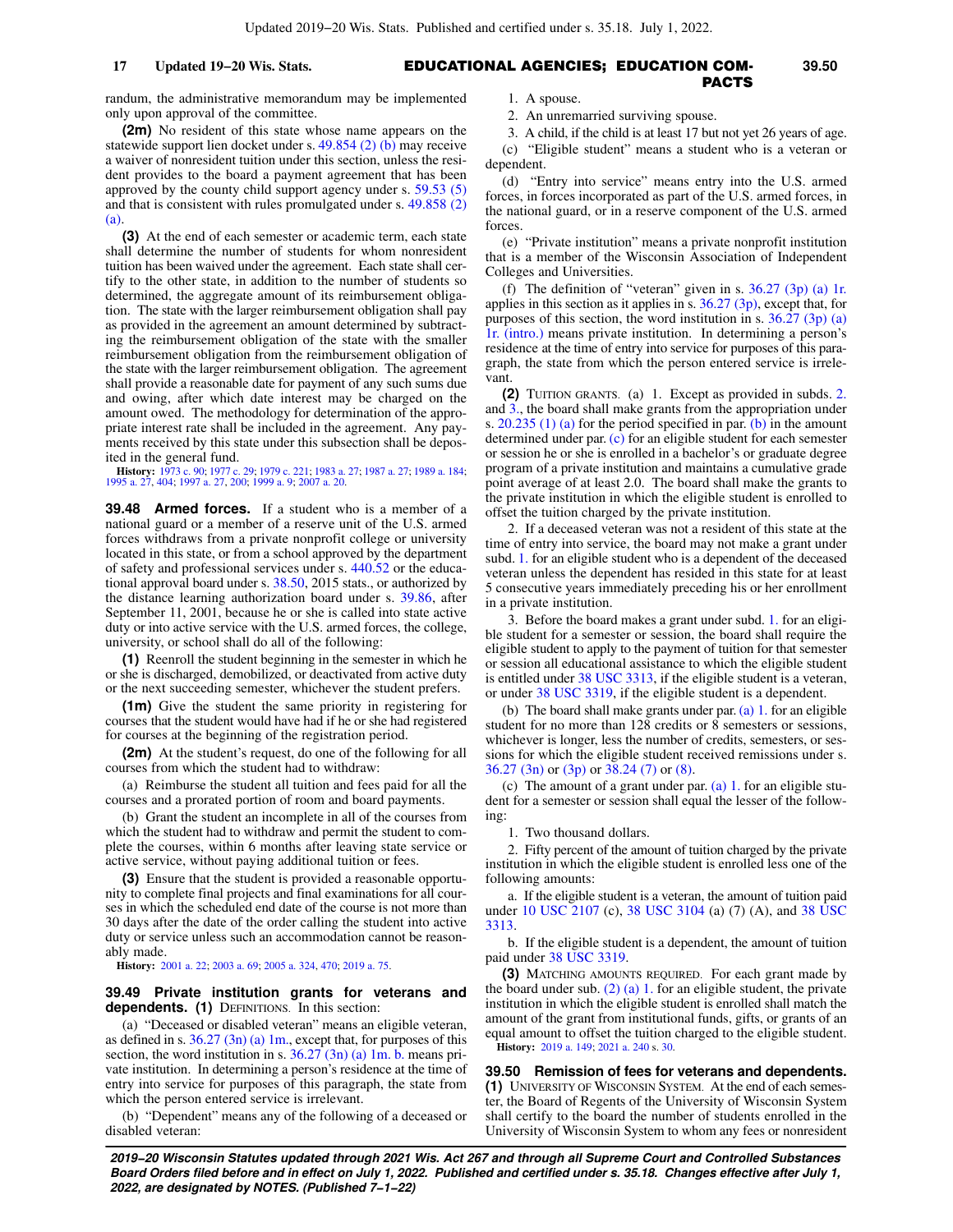# **39.50** EDUCATIONAL AGENCIES; EDUCATION COMPACTS **Updated 19−20 Wis. Stats. 18**

tuition has been remitted under s.  $36.27$  (3n) or [\(3p\),](https://docs.legis.wisconsin.gov/document/statutes/36.27(3p)) the number of credits for which those fees or that nonresident tuition has been remitted, and the amount of fees and nonresident tuition remitted. Subject to sub.  $(3m)$ , if the board approves the information certified under this subsection, the board, from the appropriation account under s. [20.235 \(1\) \(fz\)](https://docs.legis.wisconsin.gov/document/statutes/20.235(1)(fz)), shall reimburse the board of regents for the full amount of fees and nonresident tuition remitted. The board of regents shall credit any amounts received under this subsection to the appropriation under s.  $20.285$  (1) (k) and shall expend those amounts received for degree credit instruction.

**(2)** TECHNICAL COLLEGES. At the end of each semester, each technical college district board shall certify to the board the number of students enrolled in the technical college governed by the district board to whom any fees have been remitted under s. [38.24](https://docs.legis.wisconsin.gov/document/statutes/38.24(7)) [\(7\)](https://docs.legis.wisconsin.gov/document/statutes/38.24(7)) or [\(8\)](https://docs.legis.wisconsin.gov/document/statutes/38.24(8)), the number of credits for which those fees have been remitted, and the amount of those fees remitted. Subject to sub.  $(3m)$ , if the board approves the information certified under this subsection, the board, from the appropriation account under s. [20.235 \(1\) \(fz\),](https://docs.legis.wisconsin.gov/document/statutes/20.235(1)(fz)) shall reimburse the district board for the full amount of fees remitted.

**(3m)** REMISSION OF FEES; PRORATED REIMBURSEMENT. In June of each fiscal year, the board shall determine the total amount of fees and nonresident tuition remitted by the board of regents that are eligible for reimbursement under sub. [\(1\)](https://docs.legis.wisconsin.gov/document/statutes/39.50(1)) and fees remitted by the district boards that are eligible for reimbursement under sub. [\(2\)](https://docs.legis.wisconsin.gov/document/statutes/39.50(2)). If the moneys appropriated under s.  $20.235$  (1) (fz) are not sufficient to reimburse the board of regents for the full amount of those fees and that nonresident tuition and each district board for the full amount of those fees, the board shall prorate the reimbursement paid under subs.  $(1)$  and  $(2)$  in the proportion that the moneys available bears to the total amount eligible for reimbursement under subs. [\(1\)](https://docs.legis.wisconsin.gov/document/statutes/39.50(1)) and [\(2\)](https://docs.legis.wisconsin.gov/document/statutes/39.50(2)).

**(4)** REIMBURSEMENT OF VETERANS AND DEPENDENTS; PRO-RATED REIMBURSEMENT. In each fiscal year, the higher educational aids board shall determine the total amount of reimbursement due to students under ss. [36.27 \(3n\) \(bm\) 1.](https://docs.legis.wisconsin.gov/document/statutes/36.27(3n)(bm)1.) and [\(3p\) \(bm\) 1.](https://docs.legis.wisconsin.gov/document/statutes/36.27(3p)(bm)1.) and [38.24](https://docs.legis.wisconsin.gov/document/statutes/38.24(7)(bm)1.) [\(7\) \(bm\) 1.](https://docs.legis.wisconsin.gov/document/statutes/38.24(7)(bm)1.) and [\(8\) \(bm\) 1.](https://docs.legis.wisconsin.gov/document/statutes/38.24(8)(bm)1.) If the moneys appropriated under s. [20.235 \(1\) \(fz\)](https://docs.legis.wisconsin.gov/document/statutes/20.235(1)(fz)) are not sufficient to provide full reimbursement to those students, the higher educational aids board shall prorate the reimbursement paid to those students under ss. [36.27 \(3n\) \(bm\) 1.](https://docs.legis.wisconsin.gov/document/statutes/36.27(3n)(bm)1.) and  $(3p)$  (bm) 1. and  $38.24$  (7) (bm) 1. and [\(8\) \(bm\) 1.](https://docs.legis.wisconsin.gov/document/statutes/38.24(8)(bm)1.) in the proportion that the moneys available bears to the total amount eligible for reimbursement under ss.  $36.27$  (3n) (bm) 1. and [\(3p\) \(bm\) 1.](https://docs.legis.wisconsin.gov/document/statutes/36.27(3p)(bm)1.) and [38.24 \(7\) \(bm\) 1.](https://docs.legis.wisconsin.gov/document/statutes/38.24(7)(bm)1.) and [\(8\) \(bm\) 1.](https://docs.legis.wisconsin.gov/document/statutes/38.24(8)(bm)1.) If the higher educational aids board prorates reimbursement under this subsection, the Board of Regents shall reimburse a student who is eligible for reimbursement under s.  $36.27$  (3n) (bm) 1. or [\(3p\) \(bm\) 1.](https://docs.legis.wisconsin.gov/document/statutes/36.27(3p)(bm)1.), and the appropriate technical college district board shall reimburse a student who is eligible for reimbursement under s. [38.24 \(7\) \(bm\) 1.](https://docs.legis.wisconsin.gov/document/statutes/38.24(7)(bm)1.) or [\(8\) \(bm\)](https://docs.legis.wisconsin.gov/document/statutes/38.24(8)(bm)1.) [1.,](https://docs.legis.wisconsin.gov/document/statutes/38.24(8)(bm)1.) in an amount that is equal to the difference between the amount of reimbursement for which the student is eligible and the amount of reimbursement paid by the higher educational aids board.

**History:** [2007 a. 20;](https://docs.legis.wisconsin.gov/document/acts/2007/20) [2009 a. 28.](https://docs.legis.wisconsin.gov/document/acts/2009/28)

### **39.51 Dual enrollment credential grants. (1)** In this section:

(a) "Dual enrollment programs" means programs or courses of study designed to provide high school students with the opportunity to gain credits in both high school and an institution of higher education, including transcripted credit programs or other educational services provided by contract between a school district and an institution of higher education.

(b) "Institution of higher education" has the meaning given in s. [118.19 \(1c\) \(a\).](https://docs.legis.wisconsin.gov/document/statutes/118.19(1c)(a))

- (c) "Membership" has the meaning given in s. [121.004 \(5\)](https://docs.legis.wisconsin.gov/document/statutes/121.004(5)).
- (d) "School year" has the meaning given in s. [115.001 \(13\)](https://docs.legis.wisconsin.gov/document/statutes/115.001(13)).

**(2)** Beginning in the 2018−19 school year, from the appropriation under s. [20.235 \(1\) \(c\)](https://docs.legis.wisconsin.gov/document/statutes/20.235(1)(c)), the board shall award grants to school districts, charter schools authorized under s.  $118.40$  (2r), and private schools participating in a program under s. [118.60](https://docs.legis.wisconsin.gov/document/statutes/118.60) or [119.23](https://docs.legis.wisconsin.gov/document/statutes/119.23) to support dual enrollment programs taught in high schools. These grants shall be awarded for the purpose of assisting high school teachers in covering tuition expenses for courses taken to meet the minimal qualifications necessary to teach dual enrollment courses.

**(3)** In each school year, the board shall award at least one grant under sub.  $(2)$  to each of the following:

(a) A school district the membership of which in the previous school year was fewer than 650 pupils.

(b) A school district the membership of which in the previous school year was 650 to 1,600 pupils.

(c) A school district the membership of which in the previous school year was more than 1,600 pupils.

(d) A charter school established under s.  $118.40$  (2r).

(e) A private school participating in the program under s. [118.60](https://docs.legis.wisconsin.gov/document/statutes/118.60) or [119.23](https://docs.legis.wisconsin.gov/document/statutes/119.23).

**(4)** Following the school year in which a school district, charter school authorized under s. [118.40 \(2r\)](https://docs.legis.wisconsin.gov/document/statutes/118.40(2r)), or private school participating in a program under s. [118.60](https://docs.legis.wisconsin.gov/document/statutes/118.60) or [119.23](https://docs.legis.wisconsin.gov/document/statutes/119.23) receives a grant under sub. [\(2\),](https://docs.legis.wisconsin.gov/document/statutes/39.51(2)) the school district, charter school, or private school shall submit to the board a report that includes all of the following information:

(a) The number of high school teachers who received financial assistance funded by the grant.

(b) The total number of postsecondary credits completed by high school teachers that were funded by the grant.

(c) The number of high school teachers described under par. [\(a\)](https://docs.legis.wisconsin.gov/document/statutes/39.51(4)(a)) who are minimally qualified to teach dual enrollment courses. **History:** [2017 a. 206;](https://docs.legis.wisconsin.gov/document/acts/2017/206) [2021 a. 217](https://docs.legis.wisconsin.gov/document/acts/2021/217).

**39.53 Information for students relating to higher education costs. (1)** DEFINITION. In this section, "institution of higher education" means an institution or college campus within the University of Wisconsin System, a technical college under ch. [38](https://docs.legis.wisconsin.gov/document/statutes/ch.%2038), or any private postsecondary institution located in this state that provides an educational program for which it awards an associate degree or higher.

**(2)** STUDENT LETTER. (a) An institution of higher education shall annually provide a letter to all students to inform them of the cost of their education. Subject to par. [\(c\)](https://docs.legis.wisconsin.gov/document/statutes/39.53(2)(c)), the letter shall include all of the following:

1. For each student loan obtained by the student for which the student loan funds are distributed by the institution as part of the student's financial aid package, all of the following information with respect to that loan:

a. The total amount of debt accrued under the loan to date.

b. The interest rate applicable to the loan.

c. Standard repayment terms for the type of loan.

d. The estimated monthly payment due under the loan when the repayment period commences.

e. The total projected amount of interest to be paid over the term of the loan.

f. The total projected amount, including both principal and interest, to be paid over the term of the loan.

2. The estimated total cost of attendance at the institution of higher education for the academic year, including actual or estimated costs of tuition, fees, and room and board.

3. The cumulative amount of each of the following, stated separately, that the student receives through the institution as part of the student's financial aid package:

- a. State grants.
- b. Federal grants.
- c. Institutional grants.

4. Identification of resources for students to learn more about student loans and identification of other financial literacy sources.

(b) The letter under par. [\(a\)](https://docs.legis.wisconsin.gov/document/statutes/39.53(2)(a)) shall be provided to each student at the beginning of the academic year. Whenever possible, the letter shall be transmitted to the student electronically, but the institu-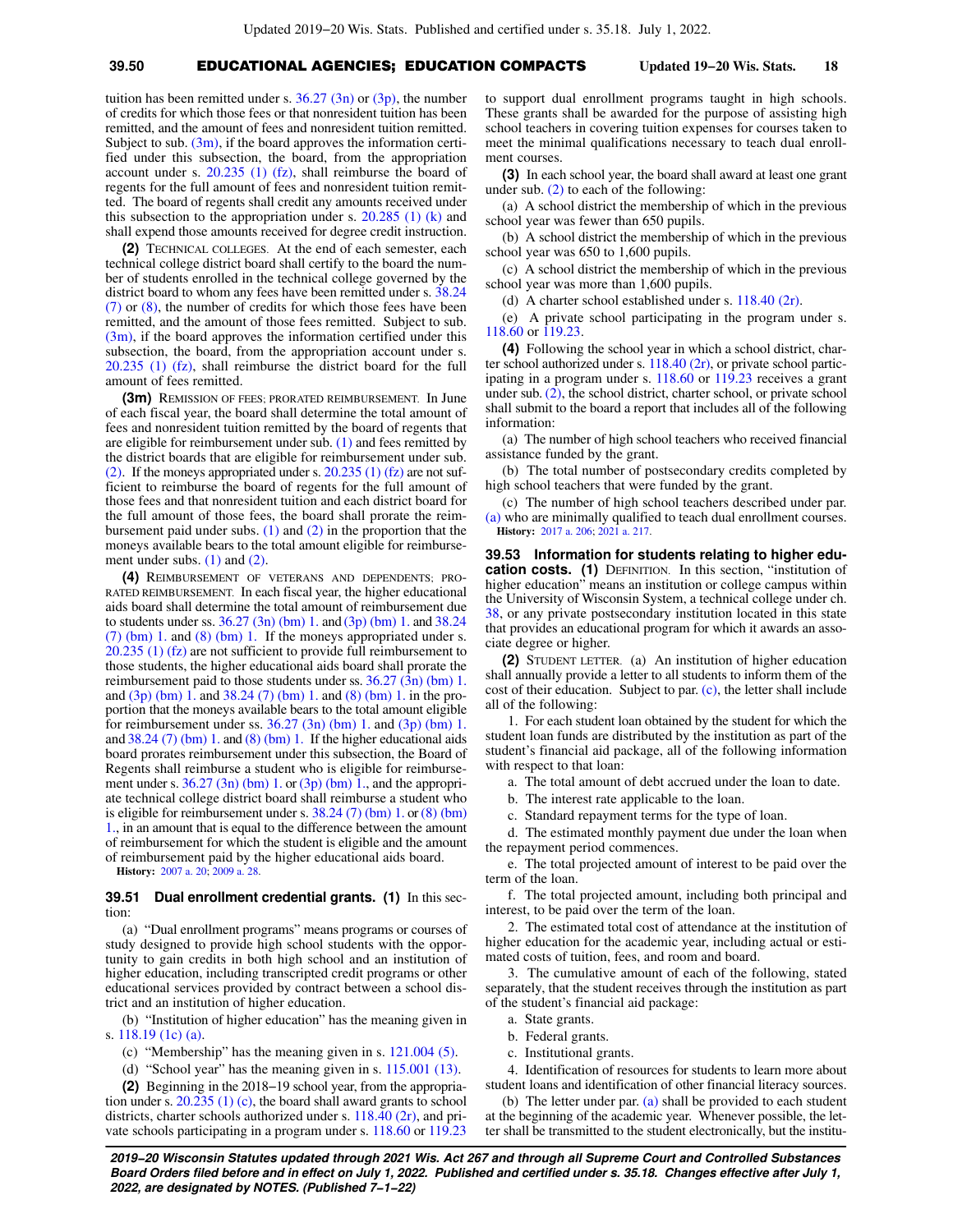# EDUCATIONAL AGENCIES; EDUCATION COM-**19 Updated 19−20 Wis. Stats. 39.75** PACTS

tion of higher education shall provide a printed copy of the letter delivered by hand, mail, facsimile transmission, commercial delivery, or other suitable means if the student does not have the ability to receive the letter electronically.

(c) The letter under par. [\(a\)](https://docs.legis.wisconsin.gov/document/statutes/39.53(2)(a)) is required to include the informa-tion specified in par. [\(a\) 1.](https://docs.legis.wisconsin.gov/document/statutes/39.53(2)(a)1.) for a student loan obtained from a private lender only to the extent that the institution of higher education has received this information from the private lender or loan servicer.

**(3)** FINANCIAL LITERACY. Each institution of higher education shall provide to newly entering students information on financial literacy within the student's first semester of enrollment.

**History:** [2015 a. 284](https://docs.legis.wisconsin.gov/document/acts/2015/284).

**39.54 Information on student identification cards. (1)** DEFINITION. In this section, "institution of higher education" means an institution or college campus within the University of Wisconsin System or a technical college under ch. [38](https://docs.legis.wisconsin.gov/document/statutes/ch.%2038).

**(2)** SUICIDE PREVENTION INFORMATION ON IDENTIFICATION CARDS. (a) If an institution of higher education issues identification cards to students, the institution of higher education shall include on each identification card issued to a student the telephone number for the National Suicide Prevention Lifeline or one of its affiliate crisis centers or, if the National Suicide Prevention Lifeline ceases operations, another national network of local crisis centers that provides free and confidential emotional support to individuals in suicidal crisis or emotional distress 24 hours a day and 7 days a week. The institution of higher education may also include on the identification card any of the following information:

1. A statement that the text−based emotional support service of the Crisis Text Line may be accessed by texting HOPELINE to 741741 or, if applicable, by specifying any successor method.

2. Instructions for contacting a text−based state or national organization, other than the organization described under subd. [1.,](https://docs.legis.wisconsin.gov/document/statutes/39.54(2)(a)1.) that provides free support to individuals in crisis 24 hours a day and 7 days a week.

3. The telephone number for a local suicide prevention hotline.

(b) An institution of higher education may include the information described under par.  $(a)$  on student identification cards by printing the information on, or by affixing a sticker that contains the information to, the identification cards.

**History:** [2019 a. 116](https://docs.legis.wisconsin.gov/document/acts/2019/116).

### SUBCHAPTER IV

### EDUCATION COMPACTS

**39.75 Compact for education.** The compact for education is hereby enacted into law and entered into by this state with all other jurisdictions legally joining therein, in the form substantially as follows:

**(1)** ARTICLE I — PURPOSE AND POLICY. (a) It is the purpose of this compact to:

1. Establish and maintain close cooperation and understanding among executive, legislative, professional educational and lay leadership on a nationwide basis at the state and local levels.

2. Provide a forum for the discussion, development, crystallization and recommendation of public policy alternatives in the field of education.

3. Provide a clearinghouse of information on matters relating to educational problems and how they are being met in different places throughout the nation, so that the executive and legislative branches of state government and of local communities may have ready access to the experience and record of the entire country, and so that both lay and professional groups in the field of education may have additional avenues for the sharing of experience and the interchange of ideas in the formation of public policy in education.

4. Facilitate the improvement of state and local educational systems so that all of them will be able to meet adequate and desirable goals in a society which requires continuous qualitative and quantitative advance in educational opportunities, methods and facilities.

(b) It is the policy of this compact to encourage and promote local and state initiative in the development, maintenance, improvement and administration of educational systems and institutions in a manner which will accord with the needs and advantages of diversity among localities and states.

(c) The party states recognize that each of them has an interest in the quality and quantity of education furnished in each of the other states, as well as in the excellence of its own educational systems and institutions, because of the highly mobile character of individuals within the nation, and because the products and services contributing to the health, welfare and economic advancement of each state are supplied in significant part by persons educated in other states.

**(2)** ARTICLE II — STATE DEFINED. As used in this compact, "state" means a state, territory, or possession of the United States, the District of Columbia, or the commonwealth of Puerto Rico.

**(3)** ARTICLE III — THE COMMISSION. (a) The education commission of the states, hereinafter called "the commission", is hereby established. The commission shall consist of 7 members representing each party state. One of such members shall be governor; 2 shall be members of the state legislature selected by its respective houses and serving in such manner as the legislature may determine; and 4 shall be appointed by and serve at the pleasure of the governor, unless the laws of the state otherwise provide. If the laws of a state prevent legislators from serving on the commission, 6 members shall be appointed by and serve at the pleasure of the governor, unless the laws of the state otherwise provide. In addition to any other principles or requirements which a state may establish for the appointment and service of its members of the commission, the guiding principle for the composition of the membership on the commission from each party state shall be that the members representing such state shall, by virtue of their training, experience, knowledge or affiliations be in a position collectively to reflect broadly the interests of the state government, higher education, the state education system, local education, lay and professional, public and nonpublic educational leadership. Of those appointees, one shall be the head of a state agency or institution, designated by the governor, having responsibility for one or more programs of public education. In addition to the members of the commission representing the party states, there may be not to exceed 10 nonvoting commissioners selected by the steering committee for terms of one year. Such commissioners shall represent leading national organizations of professional educators or persons concerned with educational administration.

(b) The members of the commission shall be entitled to one vote each on the commission. No action of the commission shall be binding unless taken at a meeting at which a majority of the total number of votes on the commission are cast in favor thereof. Action of the commission shall be only at a meeting at which a majority of the commissioners are present. The commission shall meet at least once a year. In its bylaws, and subject to such directions and limitations as may be contained therein, the commission may delegate the exercise of any of its powers to the steering committee or the executive director, except for the power to approve budgets or requests for appropriations, the power to make policy recommendations pursuant to sub. [\(4\)](https://docs.legis.wisconsin.gov/document/statutes/39.75(4)) and adoption of the annual report pursuant to par.  $(j)$ .

(c) The commission shall have a seal.

(d) The commission shall elect annually, from among its members, a chairperson, who shall be a governor, a vice chairperson and a treasurer. The commission shall provide for the appointment of an executive director. Such executive director shall serve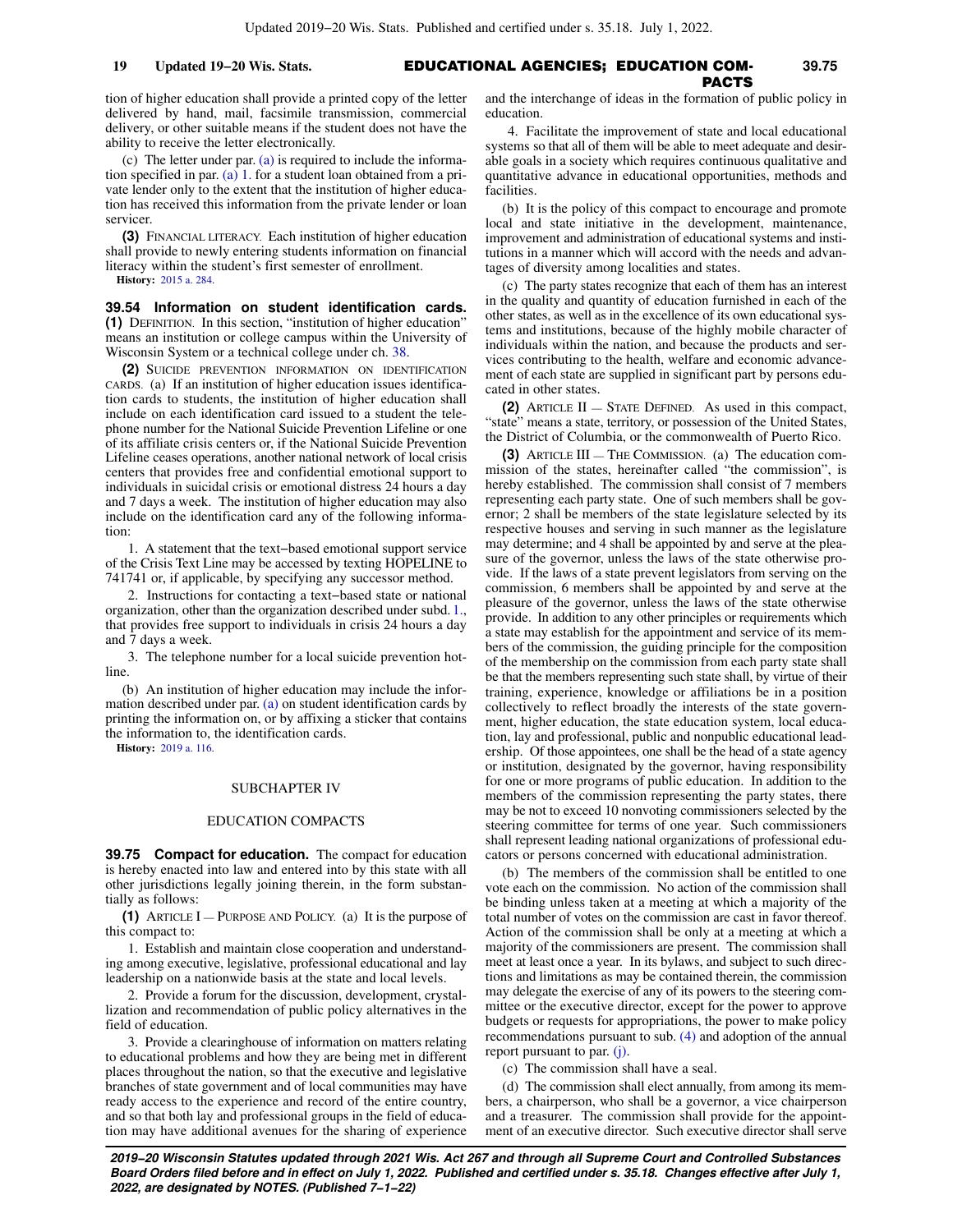# **39.75** EDUCATIONAL AGENCIES; EDUCATION COMPACTS **Updated 19−20 Wis. Stats. 20**

at the pleasure of the commission, and together with the treasurer and such other personnel as the commission may deem appropriate shall be bonded in such amount as the commission shall determine. The executive director shall be secretary.

(e) Irrespective of the civil service, personnel or other merit system laws of any of the party states, the executive director subject to the approval of the steering committee shall appoint, remove or discharge such personnel as may be necessary for the performance of the functions of the commission, and shall fix the duties and compensation of such personnel. The commission in its bylaws shall provide for the personnel policies and programs of the commission.

(f) The commission may borrow, accept or contract for the services of personnel from any party jurisdiction, the United States, or any subdivision or agency of the aforementioned governments, or from any agency of 2 or more of the party jurisdictions or their subdivisions.

(g) The commission may accept for any of its purposes and functions under this compact any and all donations and grants of money, equipment, supplies, materials and services, conditional or otherwise, from any state, the United States, or any other governmental agency, or from any person, firm, association, foundation or corporation, and may receive, utilize and dispose of the same. Any donation or grant accepted by the commission pursuant to this paragraph or services borrowed pursuant to par. [\(f\)](https://docs.legis.wisconsin.gov/document/statutes/39.75(3)(f)) shall be reported in the annual report of the commission. Such report shall include the nature, amount and conditions, if any, of the donation, grant or services borrowed, and the identity of the donor or lender.

(h) The commission may establish and maintain such facilities as may be necessary for the transacting of its business. The commission may acquire, hold and convey real and personal property and any interest therein.

(i) The commission shall adopt bylaws for the conduct of its business and shall have the power to amend and rescind these bylaws. The commission shall publish its bylaws in convenient form and shall file a copy thereof and a copy of any amendment thereto, with the appropriate agency or officer in each of the party states

(j) The commission annually shall submit to the governor, to the chief clerk of each house of the legislature for distribution to the legislature under s. [13.172 \(2\)](https://docs.legis.wisconsin.gov/document/statutes/13.172(2)) and to the legislature of any other party state a report covering the activities of the commission for the preceding year. The commission may submit such additional reports as it deems desirable.

**(4)** ARTICLE IV — POWERS. In addition to authority conferred on the commission by other provisions of the compact, the commission shall have authority to:

(a) Collect, correlate, analyze and interpret information and data concerning educational needs and resources.

(b) Encourage and foster research in all aspects of education, but with special reference to the desirable scope of instruction, organization, administration and instructional methods and standards employed or suitable for employment in public educational systems.

(c) Develop proposals for adequate financing of education as a whole and at each of its many levels.

(d) Conduct or participate in research of the types referred to in this subsection in any instance where the commission finds that such research is necessary for the advancement of the purposes and policies of this compact, utilizing fully the resources of national associations, regional compact organizations for higher education and other agencies and institutions, both public and private.

(e) Formulate suggested policies and plans for the improvement of public education as a whole, or for any segment thereof, and make recommendations with respect thereto available to the appropriate governmental units, agencies and public officials.

(f) Do such other things as may be necessary or incidental to the administration of any of its authority or functions pursuant to this compact.

**(5)** ARTICLE V — COOPERATION WITH FEDERAL GOVERNMENT. (a) If the laws of the United States specifically so provide, or if administrative provision is made therefor within the federal government, the United States may be represented on the commission by not to exceed 10 representatives. Any such representative or representatives of the United States shall be appointed and serve in such manner as may be provided by or pursuant to federal law, and may be drawn from any one or more branches of the federal government, but no such representative shall have a vote on the commission.

(b) The commission may provide information and make recommendations to any executive or legislative agency or officer of the federal government concerning the common educational policies of the states, and may advise with any such agencies or officers concerning any matter of mutual interest.

**(6)** ARTICLE VI — COMMITTEES. (a) To assist in the expeditious conduct of its business when the full commission is not meeting, the commission shall elect a steering committee of 32 members which, subject to the provisions of this compact and consistent with the policies of the commission, shall be constituted and function as provided in the bylaws of the commission. One−fourth of the voting membership of the steering committee shall consist of governors, one−fourth shall consist of legislators, and the remainder shall consist of other members of the commission. A federal representative on the commission may serve with the steering committee, but without vote. The voting members of the steering committee shall serve for terms of 2 years, except that members elected to the first steering committee of the commission shall be elected as follows: 15 for one year and 15 for 2 years. The chairperson, vice chairperson, and treasurer of the commission shall be members of the steering committee and, anything in this paragraph to the contrary notwithstanding, shall serve during their continuance in these offices. Vacancies in the steering committee shall not affect its authority to act, but the commission at its next regularly ensuing meeting following the occurrence of any vacancy shall fill it for the unexpired term. No person shall serve more than 2 terms as a member of the steering committee: provided that service for a partial term of one year or less shall not be counted toward the 2−term limitation.

(b) The commission may establish advisory and technical committees composed of state, local, and federal officials, and private persons to advise it with respect to any one or more of its functions. Any advisory or technical committee may, on request of the states concerned, be established to consider any matter of special concern to 2 or more of the party states.

(c) The commission may establish such additional committees as its bylaws may provide.

**(7)** ARTICLE VII — FINANCE. (a) The commission shall advise the governor or designated officer or officers of each party state of its budget and estimated expenditures for such period as may be required by the laws of that party state. Each of the commission's budgets of estimated expenditures shall contain specific recommendations of the amount or amounts to be appropriated by each of the party states.

(b) The total amount of appropriation requests under any budget shall be apportioned among the party states. In making such apportionment, the commission shall devise and employ a formula which takes equitable account of the populations and per capita income levels of the party states.

(c) The commission shall not pledge the credit of any party states. The commission may meet any of its obligations in whole or in part with funds available to it under sub.  $(3)$   $(g)$ , provided that the commission takes specific action setting aside such funds prior to incurring an obligation to be met in whole or in part in such manner. Except where the commission makes use of funds avail-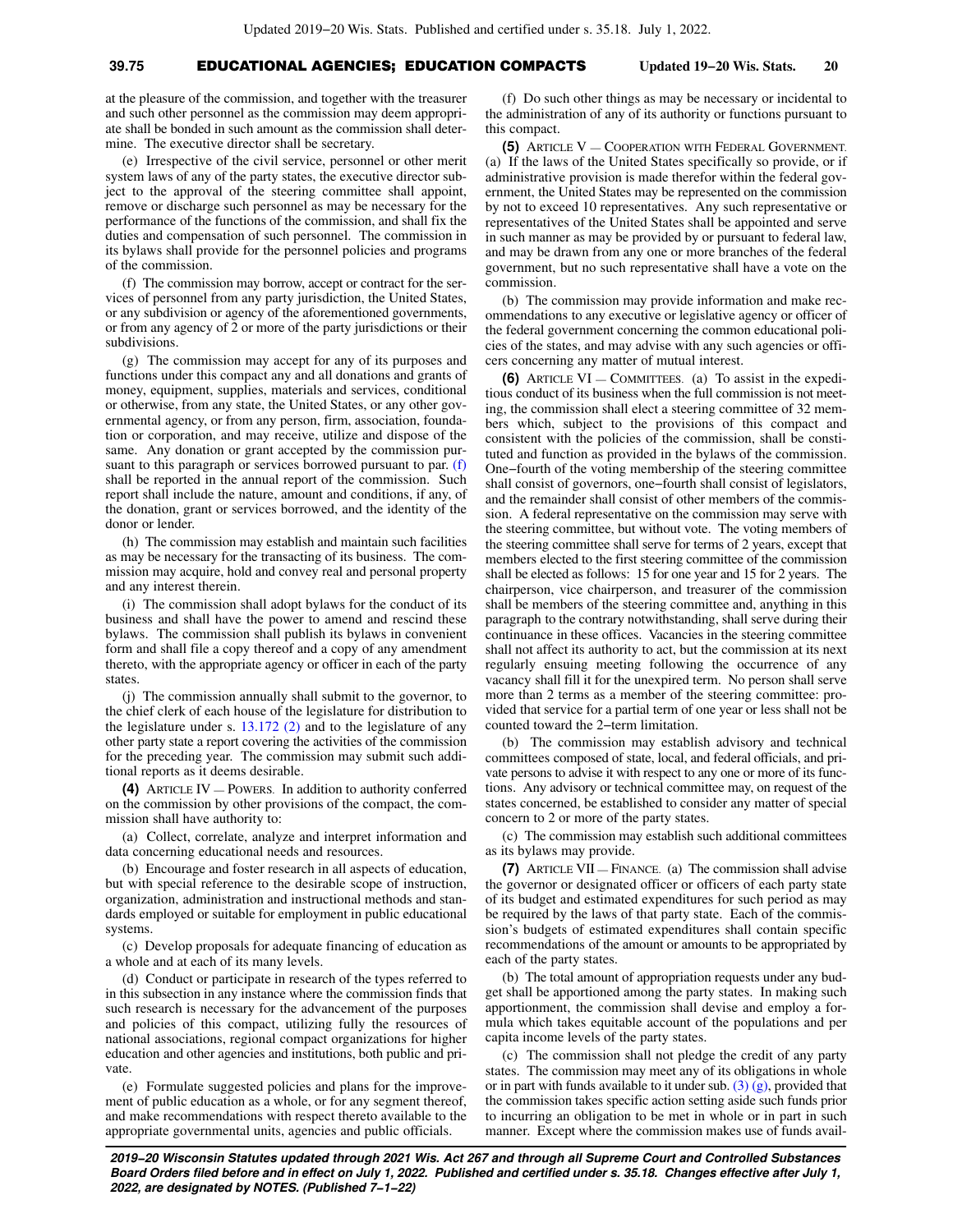able to it under sub.  $(3)$   $(g)$ , the commission shall not incur any obligation prior to the allotment of funds by the party states adequate to meet the same.

(d) The commission shall keep accurate accounts of all receipts and disbursements. The receipts and disbursements of the commission shall be subject to the audit and accounting procedures established by its bylaws. However, all receipts and disbursements of funds handled by the commission shall be audited yearly by a qualified certified public accountant licensed or certified under ch. [442](https://docs.legis.wisconsin.gov/document/statutes/ch.%20442), and the report of the audit shall be included in and become part of the annual reports of the commission.

(e) The accounts of the commission shall be open at any reasonable time for inspection by duly constituted officers of the party states and by any persons authorized by the commission.

(f) Nothing contained herein shall be construed to prevent commission compliance with laws relating to audit or inspection of accounts by or on behalf of any government contributing to the support of the commission.

**(8)** ARTICLE VIII — ELIGIBLE PARTIES; ENTRY INTO AND WITH-DRAWAL. (a) This compact shall have as eligible parties all states, territories, and possessions of the United States, the District of Columbia and the commonwealth of Puerto Rico. In respect of any such jurisdiction not having a governor, the term "governor", as used in this compact, shall mean the closest equivalent official of such jurisdiction.

(b) Any state or other eligible jurisdiction may enter into this compact and it shall become binding thereon when it has adopted the same: provided that in order to enter into initial effect, adoption by at least 10 eligible party jurisdictions shall be required.

(c) Adoption of the compact may be either by enactment thereof or by adherence thereto by the governor; provided that in the absence of enactment, adherence by the governor shall be sufficient to make the governor's state a party only until December 31, 1967. During any period when a state is participating in this compact through gubernatorial action, the governor shall appoint those persons who, in addition to the governor, shall serve as the members of the commission from the governor's state, and shall provide to the commission an equitable share of the financial support of the commission from any source available to the governor.

(d) Except for a withdrawal effective on December 31, 1967, in accordance with par.  $(c)$ , any party state may withdraw from this compact by enacting a statute repealing the same, but no such withdrawal shall take effect until one year after the governor of the withdrawing state has given notice in writing of the withdrawal to the governors of all other party states. No withdrawal shall affect any liability already incurred by or chargeable to a party state prior to the time of such withdrawal.

**(9)** ARTICLE IX — CONSTRUCTION AND SEVERABILITY. This compact shall be liberally construed so as to effectuate the purposes thereof. The provisions of this compact shall be severable and if any phrase, clause, sentence or provision of this compact is declared to be contrary to the constitution of any state or of the United States, or the applicability thereof to any government, agency, person or circumstance is held invalid, the validity of the remainder of this compact and the applicability thereof to any government, agency, person or circumstance shall not be affected thereby. If this compact shall be held contrary to the constitution of any state participating therein, the compact shall remain in full force and effect as to the state affected as to all severable matters.

**History:** [1981 c. 390](https://docs.legis.wisconsin.gov/document/acts/1981/390); [1987 a. 186](https://docs.legis.wisconsin.gov/document/acts/1987/186); [1991 a. 316;](https://docs.legis.wisconsin.gov/document/acts/1991/316) [1993 a. 184](https://docs.legis.wisconsin.gov/document/acts/1993/184); [2001 a. 16.](https://docs.legis.wisconsin.gov/document/acts/2001/16)

**39.76 Compact commission delegation. (1)** STATE REP-RESENTATION ON THE EDUCATION COMMISSION OF THE STATES. There is created a 7−member delegation to represent the state of Wisconsin on the education commission of the states. The delegation shall consist of the governor, the state superintendent of public instruction, one senator and one representative to the assembly selected as are the members of standing committees in their respective houses, and 3 members appointed by the governor in compliance with s. [39.75 \(3\) \(a\)](https://docs.legis.wisconsin.gov/document/statutes/39.75(3)(a)) who shall serve at the pleasure of

 EDUCATIONAL AGENCIES; EDUCATION COM-**21 Updated 19−20 Wis. Stats. 39.80** PACTS the governor. The chairperson of the delegation shall be desig-

nated by the governor from among its members. Members of the delegation shall serve without compensation but shall be reimbursed for actual and necessary expenses incurred in the perfor-mance of their duties from the appropriation in s. [20.505 \(1\) \(ka\).](https://docs.legis.wisconsin.gov/document/statutes/20.505(1)(ka)) Annual commission membership dues shall be paid from the appropriation in s. [20.505 \(1\) \(ka\).](https://docs.legis.wisconsin.gov/document/statutes/20.505(1)(ka))

**(2)** ADMINISTRATION SERVICE. The department of administration shall provide administrative and staff services for the delegation to the education commission of the states.

**(3)** REPORTS; BYLAWS. Under s. [39.75 \(3\) \(j\),](https://docs.legis.wisconsin.gov/document/statutes/39.75(3)(j)) the education commission of the states shall file a copy of its bylaws and any amendments thereto with the secretary of state and the office of the governor on or before January 15 of each odd−numbered year. The delegation or the education commission of the states shall submit to the governor and the chief clerk of each house of the legislature, for distribution to the legislature under s. [13.172 \(2\)](https://docs.legis.wisconsin.gov/document/statutes/13.172(2)), a report of the activities of the delegation and the commission.

**(4)** COOPERATION OF STATE AGENCIES. Any existing state department or board in the field of public education shall within existing appropriations cooperate with the education compact delegation in the execution of its functions.

**History:** [1977 c. 29](https://docs.legis.wisconsin.gov/document/acts/1977/29) s. [1649](https://docs.legis.wisconsin.gov/document/acts/1977/29,%20s.%201649); [1977 c. 325](https://docs.legis.wisconsin.gov/document/acts/1977/325); [1981 c. 20](https://docs.legis.wisconsin.gov/document/acts/1981/20) s. [2202 \(1\) \(b\)](https://docs.legis.wisconsin.gov/document/acts/1981/20,%20s.%202202); [1981 c. 390](https://docs.legis.wisconsin.gov/document/acts/1981/390); [1987 a. 186;](https://docs.legis.wisconsin.gov/document/acts/1987/186) [2001 a. 16](https://docs.legis.wisconsin.gov/document/acts/2001/16); [2005 a. 25](https://docs.legis.wisconsin.gov/document/acts/2005/25).

**39.80 Midwestern higher education compact.** The midwestern higher education compact is hereby enacted into law and entered into by this state with all other jurisdictions legally joining therein, in the form substantially as follows:

**(1)** ARTICLE I — PURPOSE. The purpose of the midwestern higher education compact shall be to provide greater higher education opportunities and services in the midwestern region, with the aim of furthering regional access to, research in and choice of higher education for the citizens residing in the several states which are parties to this compact.

**(2)** ARTICLE II — THE COMMISSION. (a) The compacting states hereby create the midwestern higher education commission, hereinafter called "the commission". The commission shall be a body corporate of each compacting state. The commission shall have all the responsibilities, powers and duties set forth herein, including the power to sue and be sued, and such additional powers as may be conferred upon it by subsequent action of the respective legislatures of the compacting states in accordance with the terms of this compact.

(b) The commission shall consist of 5 resident members of each state as follows: the governor or the governor's designee who shall serve during the tenure of office of the governor; 2 legislators, one from each house (except Nebraska, which may appoint 2 legislators from its unicameral legislature), who shall serve 2−year terms and be appointed by the appropriate appointing authority in each house of the legislature; and 2 other at−large members, at least one of whom shall be selected from the field of higher education. The at−large members shall be appointed in a manner provided by the laws of the appointing state. One of the 2 at−large members initially appointed in each state shall serve a 2−year term. The other, and any regularly appointed successor to either at−large member, shall serve a 4−year term. All vacancies shall be filled in accordance with the laws of the appointing states. Any commissioner appointed to fill a vacancy shall serve until the end of the incomplete term.

(c) The commission shall select annually, from among its members, a chairperson, a vice chairperson and a treasurer.

(d) The commission shall appoint an executive director who shall serve at its pleasure and who shall act as secretary to the commission. The treasurer, the executive director and such other personnel as the commission may determine, shall be bonded in such amounts as the commission may require.

(e) The commission shall meet at least once each calendar year. The chairperson may call additional meetings and, upon the request of a majority of the commission members of 3 or more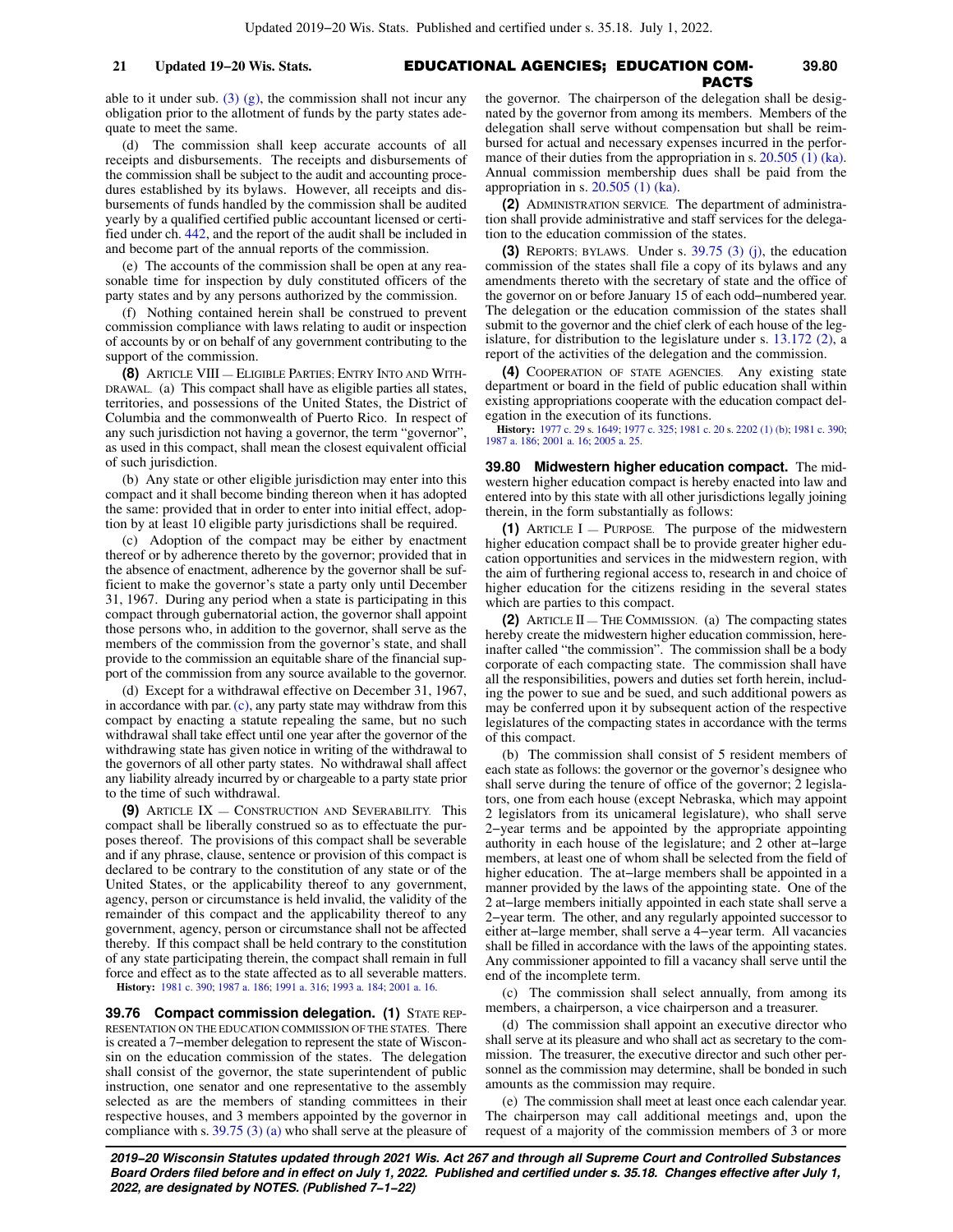# **39.80** EDUCATIONAL AGENCIES; EDUCATION COMPACTS **Updated 19−20 Wis. Stats. 22**

compacting states, shall call additional meetings. Public notice shall be given of all meetings and meetings shall be open to the public.

(f) Each compacting state represented at any meeting of the commission is entitled to one vote. A majority of the compacting states shall constitute a quorum for the transaction of business, unless a larger quorum is required by the bylaws of the commission.

**(3)** ARTICLE III — POWERS AND DUTIES OF THE COMMISSION. (a) The commission shall adopt a seal and suitable bylaws governing its management and operations.

(b) Irrespective of the civil service, personnel or other merit system laws of any of the compacting states, the commission in its bylaws shall provide for the personnel policies and programs of the compact.

(c) The commission shall submit a budget to the governor and legislature of each compacting state at such time and for such period as may be required. The budget shall contain specific recommendations of the amount or amounts to be appropriated by each of the compacting states.

(d) The commission shall report annually to the legislatures and governors of the compacting states, to the midwestern governors' conference and to the midwestern legislative conference of the council of state governments concerning the activities of the commission during the preceding year. Such reports shall also embody any recommendations that may have been adopted by the commission.

(e) The commission may borrow, accept, or contract for the services of personnel from any state or the United States or any subdivision or agency thereof, from any interstate agency, or from any institution, foundation, person, firm or corporation.

(f) The commission may accept for any of its purposes and functions under the compact any and all donations, and grants of money, equipment, supplies, materials and services (conditional or otherwise) from any state or the United States or any subdivision or agency thereof, or interstate agency, or from any institution, foundation, person, firm, or corporation, and may receive, utilize and dispose of the same.

(g) The commission may enter into agreements with any other interstate education organizations or agencies and with higher education institutions located in nonmember states and with any of the various states of these United States to provide adequate programs and services in higher education for the citizens of the respective compacting states. The commission shall, after negotiations with interested institutions and interstate organizations or agencies, determine the cost of providing the programs and services in higher education for use in these agreements.

(h) The commission may establish and maintain offices, which shall be located within one or more of the compacting states.

(i) The commission may establish committees and hire staff as it deems necessary for the carrying out of its functions.

(j) The commission may provide for actual and necessary expenses for attendance of its members at official meetings of the commission or its designated committees.

**(4)** ARTICLE IV — ACTIVITIES OF THE COMMISSION. (a) The commission shall collect data on the long−range effects of the compact on higher education. By the end of the 4th year from the effective date of the compact and every 2 years thereafter, the commission shall review its accomplishments and make recommendations to the governors and legislatures of the compacting states on the continuance of the compact.

(b) The commission shall study issues in higher education of particular concern to the midwestern region. The commission shall also study the needs for higher education programs and services in the compacting states and the resources for meeting such needs. The commission shall, from time to time, prepare reports on such research for presentation to the governors and legislatures of the compacting states and other interested parties. In conducting such studies, the commission may confer with any national or

regional planning body. The commission may draft and recommend to the governors and legislatures of the various compacting states suggested legislation dealing with problems of higher education.

(c) The commission shall study the need for provision of adequate programs and services in higher education, such as undergraduate, graduate or professional student exchanges in the region. If a need for exchange in a field is apparent, the commission may enter into such agreements with any higher education institution and with any of the compacting states to provide programs and services in higher education for the citizens of the respective compacting states. The commission shall, after negotiations with interested institutions and the compacting states, determine the cost of providing the programs and services in higher education for use in its agreements. The contracting states shall contribute the funds not otherwise provided, as determined by the commission, for carrying out the agreements. The commission may also serve as the administrative and fiscal agent in carrying out agreements for higher education programs and services.

(d) The commission shall serve as a clearinghouse on information regarding higher education activities among institutions and agencies.

(e) In addition to the activities of the commission previously noted, the commission may provide services and research in other areas of regional concern.

**(5)** ARTICLE V — FINANCE. (a) The moneys necessary to finance the general operations of the commission not otherwise provided for in carrying forth its duties, responsibilities and powers as stated herein shall be appropriated to the commission by the compacting states, when authorized by the respective legislatures, by equal apportionment among the compacting states.

(b) The commission shall not incur any obligations of any kind prior to the making of appropriations adequate to meet the same; nor shall the commission pledge the credit of any of the compacting states, except by and with the authority of the compacting state.

(c) The commission shall keep accurate accounts of all receipts and disbursements. The receipts and disbursements of the commission shall be subject to the audit and accounting procedures established under its bylaws. However, all receipts and disbursements of funds handled by the commission shall be audited yearly by a certified public accountant licensed or certified under ch. [442](https://docs.legis.wisconsin.gov/document/statutes/ch.%20442) and the report of the audit shall be included in and become part of the annual report of the commission.

(d) The accounts of the commission shall be open at any reasonable time for inspection by duly authorized representatives of the compacting states and persons authorized by the commission.

**(6)** ARTICLE VI — ELIGIBLE PARTIES AND ENTRY INTO FORCE. (a) The states of Illinois, Indiana, Iowa, Kansas, Michigan, Minnesota, Missouri, Nebraska, North Dakota, Ohio, South Dakota and Wisconsin shall be eligible to become party to this compact. Additional states will be eligible if approved by a majority of the compacting states.

(b) As to any eligible party state, this compact shall become effective when its legislature shall have enacted the same into law; provided that it shall not become initially effective until enacted into law by 5 states prior to the 31st day of December, 1995.

(c) Amendments to the compact shall become effective upon their enactment by the legislatures of all compacting states.

**(7)** ARTICLE VII — WITHDRAWAL, DEFAULT AND TERMINATION. (a) Any compacting state may withdraw from this compact by enacting a statute repealing the compact, but such withdrawal shall not become effective until 2 years after the enactment of such statute. A withdrawing state shall be liable for any obligations which it may have incurred on account of its party status up to the effective date of withdrawal, except that if the withdrawing state has specifically undertaken or committed itself to any performance of an obligation extending beyond the effective date of withdrawal, it shall remain liable to the extent of such obligation.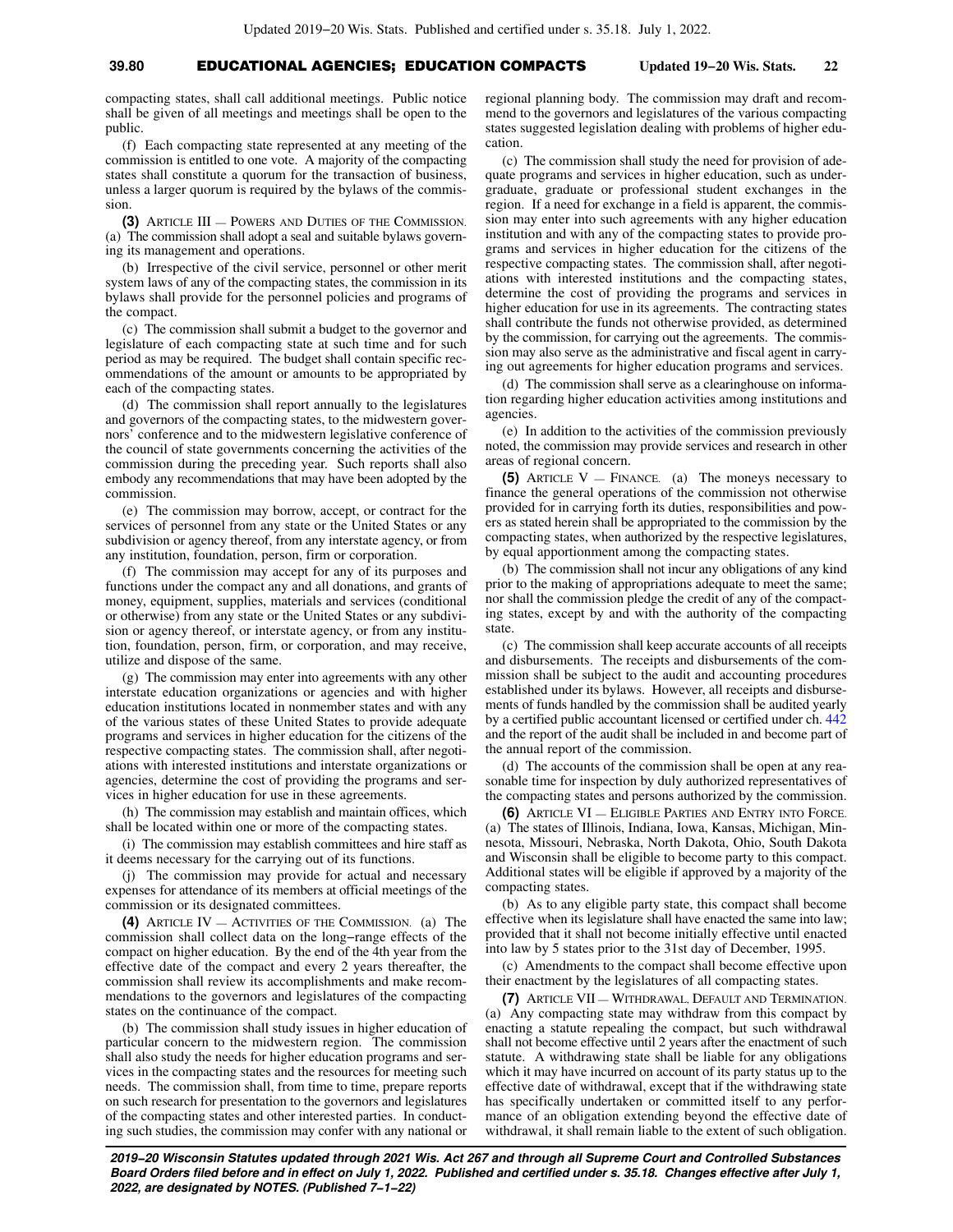# EDUCATIONAL AGENCIES; EDUCATION COM-**23 Updated 19−20 Wis. Stats. 39.86** PACTS

(b) If any compacting state shall at any time default in the performance of any of its obligations, assumed or imposed, in accordance with the provisions of this compact, all rights, privileges and benefits conferred by this compact or agreements hereunder shall be suspended from the effective date of such default as fixed by the commission, and the commission shall stipulate the conditions and maximum time for compliance under which the defaulting state may resume its regular status. Unless such default shall be remedied under the stipulations and within the time period set forth by the commission, this compact may be terminated with respect to such defaulting state by affirmative vote of a majority of the other member states. Any such defaulting state may be reinstated by performing all acts and obligations as stipulated by the commission.

**(8)** ARTICLE VIII — SEVERABILITY AND CONSTRUCTION. The provisions of this compact entered into hereunder shall be severable and if any phrase, clause, sentence or provision of this compact is declared to be contrary to the constitution of any compacting state or of the United States or the applicability thereof to any government, agency, person or circumstance is held invalid, the validity of the remainder of this compact and the applicability thereof to any government, agency, person or circumstance shall not be affected thereby. If this compact entered into hereunder shall be held contrary to the constitution of any compacting state, the compact shall remain in full force and effect as to the remaining states and in full force and effect as to the state affected as to all severable matters. The provisions of this compact entered into pursuant hereto shall be liberally construed to effectuate the purposes thereof.

**History:** [1993 a. 358](https://docs.legis.wisconsin.gov/document/acts/1993/358); [2001 a. 16.](https://docs.legis.wisconsin.gov/document/acts/2001/16)

### SUBCHAPTER V

### DISTANCE LEARNING AUTHORIZATION BOARD

**39.85 Definitions.** In this subchapter:

**(1)** "Board" means the distance learning authorization board.

**(2)** "Other jurisdiction" or "another jurisdiction" means any state of the United States other than Wisconsin, any foreign country, the District of Columbia, the commonwealth of Puerto Rico, or any territory or possession of the United States.

**History:** [2015 a. 208](https://docs.legis.wisconsin.gov/document/acts/2015/208).

**39.86 Distance education reciprocity agreement. (1)** DEFINITIONS. In this section:

(a) "Agreement" means any of the following:

1. The agreement developed by the National Council for State Authorization Reciprocity Agreements that, as of March 3, 2016, is known as the "State Authorization Reciprocity Agreement" and that, for the region that includes this state, is administered under the midwestern higher education compact entered into by this state under s. [39.80.](https://docs.legis.wisconsin.gov/document/statutes/39.80)

2. Any amendment or superseding version of the agreement described in subd. [1.](https://docs.legis.wisconsin.gov/document/statutes/39.86(1)(a)1.)

3. Any other interstate reciprocity agreement related to state authorization and oversight of postsecondary institutions that offer distance education to students located beyond the borders of the state where the institution is located.

(b) "Distance education program" means the offering of courses for credit to students in another jurisdiction that will lead to a degree or certificate from the institution offering the course, but also includes noncredit courses and field experiences offered as part of the program.

(c) "Eligible institution" means a postsecondary institution to which all of the following apply:

1. The institution holds institutional accreditation by name, as a single entity, from an accrediting agency or association that is recognized by the federal secretary of education as meeting the criteria established under [20 USC 1099b](https://docs.legis.wisconsin.gov/document/usc/20%20USC%201099b) and that has formal recognition to accredit distance education programs.

2. The institution maintains its principal campus in this state, and this state is the state where the institution's principal campus holds its institutional accreditation as described in subd. [1.](https://docs.legis.wisconsin.gov/document/statutes/39.86(1)(c)1.)

3. The institution has authority, which is not derived under this section, to offer in this state degrees at the associate level or higher.

4. The institution offers any distance education program and grants degrees or certificates in connection with the program.

**(2)** AUTHORIZATION TO ENTER INTO AN AGREEMENT. (a) Subject to par. [\(b\),](https://docs.legis.wisconsin.gov/document/statutes/39.86(2)(b)) the board, on behalf of this state, may enter into an agreement.

(b) 1. Before entering into an agreement, the board shall provide written notice to the joint committee on finance of the board's intention to enter into an agreement, which notice shall include a copy of the agreement.

2. If, within 14 working days after the date of the notice under subd. [1.](https://docs.legis.wisconsin.gov/document/statutes/39.86(2)(b)1.), the cochairpersons of the joint committee on finance do not notify the board that the committee has scheduled a meeting to review the board's proposal to enter into the agreement, the board may enter into the agreement. If, within 14 working days after the date of the notice, the cochairpersons of the committee notify the board that the committee has scheduled a meeting to review the board's proposal to enter into the agreement, the board may not enter into the agreement unless the committee approves.

(c) If the board enters into an agreement under par. [\(a\)](https://docs.legis.wisconsin.gov/document/statutes/39.86(2)(a)), the board shall comply with the provisions of the agreement.

(d) If the board enters into an agreement under par. [\(a\)](https://docs.legis.wisconsin.gov/document/statutes/39.86(2)(a)), the board shall provide notice to the legislative reference bureau and the legislative reference bureau shall publish a notice of the state's joinder in the agreement in the Wisconsin administrative register under s. [35.93 \(2\)](https://docs.legis.wisconsin.gov/document/statutes/35.93(2)).

(e) If the board enters into an agreement under par. [\(a\)](https://docs.legis.wisconsin.gov/document/statutes/39.86(2)(a)), the board shall be this state's lead contact agency, or portal agency, for purposes of the agreement, including administration, enforcement, and compliance under the agreement.

**(3)** POWERS AND DUTIES OF THE BOARD. (a) Subject to sub. [\(7\),](https://docs.legis.wisconsin.gov/document/statutes/39.86(7)) if the board enters into an agreement under sub. [\(2\) \(a\)](https://docs.legis.wisconsin.gov/document/statutes/39.86(2)(a)), the board shall do all of the following:

1. Review and authorize eligible institutions for the offering of distance education programs, consistent with the provisions of the agreement.

2. Create and maintain a list of eligible institutions authorized by the board under subd. [1.](https://docs.legis.wisconsin.gov/document/statutes/39.86(3)(a)1.)

3. Maintain and administer a complaint resolution process, consistent with the provisions of the agreement, for complaints related to the distance education programs of eligible institutions authorized by the board, including complaints originating outside of this state. The complaint resolution process shall require complaints to be first addressed at the institutional level.

4. Monitor the eligible institutions authorized by the board with respect to consumer protection of students enrolled in these institutions' distance education programs.

5. Compile and provide data related to students enrolled in board−authorized distance education programs to the extent required by the agreement. The board's responsibility under this subdivision is subject to any provision of state or federal law protecting the privacy of student data.

6. Administer and enforce the provisions of the agreement, including through investigation and appropriate action, with respect to those eligible institutions authorized by the board. The board may take action, consistent with the provisions of the agreement, against a non−complying eligible institution, including suspending or revoking, or denying renewal of, the eligible institution's authorization under subd. [1.](https://docs.legis.wisconsin.gov/document/statutes/39.86(3)(a)1.)